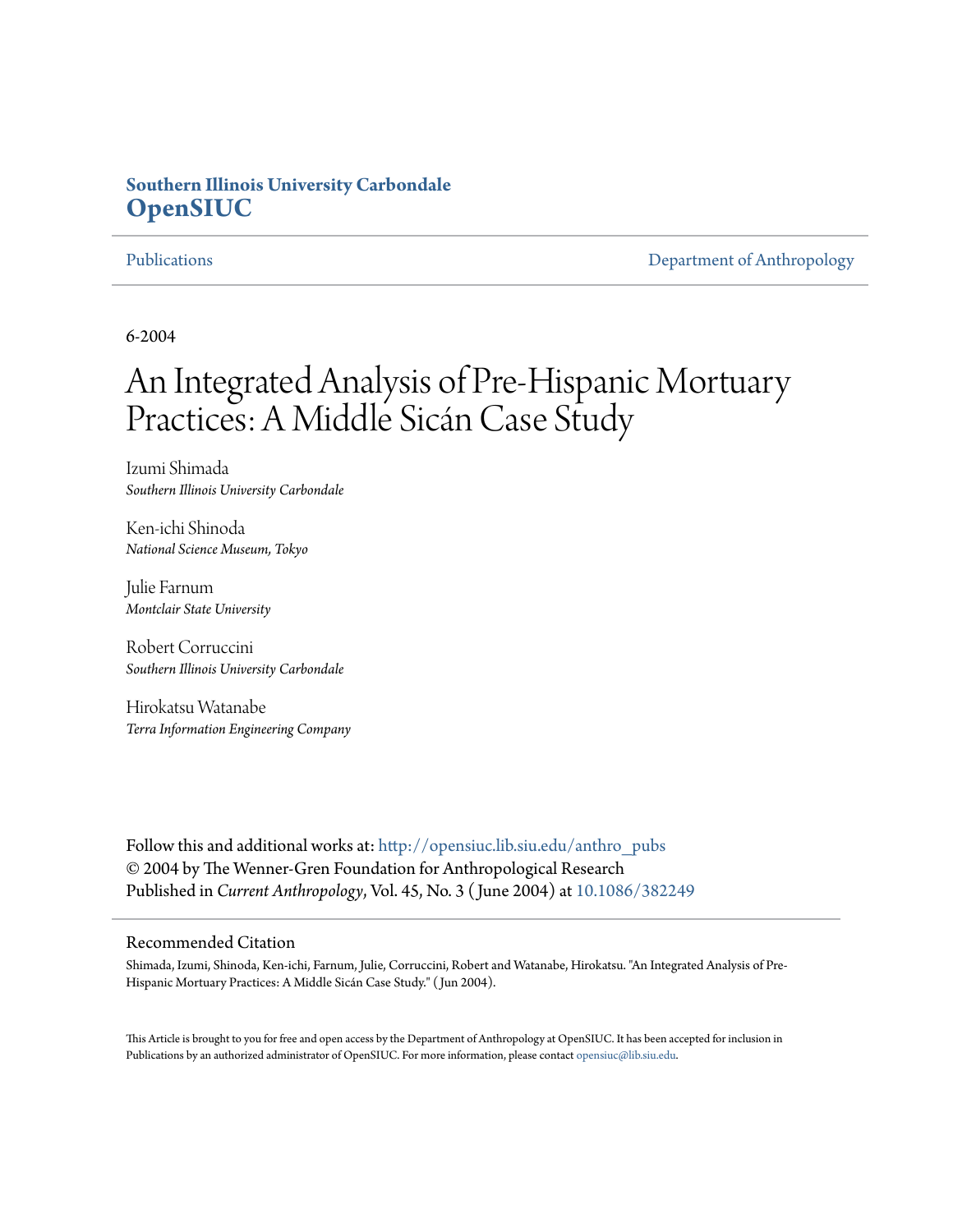# An Integrated Analysis of Pre-Hispanic Mortuary Practices

A Middle Sicán Case Study<sup>1</sup>

by Izumi Shimada, Ken-ichi Shinoda, Julie Farnum, Robert Corruccini, and Hirokatsu Watanabe

Recent debate has raised serious questions about the viability of the social and ideological reconstruction of prehistoric culture on the basis of mortuary analysis. In recent years bioarchaeology has gained considerable prominence, underscoring the fact that death, burials, and associated mortuary practices are multifaceted phenomena shaped by biological, social, ideological, and taphonomic factors. Few studies attempting social reconstruction through mortuary analysis, including those of a bioarchaeological character, have adequately addressed this multidimensionality. This study shows that social, ideological, and bioarchaeological reconstruction can be productively pursued through tight integration of a multitude of approaches and perspectives set within a long-term regional study. Focusing on two large 1,000-year-old Middle Sicán shaft tombs on the north coast of Peru, it integrates analyses of mitochondrial DNA, inherited dental traits, developmental health, diet, placement of interred individuals and associated grave goods, and data from ground-penetrating radar surveys. Overall it shows that these tombs reflected the broader social organization and were part of a planned elite cemetery and that the overlying monumental adobe mound served as the physical focus of ancestor worship.

izumi shimada is Professor of Anthropology at Southern Illinois University (Carbondale, IL 62901, U.S.A. [ishimada@siu. edu]), specializing in Andean archaeology. KEN-ICHI SHINODA is a senior research physical anthropologist at the National Science Museum in Tokyo. julie farnum is Assistant Professor of Anthropology at Montclair State University. ROBERT corruccini is Professor of Anthropology at Southern Illinois University. HIROKATSU WATANABE is the senior ground-penetrating-radar specialist at Terra Information Engineering Company, Yokohama. The present paper was submitted 31 III 03 and accepted 29 x 03.

[Supplementary material appears in the electronic edition of this issue on the journal's web page (http://www.journals.uchicago. edu/CA/home.html).]

1. Relevant archaeological field and laboratory work between 1990 and 2002 was conducted with the generous support of research Human burials, with their tangible and intangible components, are shaped by the interplay of numerous factors, and therefore they provide a wide range of information and insight about cultures, populations, and their environments, depending on the analytical perspective one adopts. Indeed, recognition of the multivariate and informative character of the conception and treatment of death has led to many anthropological studies. Hertz (1960[1909]) offered a sophisticated theory on the collective representation of death that focused on the triadic interplay among the dead/soul, the corpse/burial, and the living/mourners (Metcalf and Huntington 1991). For much of the twentieth century, however, archaeologists focused on the material aspects of death—burials and, in particular, their associated furnishings. Burial excavations were commonly motivated by the search for well-preserved decorated artifacts in presumed sealed, synchronous context. They served primarily as the basis for stylistic dating and determination of cultural affiliation. This vision of burials was basically static, compartmentalized, and object-centered. Osteological remains, rituals and symbolism, and the living remained largely unexplored.

In an effort to redress the atheoretical and underdeveloped character of mortuary archaeology, Binford (1971) offered the general proposition that treatment in death was primarily determined by one's social position in life and that sociopolitical complexity and mortuary elaboration were positively correlated. Much of his argument rested on findings from his cross-cultural study of 40 historical and modern societies. Concurrently, Saxe (1970) proposed a body of testable theory (i.e., eight hypotheses) regarding the degrees of concordance between mortuary practice and social structure in three ethnographic settings. These two complemented each other and have since come to be called the Saxe-Binford hypothesis or the "representationist" position (Brown 1971; 1995*a*:393; 1995*b*:10).

This position provided the theoretical underpinning for a generation of mortuary studies that directly or indirectly promoted a positivist vision of social evolution and presumably the predictable correlation between ma-

grants to Shimada from the Heinz Foundation (1999), the National Geographic Society (1999, 2001), the Shibusawa Ethnological Foundation (1990–94, 1995–97), and the Wenner-Gren Foundation for Anthropological Research (2001). Many colleagues and students assisted us in the fieldwork that yielded our burial samples. In particular, we thank Victor Curay, Carlos Elera, Kazuharu Mine, Jorge Montenegro, Melody Shimada, Rafael Vega-Centeno, and Ursel Wagner. Kazuharu Mine and Bin Yamaguchi offered us valuable osteological observations. Corruccini received a summer research fellowship from Southern Illinois University, Carbondale, for his dental-trait analysis. We thank Robert Benfer and William Duncan for their assistance in making silicon molds and their dental stone casts, respectively. Tooth sampling by Shinoda and Shimada in Peru and laboratory analysis by Shinoda at Saga Medical School were supported by a grant-in-aid for scientific research (2000–2004) from Japan's Ministry of Education, Science, Sports, and Culture. R. C. Sutter kindly allowed us to cite his unpublished papers. Finally, for helpful comments on earlier drafts, we thank Haagen Klaus, Theodore Schurr, and Melody Shimada. Troy Case assisted with compilation of some references.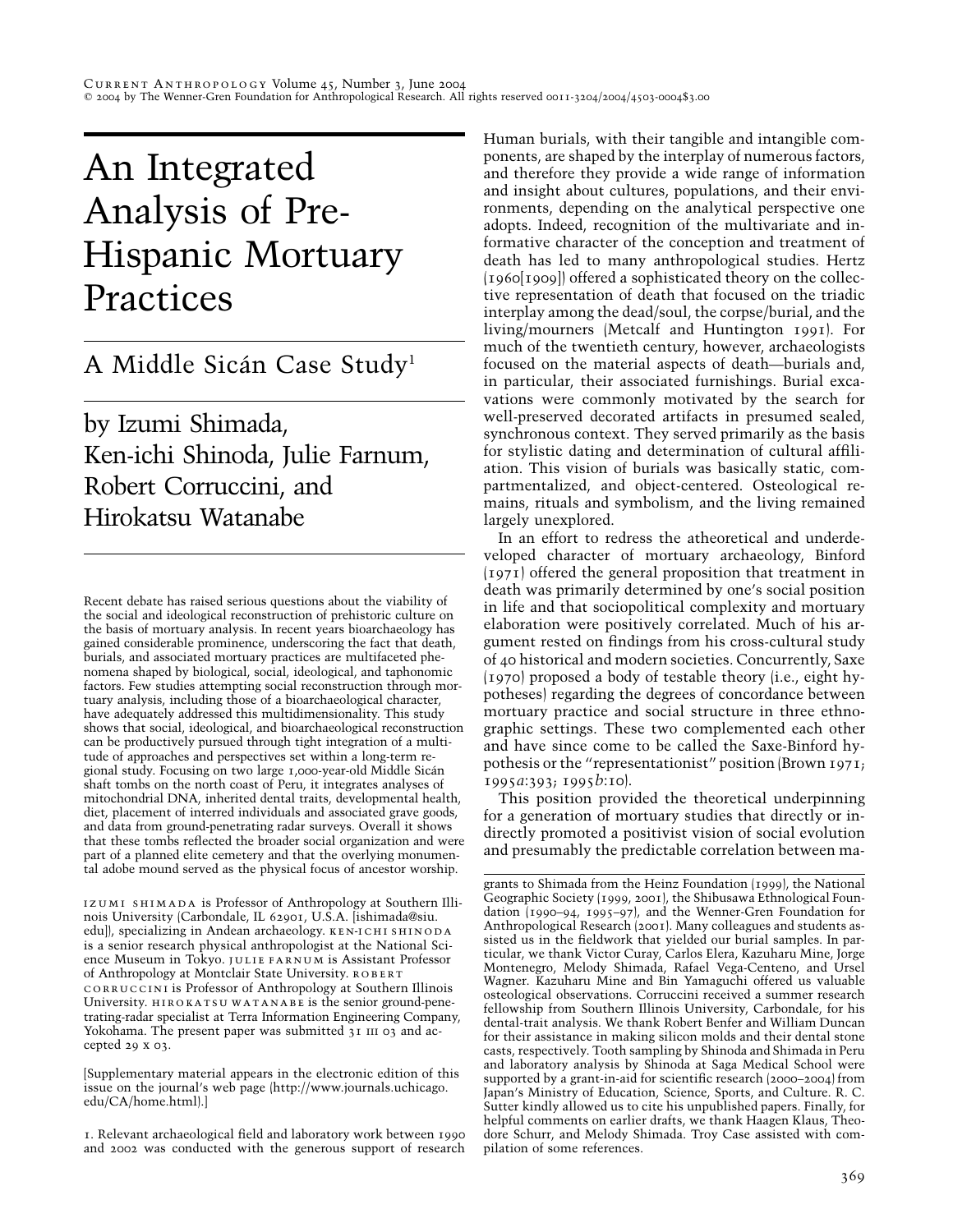terial remains and social structure. Determination of the social correlates of mortuary treatment through measurement of energy expenditure (e.g., Tainter 1978), for example, seemed to offer a clear conception of the pertinent cause-effect relationship and operational ease but left one wondering how energy expenditure could be fully measured, what was really being measured, and whether nonmaterial factors had any significance at all (cf. Braun 1981, Cannon 1989). This and other mortuary studies of the same era focused on deceased individuals, material attributes, and the evolutionary complexity of their societies.

The underlying premise of a correlation between funerary treatment and social complexity was soon challenged (e.g., Hodder 1980, 1982). O'Shea (1984) pointed to the muddying effects of factors such as formation processes and sampling. Even the reliability and comparability of the ethnographic data that underlay the Saxe-Binford hypothesis came to be questioned (e.g., McHugh 1999, Morris 1987). In response to criticism from both within and outside the representationist camp, important tests and refinements of the hypothesis were made, for example, in the case of Goldstein's (1980) elaboration of Saxe's (1970:119) hypothesis 8 regarding the maintenance of formal cemeteries by corporate groups.

More recent efforts by postprocessualists to broaden our perspective on mortuary practices to encompass rituals and symbolism are largely a reaction to the perceived failure of the representationists to acknowledge their primary role. Postprocessualists have forcefully argued that burial practices are contingent upon many nonmaterial factors and that a strong and lasting tie between the living and the dead may express itself in diverse ways; social status is seen as the variable and negotiable dimensions of an individual's kinship and political background, as well as lifestyle and economic basis (Parker Pearson 2000:33, 83). They maintain that burials do not simply or necessarily reflect sociopolitical structure but rather provide opportunities for the living to create and maintain that structure. Here, living survivors are seen not as passive conformists to traditional funerary customs but as knowledgeable social actors capable of pursuing an agenda that may diverge from those customs; in other words, mortuary practices are seen as malleable and dynamic social constructs that may disguise the social position and relations of the dead and be more informative about the living (e.g., Parker Pearson 1982, Shanks and Tilley 1982). In fact, burials should not be assumed to have been the exclusive loci of social representations. Ceremonies that were physically detached from and performed before or after the interment (e.g., feasting) may well have been the primary focus of social and symbolic display, if not material investment (e.g., Goldstein 1980, Trinkaus 1984). Concurrently, grave goods have come to be seen as tokens of respect or affection or even reflections of the political motives of the living rather than or in addition to social status markers and possessions of the dead. Thus, there has been a tendency in recent decades to see mortuary analysis as a means of identifying social or ethnic memories, identities and boundaries, symbolism and cosmology (e.g., Cannon 1989; Dillehay 1995; Pader 1982; Parker Pearson 1982, 1993; Shanks and Tilley 1982, Tarlow 1999).

At the same time, this genre of mortuary analysis, though often thoughtful and inspiring, has its own methodological and theoretical weaknesses and challenges. McHugh (1999:16) considers the main difficulty to be that of distinguishing purposeful ideological manipulations from other cultural behavior or natural processes that would produce the same kind of material remains. In this sense, it is understandable that insightful mortuary studies of this genre have often been focused on well-documented social contexts in historical Britain (e.g., Cannon 1989, Parker Pearson 1982, Tarlow 1999) or built on the application of presumed universal dualistic oppositions such as sacred/profane and female/male (e.g., Hodder 1984, Shanks and Tilley 1982). Other than the importance of contextual analysis, these highly varied case studies do not offer general methodological guidelines for, for example, investigating the symbolic dimension of nonliterate, pre-Hispanic mortuary practices. Recognition of the lasting bonds between the dead and the living and of the wide range of settings in which mortuary rituals and related social displays may take place implies that the boundaries for such contextual analysis should be expanded. How one draws appropriate boundaries for such contextual analysis remains vague.

Advocates of these two positions remain quite far apart, although they have arrived at similar conclusions and efforts at rapprochement (e.g., Morris 1991, Trinkaus 1995) have narrowed the gulf. In addition, a series of critical assessments of the representationist position actually have had the effect of highlighting its merits. Though the degree and nature of the correspondence among ideal and practiced social structure and mortuary treatments can be quite variable (e.g., Bloch 1971, Ucko 1969), it has been shown to be applicable to complex societies with institutionalized social and economic inequalities such as the Moche, Middle Sicán, and Chimú on the north coast of Peru. In these societies, upper-class "groups . . . attempt to preserve the *status quo* of inherited rights," for example, by constructing monumental tombs that may serve as reminders of their power and endurance (Brown 1995*b*:393–95; see also Ucko 1969:270).

The processualist-postprocessualist debate has also had the long-term beneficial effect of dispelling naive expectations of facile social reconstruction through mortuary analysis and instilling a more sophisticated understanding of the multiple factors (particularly rituals, symbolism, and the living as an active agency) and processes that structure mortuary patterns. It has also reminded us that burials are not the exclusive focus or locus of social representation and display—that mortuary rituals may take place prior to and after interment of the deceased near and/or away from the burial site. Further, the debate has driven home the point that burials and associated mortuary practices embody a variety of coded messages left by the living regarding the deceased and their society and culture and that interrela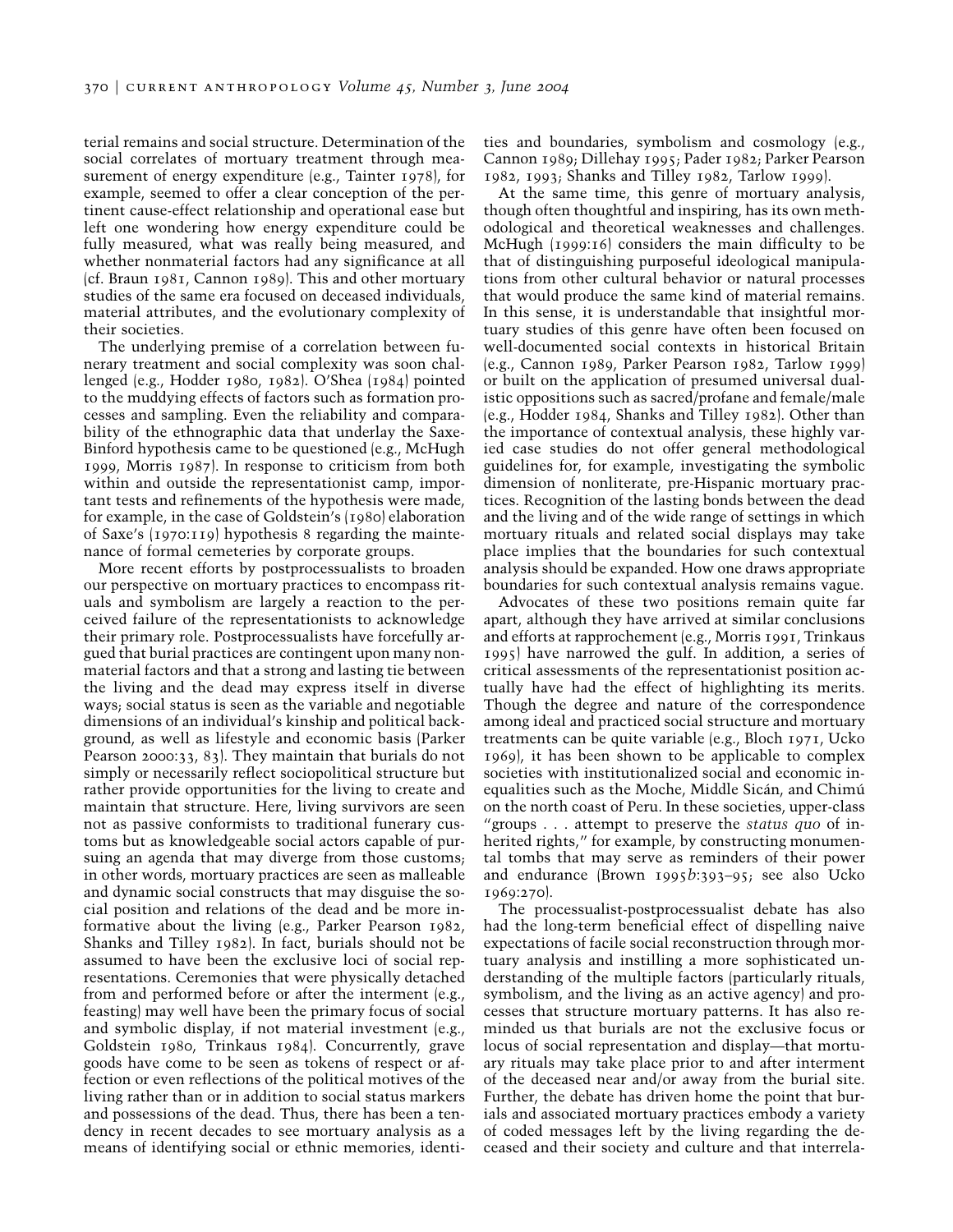tions between the living and the dead in specific historical and social contexts are largely responsible for the observed variation in mortuary practices. Finally, though neither of these competing schools has adequately addressed analysis of the physical remains of the dead, encoded within these remains is valuable information concerning the life history and lifestyle of the individual that must be considered together with the other lines of evidence considered above.

Methodologically speaking, decoding these messages requires, first, an understanding of regional social and historical contexts and patterning. This understanding is critical for countering problems stemming from the relatively small and/or skewed samples of excavated burials that the archaeologist commonly confronts. In essence, a productive mortuary study should be set within sustained, broadly conceived regional research. Such research organization has been advocated (e.g., Beck 1995, Brown 1995*b*, Buikstra 1977, Milner 1984) but rarely implemented. Second, the importance of studying both actual burials and associated mortuary rituals, both preand postinterment, necessitates examination not only of graves but also of their broader contexts, including associated cemeteries, altars, and settlements. Third, burial samples should be large and diverse enough to approximate the biological and social variability within the synchronous regional population. Lastly, a balanced examination of the biological and nonbiological aspects of the deceased (i.e., a multivariate approach) is needed (e.g., Buikstra 1977, McHugh 1999, Parker Pearson 2000, Robb et al. 2001), including a determination of how diagenesis or postmortem alteration and biological and/or cultural practices account for the observed variation in the sampled burials.

Recognition that human remains are a veritable mine of information concerning the biological and social factors and processes of the deceased and the living underwrites the last point and the surging interest in bioarchaeology. This field has become a major alternative research path to social reconstruction based on excavated burials. Bioarchaeology is typically concerned with relationships between skeletal biology and behavior and lifetime events at the individual level and between biological patterns and the influence of cultural institutions and lifestyles at the population level (e.g., Boyd 1996, Larsen 1999).2 Relevant institutions and lifestyle choices include religious customs and various forms of social inequality. In other words, a broadly conceived bioarchaeological study can effectively contribute to the reconstruction of social, religious, and other dimensions of a given culture. In fact, a generation ago Buikstra (1977) offered a model of bioarchaeological research organization that pointed to this potential, which has remained largely unrealized.

#### Aims and Hypotheses

Using our case study of pre-Hispanic mortuary practices, this paper demonstrates how a comprehensive social and religious reconstruction may be achieved through a broadly conceived bioarchaeological study nested within a broader, long-term regional project. Our study is built on a relatively large, synchronous burial sample that represents much of the regional social spectrum, in-depth understanding of relevant regional historical and social contexts, elucidation of pre- and postinterment ritual settings, and close integration of a multitude of analytical perspectives and specialists in all phases of field and laboratory work.

The present study aimed to elucidate (1) the biological, social, and cultural relationships among the 34 inferred commoners and elite individuals excavated from two large 1,000-year-old shaft tombs and five small pit graves from the monumental temple of Huaca Loro at the Middle Sicán capital of Sicán, situated within the Poma National Historical Sanctuary in the mid–La Leche Valley on the north coast of Peru; (2) the factors and processes that affected the life histories of these individuals; and (3) the religious and symbolic significance of these tombs, both individually and collectively.

A primary hypothesis guiding our research was that there was, in general, except for sacrificial burials, an inverse relationship between the distance of a given tomb from a sacred locus (i.e., a temple) and the social importance of the interred individual in life: the higher the status, the closer the tomb to the temple (Shimada 1995, Vreeland and Shimada 1981). Related to this hypothesis was our expectation that there was a general positive correlation between the inferred social status and the quality of life of the individual as measured by osteological indicators of diet and health. Another working hypothesis was that there was a planned Middle Sicán elite cemetery under and around the Huaca Loro and that its north-south axis played the symbolic role of separating deceased members of complementary moieties. In other words, we inferred that elite individuals interred in the cemetery were socially cohesive and genetically related. The last hypothesis is, in essence, a variant of Saxe's hypothesis 8. These hypotheses were formulated largely on the basis of our earlier study of looted tombs (Carcedo and Shimada 1985, Vreeland and Shimada 1981).

In addition to excavation of the aforementioned shaft tombs and the inferred "ritual space" around the temple and ground-penetrating radar (hereafter GPR) surveys of the same area, our approach integrated independent analyses of  $(I)$  the distribution, composition, materials, techniques, and styles of the associated grave goods, (2) mtDNA, (3) inherited dental traits, (4) developmental health and dietary indicators, and (5) postinterment taphonomic processes.

This paper first explains the context of our study and the sample and goes on to examine multiple lines of evidence. The final portions of the paper discuss major

<sup>2.</sup> The current use of the term "bioarchaeological" diverges from that of an earlier era, when it denoted the study of preserved animal and plant remains from archaeological deposits for information on past human diet and subsistence, both the natural and the anthropogenic environment, and other related topics (Clarke 1972).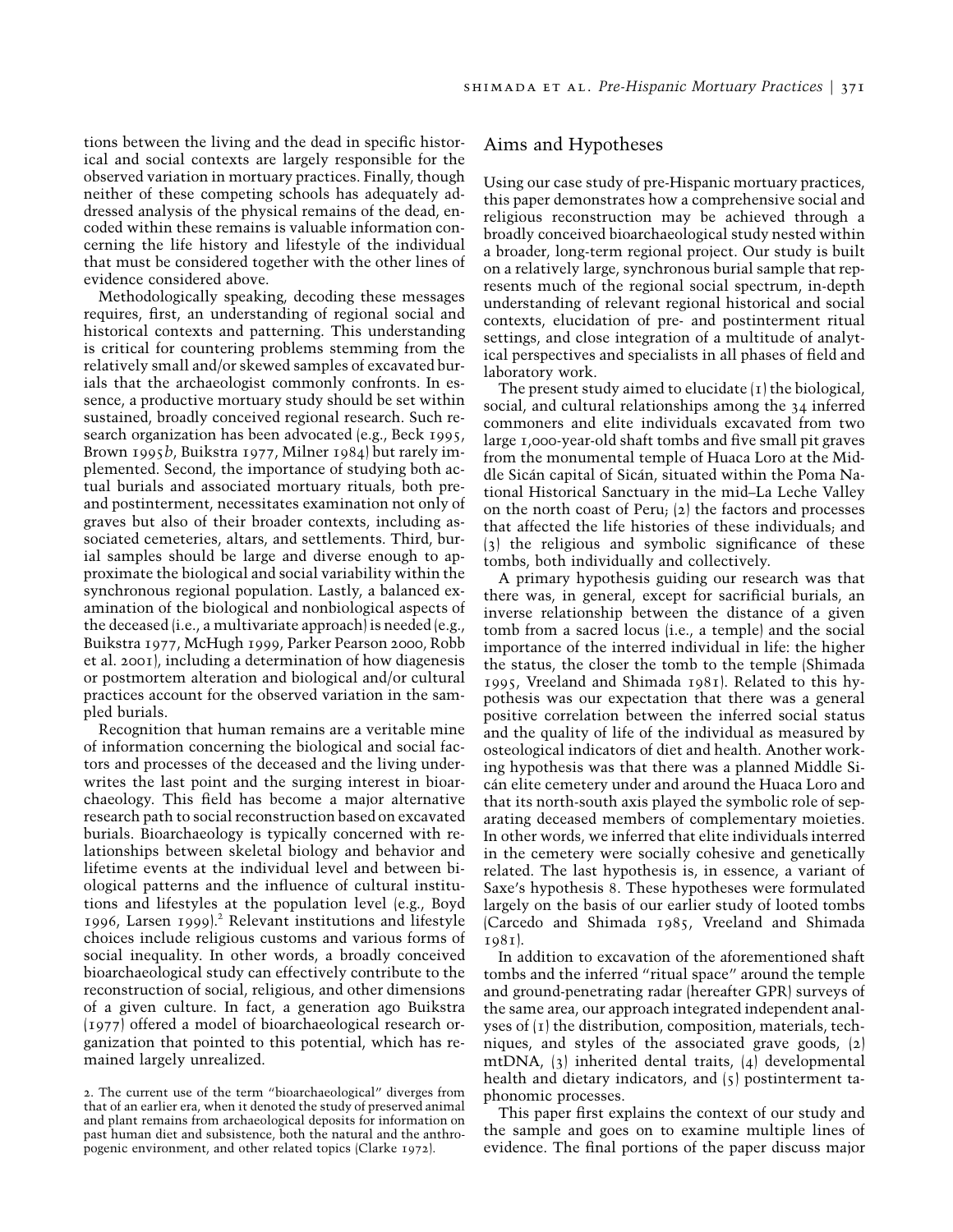findings emerging out of systematic comparisons of these lines of evidence and their methodological and theoretical implications. We will show that, while our burial sample illustrates the general applicability of the Saxe-Binford hypothesis, a series of ritual and symbolic considerations before, during, and after the interment was integral to the complex internal and external organization of the shaft tombs. A comparison of archaeological and biological lines of evidence suggests that the layout and contents of one tomb in fact reflected Middle Sicán social reality in having members of two distinct ethnic groups buried in symmetrical opposition. Further, the same comparison effectively underscores the variable, context-specific expressions of status and role and the related difficulty of defining social status on the basis of the limited material attributes of funerary contexts.

#### Archaeological and Cultural Contexts

The Sicán (a.k.a. Lambayeque) is an archaeological culture centered in the extensive Lambayeque region of the northern north coast of Peru (fig. 1) that emerged around 750–800 c.e. after the political demise of the northern Moche (a.k.a. Mochica). It remained viable until ca. 1375 c.e., when the Chimu´ intruded from the south and conquered it. Its roughly 600-year span is divided into three periods based on major cultural changes documented through excavations of stratified sites and over 100 associated radiocarbon dates. The Early, Middle, and Late Sicán periods are dated 750/800-900, 900-1100, and 1100–1375 C.E., respectively. The Middle Sicán represents the florescence of the culture, when its state-level polity established dominance over a 400-km stretch of the coast from the Chira Valley (and perhaps the Tumbez) in the north to the Chicama in the south. Its interaction sphere extended to the central coast of Ecuador to the north, the Marañon River drainage to the east, and Pachacamac on the central coast of Peru to the south.

The capital site of Sicán in the mid–La Leche Valley, shaped like a T, contained a dozen monumental mounds either covered or surrounded by tombs. Huaca Loro, a truncated pyramidal mound (ca. 80  $\times$  80 m and 35 m high) with a 150-m-long multilevel North Platform extending due north from the mound body, formed the western edge of the Great Plaza (ca. 500  $\times$  250 m) (fig. 2). Most of these mounds were built between 950 and 1050 c.e. Atop them were temples with impressive colonnades and offerings (*Spondylus princeps* shells, bundles of arsenical-copper sheaths, and/or human sacrifices) in enclosed ceremonial precincts decorated with polychrome murals of religious iconography (Shimada 1981, 1990, 1995). Inferred craft workshops, storage facilities, and elite residences surrounded these mounds, and extensive commoners' residential settlements encircled the perimeter of the capital.

Only the characteristics of the culture that are directly pertinent to this paper are described here (for a fuller characterization, see Shimada 1990, 1995, 2000). Among its distinguishing features was the production of arsen-



Fig. 1. *The northern north coast of Peru, showing sites mentioned in the text.*

ical-copper and gold alloys on a scale heretofore unseen in Peru (e.g., Cleland and Shimada 1992, Shimada 1994*a*). Metals permeated all facets of the culture, and differentiated access to different metals apparently served as a marker of social status, with arsenical copper being available to commoners and elite alike, ≥10-karat copper-silver-gold alloys (*tumbaga*) and gilt copper to the low-echelon elite (Shimada 1994*a*, 1995; Shimada, Gordus, and Griffin, 2000), and high-karat gold alloys to the high-echelon elite only. The marked social differentiation in Middle Sicán culture is clearly represented in ceramic and metal models of an elaborately dressed personage carried on a litter by four bearers in simple clothing (e.g., Sawyer 1975:46, fig. 55; Shimada, Gordus, and Griffin 2000:30, fig. 2.1). The bearers are shown with ear spools and simple headgear. Other artistic representations depict men without these ornaments. The polychrome murals that decorated formal adobe structures (e.g., Alva and Alva 1983) and other artistic expressions  $(e.g., Carcedo<sub>1989</sub>, Carrión<sub>1940</sub>) show the most elabor$ orately attired individuals largest and in the highest and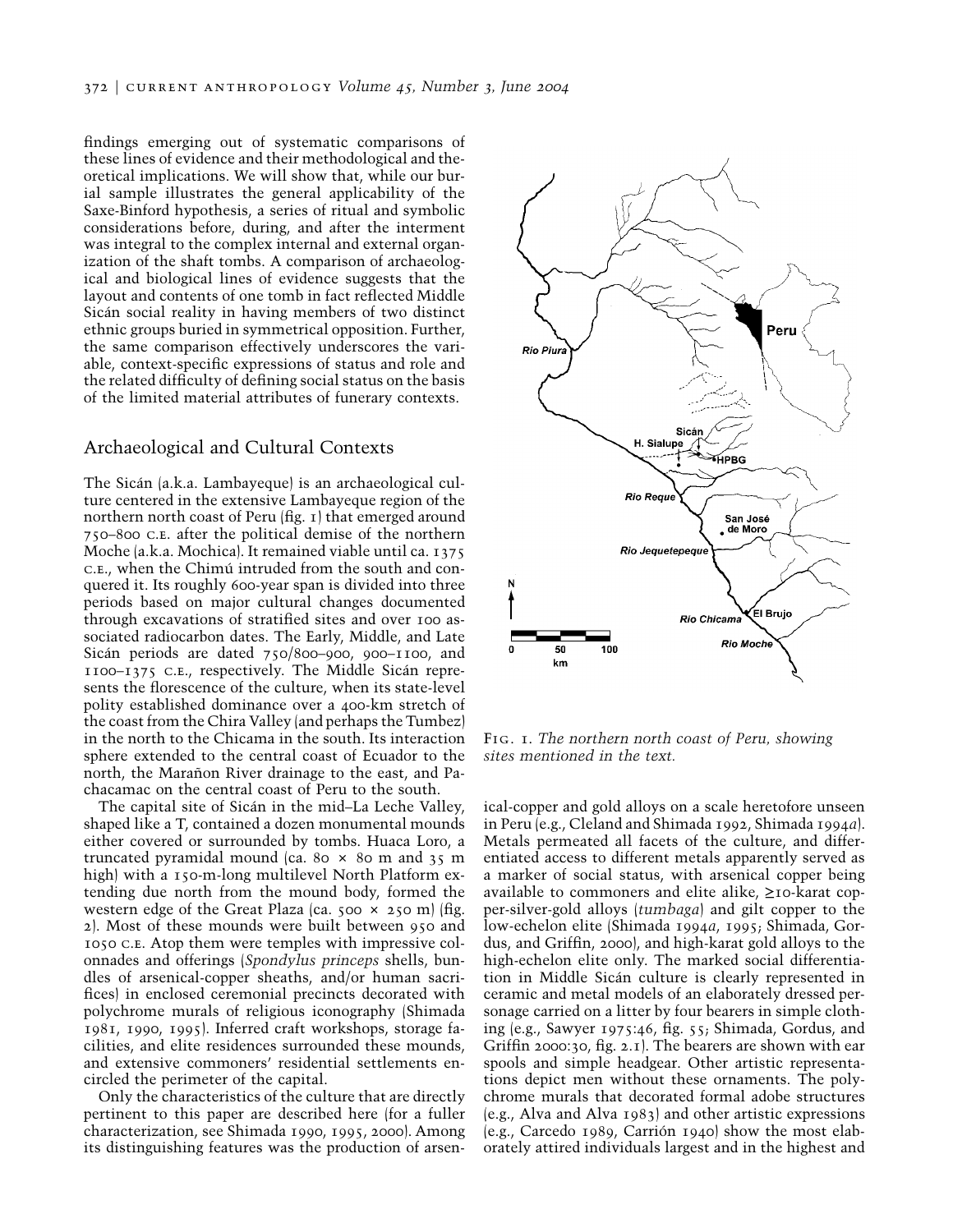

Fig. 2. *Isometric reconstruction of Huaca Loro with the locations of excavated and inferred shaft tombs.*

most central locations. These lines of evidence indicate that the Middle Sicán culture had a marked social hierarchy consisting of at least three levels and that observed material variation reflects these social differences.

Prior to the initiation of the Sicán Archaeological Project in 1978, understanding of the Sicán culture had been largely limited to the style and iconography of looted funerary objects (e.g., Larco 1948, Zevallos 1971) and untested inferences based on oral dynastic histories recorded in the sixteenth century c.e. (e.g., Kosok 1965, Trimborn 1979). The first seven seasons (1978–84) of the project were directed toward elucidation of the regional paleoenvironment, natural resources, chronology, and settlement pattern and Sicán economy and technology (e.g., Cleland and Shimada 1992, Craig and Shimada 1986, Shimada, Epstein, and Craig 1983). Various Sicán residential and craft production sites were excavated, yielding some two dozen Sicán commoner burials. The following three seasons (1985–89) focused largely on the organization and workings of the site of Sicán (e.g., Cavallaro and Shimada 1988, Shimada 1990). Excavations atop and around monumental adobe platform mounds at Sicán revealed their ceremonial and elite character. This early work provided us a firm grasp of the regional historical and social contexts for the present study. Building on this comprehensive background knowledge, in 1990 we began the systematic excavation of burials and associated ritual settings for an investigation of Sicán social organization and religion (e.g., Shimada 1995).

### The Burial Sample

Many earlier studies of pre-Hispanic mortuary practices have been limited by skewed samples that failed to represent all segments of society. Brown (1995*a*:403; also McHugh 1999:16) points out that "a major problem in the Andes is how to recover representative burial samples for social analysis. False pictures of vertical status differentiation can be created by integrating parts of cemeteries that happen to have survived." Realistically speaking, however, a representative sample of any archaeological population is nearly impossible to obtain without knowledge of or access to the entire population (Drennan 1996:86). The Poma Sanctuary and the site of Sicán in particular have been badly affected by a long history (1930s to 1970s) of intensive grave looting with heavy earthmoving machines and organized labor gangs (e.g., Pedersen 1976, Valcárcel 1937). Middle Sicán shaft tombs, with their quantities of gold and other commercially valuable grave goods, were systematically targeted and looted, and locating intact tombs, particularly those of the elite, posed a serious challenge. However, the knowledge gained from our prior systematic study of grave looting in Poma (Vreeland and Shimada 1981, Carcedo and Shimada 1985) and occasional excavations of burials at various Sicán sites in the region (e.g., Farnum 2002, Shimada 1990) effectively guided our burial excavations at Sicán between 1990 and 1997.

Our aim was to collect a large, synchronous burial sample representing as much of the regional social spec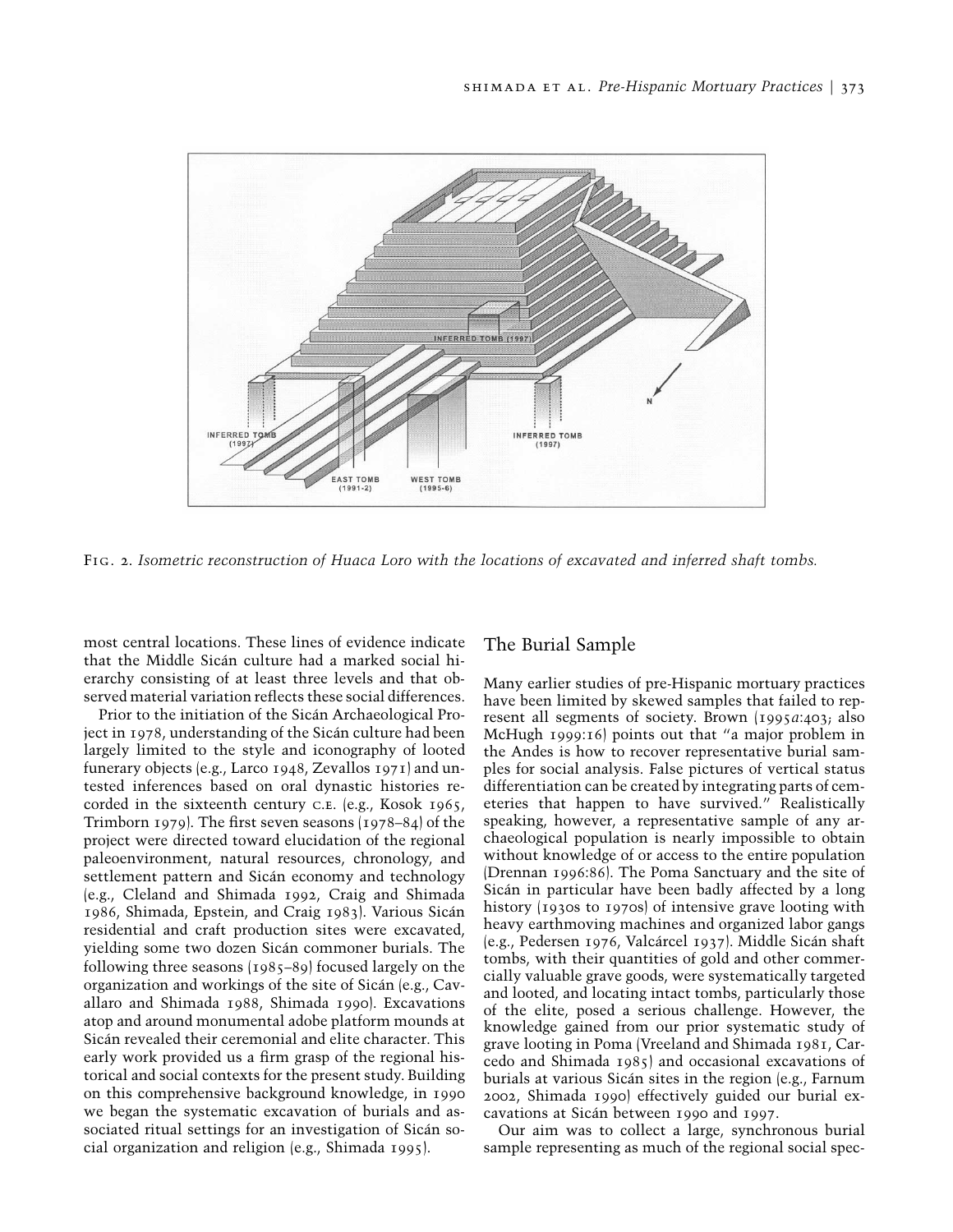trum as possible. We collected a securely dated sample of some 50 Middle Sicán burials at Sicán ranging from commoners to the highest-echelon elite (table 1; Farnum 2002:74–75, table 4). Most of these burials were excavated around and under the monumental temple of Huaca Loro, which had escaped the full brunt of the large-scale looting mentioned above. These burials, together with those documented at Sicán and at nearby sites by our project (e.g., Shimada 1990, 1995) and others (e.g., Alva 1986, Bennett 1939, Klaus 2003; Narváez 1995*a*, *b*; Pedersen 1976), allow a tentative characterization of Middle Sicán funerary treatment in Poma and the surrounding Lambayeque region. Three basic burial positions coexisted: flexed and laid on a side, seated with legs crossed, and extended with the head to the east or south. The first two positions may face any of the cardinal directions except north. The seated position seems to have been the norm for the elite, though our sample is very small (four). At Sicán, Middle Sicán burials are found atop, under, around, and between the major platform mounds. Outside of the capital, burials are typically found in simple shallow pits in stabilized dunes and in subfloor pits in residences or workshops. The shape and size of pits vary, but they are usually rectangular or square and rarely exceed 2 m in any one dimension. With

the exception of the large, deep shaft tombs at Sicán, graves were simply dug in the ground with little or no modification. The presence of an in situ ash-charcoal deposit atop or just next to some burial pits suggests that a small fire was lighted at the end of or after the interment.

A shaft tomb, as defined here, has a square or rectangular vertical shaft extending at least 5 m below the present surface. Shallow, narrow troughlike marks preserved on the walls of shaft tombs indicate that varied numbers of workers using arsenical-copper tools were involved in the digging. A roofed burial chamber, sometimes with wall niches or lateral chambers, is situated at the bottom of the shaft. Shaft tombs vary from about 1 m to as much as 14 m on a side, and their maximum depth may exceed 15 m.

#### huaca loro east tomb

The two Middle Sicán elite shaft tombs that are the focus of this study, the East and West Tombs at Huaca Loro (fig. 2), were excavated in  $1991-92$  and  $1995-96$  respectively. The contents and their organization are briefly summarized here (for additional details, see Shimada

#### TABLE I

| Archaeological Contexts of the Sampled Individuals |  |  |  |  |  |  |  |
|----------------------------------------------------|--|--|--|--|--|--|--|
|----------------------------------------------------|--|--|--|--|--|--|--|

| Archaeological Site                                                                              | Number of Burials | Cultural Affiliation | Location (Valley) | Approximate Date<br>(C.E.) |
|--------------------------------------------------------------------------------------------------|-------------------|----------------------|-------------------|----------------------------|
| Elite shaft tomb (East<br>Tomb), Huaca Loro,<br>Sicán                                            | 5                 | Middle Sicán         | Mid-La Leche      | <b>IOOO</b>                |
| Elite shaft tomb (West<br>Tomb), Huaca Loro,<br>Sicán                                            | 24                | Middle Sicán         | Mid-La Leche      | <b>IOOO</b>                |
| Commoner burials,<br>North Trench,<br>Huaca Loro, Sicán                                          | 5                 | Middle Sicán         | Mid-La Leche      | <b>IOOO</b>                |
| Commoner burials,<br>East Sector, Huaca<br>Las Ventanas, Sicán                                   | $\overline{4}$    | Middle Sicán         | Mid-La Leche      | <b>IOOO</b>                |
| Elite tomb, South Sec-<br>tor, Huaca Las Ven-                                                    | 7                 | Middle Sicán         | Mid-La Leche      | <b>IOOO</b>                |
| tanas, Sicán<br>Dedicatory burials<br>atop Huaca Las                                             | $\mathbf{2}$      | Middle Sicán         | Mid-La Leche      | <b>IOOO</b>                |
| Ventanas, Sicán<br>Dedicatory burials<br>atop Huaca Rodil-<br>lona, Sicán                        | 3                 | Middle Sicán         | Mid-La Leche      | 1050                       |
| Commoner burials,<br>multicraft work-<br>shop, Huaca Sialupe                                     | 9                 | Middle Sicán         | Lower La Leche    | <b>IOOO</b>                |
| Commoner burials,<br>habitational-craft<br>workshop site,<br>Huaca del Pueblo                    | 9                 | Middle Sicán         | Upper La Leche    | 950-1100                   |
| Batán Grande<br>Commoner and elite<br>burials, Huaca Cao<br>Viejo east face (El<br>Brujo complex | 50                | Provincial Sicán     | Lower Chicama     | $900 - 1200$               |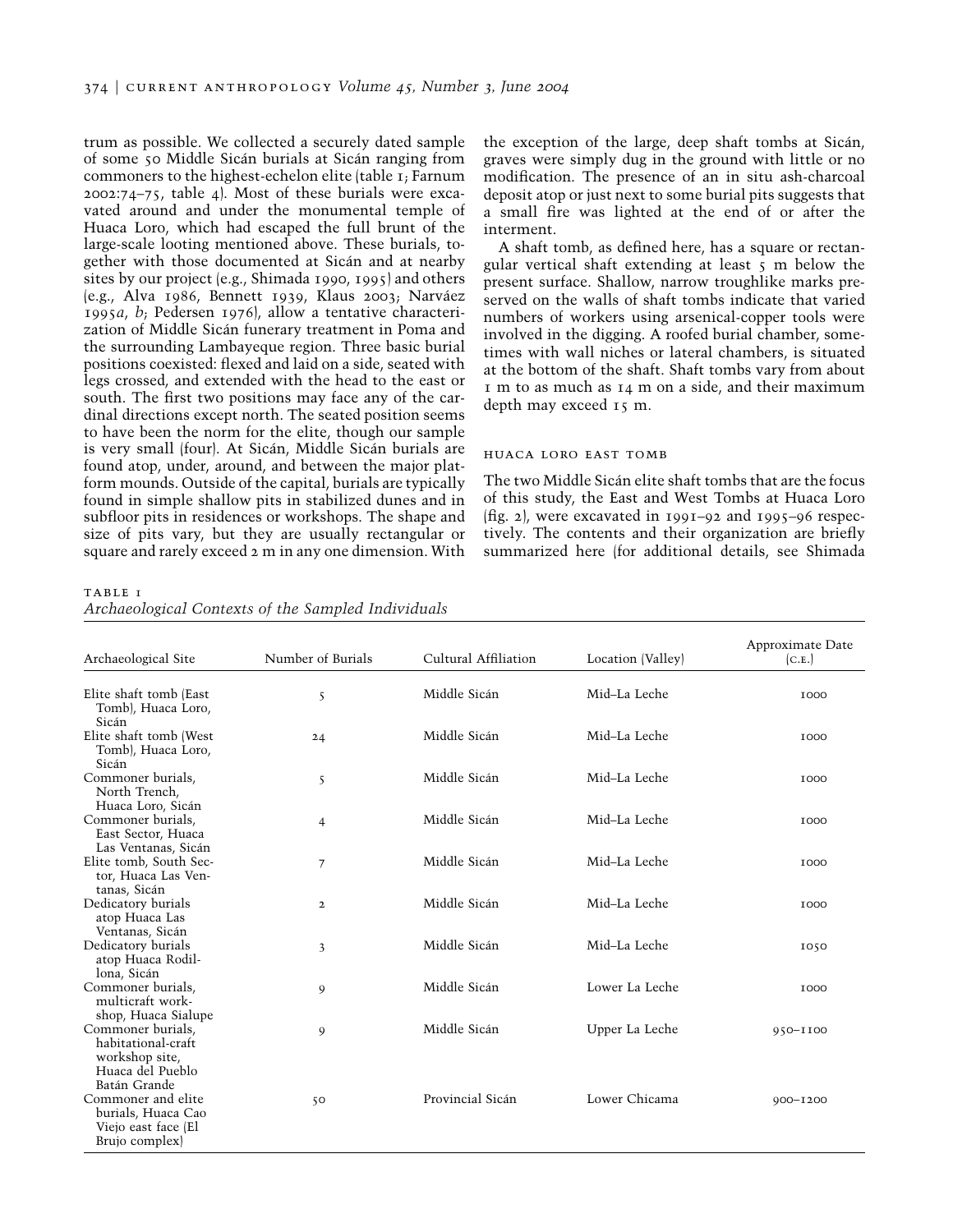1995, Shimada, Gordus, and Griffin 2000, Shimada and Griffin 1994).

The East Tomb was placed at the corner formed by the north base of the Huaca Loro and the east base of the North Platform. The tomb mouth was originally covered by the basal terrace (ca. 2 m thick) of the mound. Below the caved-in roof, the  $3 \times 3$ -m burial chamber at the bottom of the 11-m-deep shaft contained five individuals and ca. 1.2 tons of diverse grave goods. There were seven niches of varying size in the four surrounding walls, with niche 1 on the east wall being the largest and serving as a major repository of semiprecious stone beads, *tumbaga*, and other grave goods. Within the chamber, grave goods were arranged concentrically and superimposed in layers on, around, and beneath the cinnabar-covered body of the principal personage, a robust male some 40–50 years of age.

At the top of this heap of grave contents was the semiflexed body of a 12-to-15-year-old youth (indeterminate sex) on a partially disassembled litter. Near the level of the litter base, at the mouth of a north wall niche, were a juvenile ca. 5 years of age (indeterminate sex) and a rectangular box containing more than 60 major ornaments and ritual paraphernalia, mostly of high-karat gold. The level below contained 14 bundles of cast arsenical-copper implements placed along the edges of the burial chamber, three large piles of *tumbaga* sheet scraps, and two large piles each of whole *Spondylus princeps* and *Conus fergusoni* shells. Objects were grouped together by category and wrapped with or separated by organic mats covered with *tumbaga* sheets.

Below these objects was the body of the principal personage, which was placed near the center of the floor. The body was flanked on the north and south sides by a pair of gloves over a meter long covered with gold foil. The right glove held a gold cup. The principal personage was dressed in full regalia and painted with cinnabar from head to toe. Though the body had been compressed by the weight of fill, it was evident that it had been carefully arranged in a seated and inverted position. The head, however, was detached from the body and rotated 180° so that it was right side up and facing west. A large gold mask covered the face, which also had a gold nose clip and a pair of gold ear spools.

Accompanying him were two women placed on the northwest corner of the floor. They were both gracile and about 30–35 years of age and showed fronto-occipital skull deformation<sup>3</sup> similar to that of the principal personage. Their high social status is suggested by gold ornaments on clothing that has long since perished.

#### huaca loro west tomb

The West Tomb was situated opposite the East Tomb across the north-south longitudinal axis of the mound (fig. 2). Predicted by our guiding hypothesis regarding a planned elite cemetery under and around the mound, its presence was detected by GPR surveys in 1994 and 1995. The tomb was a complex, two-tiered, nested construction—a tomb within a tomb—that contained 24 individuals  $(fig. 3)$ .

The 10  $\times$  6-m antechamber lay 12 m below the surface and had 10 wall niches and 12 small, rectangular subfloor pits. Two of the niches near the northeast corner contained young adult females with accompanying grave goods, as did the nearby pit burials. One central niche (niche 6) contained a 12–13-year-old boy with annular cranial deformation.4 The remaining 7 niches were largely empty. The subfloor square and rectangular pits were laid out in two symmetrically opposing groups of six each on the north and south sides of the central chamber. Each pit contained one or two skeletons—in some cases, literally crammed in—of young adult women (mostly 18–22 years), a total of nine for each group. The two resultant groups of nine women each are hereafter referred to as the North and South Women. Each woman was accompanied by a handful of ceramic vessels, textiles, arsenical-copper objects, and/or other grave goods. Some of these women were found to be missing one or more terminal phalanges and accompanied by broken and incomplete ceramic vessels. In some burials, bones were disarticulated to a degree difficult to account for by postdepositional shifting. For example, the entire right arm of burial 7 was found under the left side of the vertebrae. In addition, small, ovoid empty puparia, presumably of muscoid flies (see Faulkner 1986), were found in direct association with burials 9 and 14. Much of the floor, including most of the pits, was covered with large painted cotton cloths and gilded *tumbaga* sheet metal. Near the northeast corner, two adult camelid skeletons were found.

The 3  $\times$  3-m central chamber descended 3 m to a depth of 15 m and had symmetrically opposing niches on the north and south walls. Its roof was composed of at least three layers of woven mats supported by wooden beams and east and west walls covered with painted cotton cloth. This chamber was reserved primarily for the principal personage and his grave goods. The personage (burial  $I$ , a robust man ca. 30–40 years of age with a serious puncture wound on his pelvis, was placed at the center of the mat-lined floor in a cross-legged, seated position. He wore full regalia that included a large *tumbaga* mask, an elaborate head ornament, and a pectoral of a silver alloy plate with semiprecious stone inlays. His head was thoroughly covered with cinnabar paint and faced west.

A diverse range of grave goods surrounded this personage, including the remains of nine rolls of strip cloth, two wooden staffs, and four decorated ceramic vessels completely covered with *tumbaga* sheets (Shimada, Gordus, and Griffin 2000). There were also the heads and articulated feet of at least 25 camelids of various agegroups (Shimada and Shimada 1997). Another major component of the grave goods was at least 111 of the crude handmade miniature clay vessels known widely

<sup>3.</sup> This type of deformation is believed to have resulted from binding the infant's head to a flat cradleboard (Verano 1997*b*, Weiss 1962).

<sup>4.</sup> Annular deformation results from compression of the cranium when it is wrapped with cloth strips (e.g., Weiss 1962).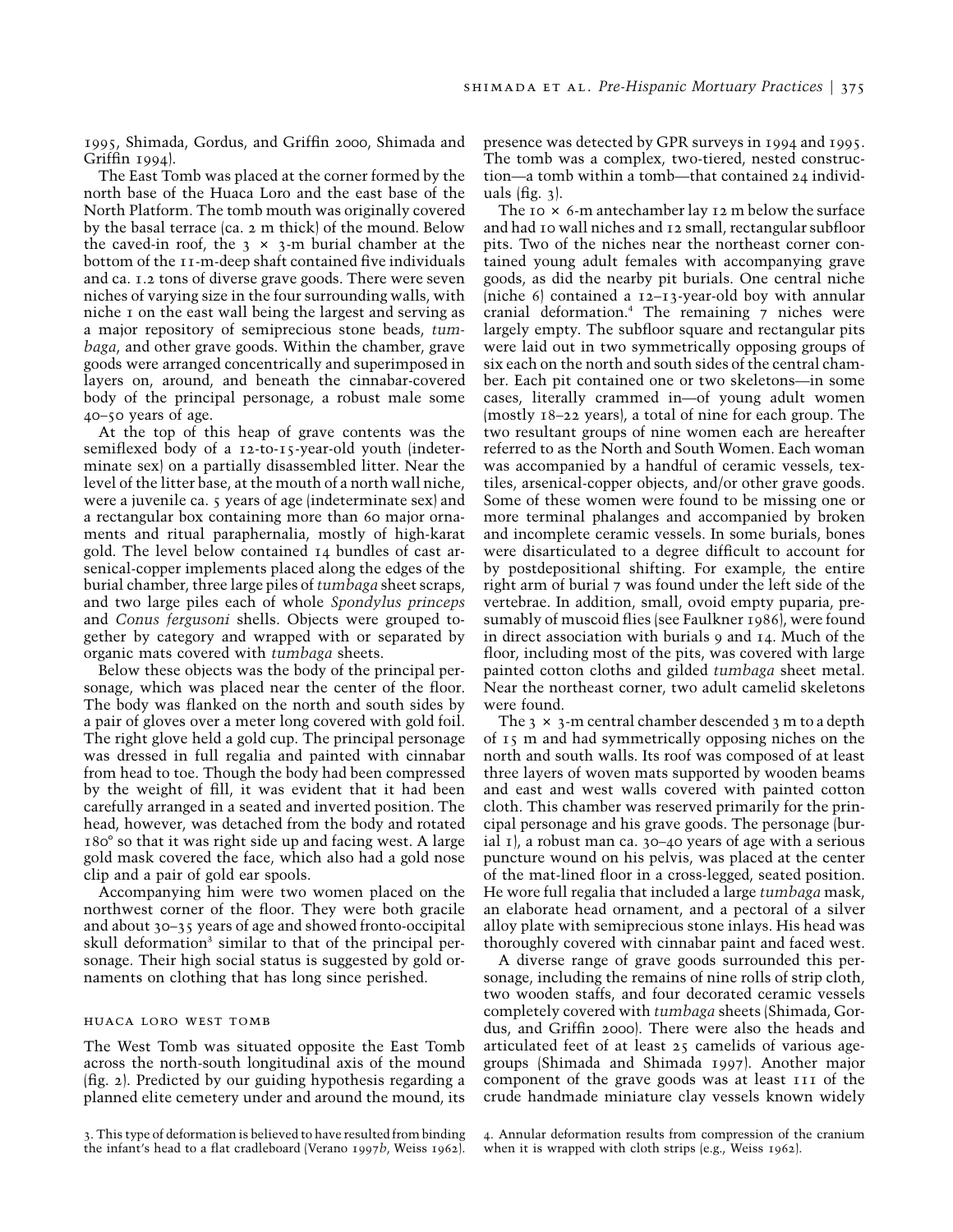

Fig. 3. *The symmetrical distribution of the* <sup>24</sup> *individuals in the niches, antechamber, and central chamber of the West Tomb.* B, *burial;* P, *pit.*

on the north coast as *crisoles*. Over 50 of them were clustered atop a bed of clay, while the rest were scattered on other parts of the floor.

Flanking the principal personage, an adult woman was placed in each of the two symmetrically opposing niches. The cross-legged and seated woman in the south niche (burial 20) had cinnabar paint on her face, wore a shell bead pectoral, and was accompanied by numerous ceramic vessels. In contrast, the north-niche woman (burial 24) was without grave goods, tightly flexed and buried beneath a large cluster of shell beads and a basket containing some two dozen *tumbaga* ornaments and ritual paraphernalia.

#### additional burials

Five additional burials were excavated in 1995 in the North Trench, ca. 30 m north of the East Tomb. GPR survey in 1994 had suggested the presence of a large shaft tomb there. The area was excavated to test the hypothesized inverse relationship between the social status of

the deceased and distance of the tomb from the Huaca Loro temple—that the burial(s) there would be lower in status. Our excavation revealed a cluster of five commoners' burials in either fully extended or semiflexed position associated with ceramics that were stylistically identical to those in the East and West Tombs (i.e., early Middle Sicán, ca. 1000 C.E.).

For our analysis of mtDNA and developmental health indicators, we included 16 additional Middle Sicán burials from the Sicán capital and 9 each from the outlying sites of Huaca del Pueblo Batán Grande and Huaca Sialupe, some 13 km east and 22 km southwest of the Huaca Loro, respectively. The former sample consists of 2 sacrificed individuals atop the Huaca Las Ventanas platform, 4 superimposed commoner burials below the principal ramp of the same mound (East Sector), 7 lower-nobility individuals from a large  $\{15 \times 15 \text{ m at }$ the top and 12 m deep) half-looted tomb some 150 m south of the same mound (South Sector), and 3 sacrificed individuals inside the cubic-meter-sized "sockets" for the columns that supported the roof of the temple atop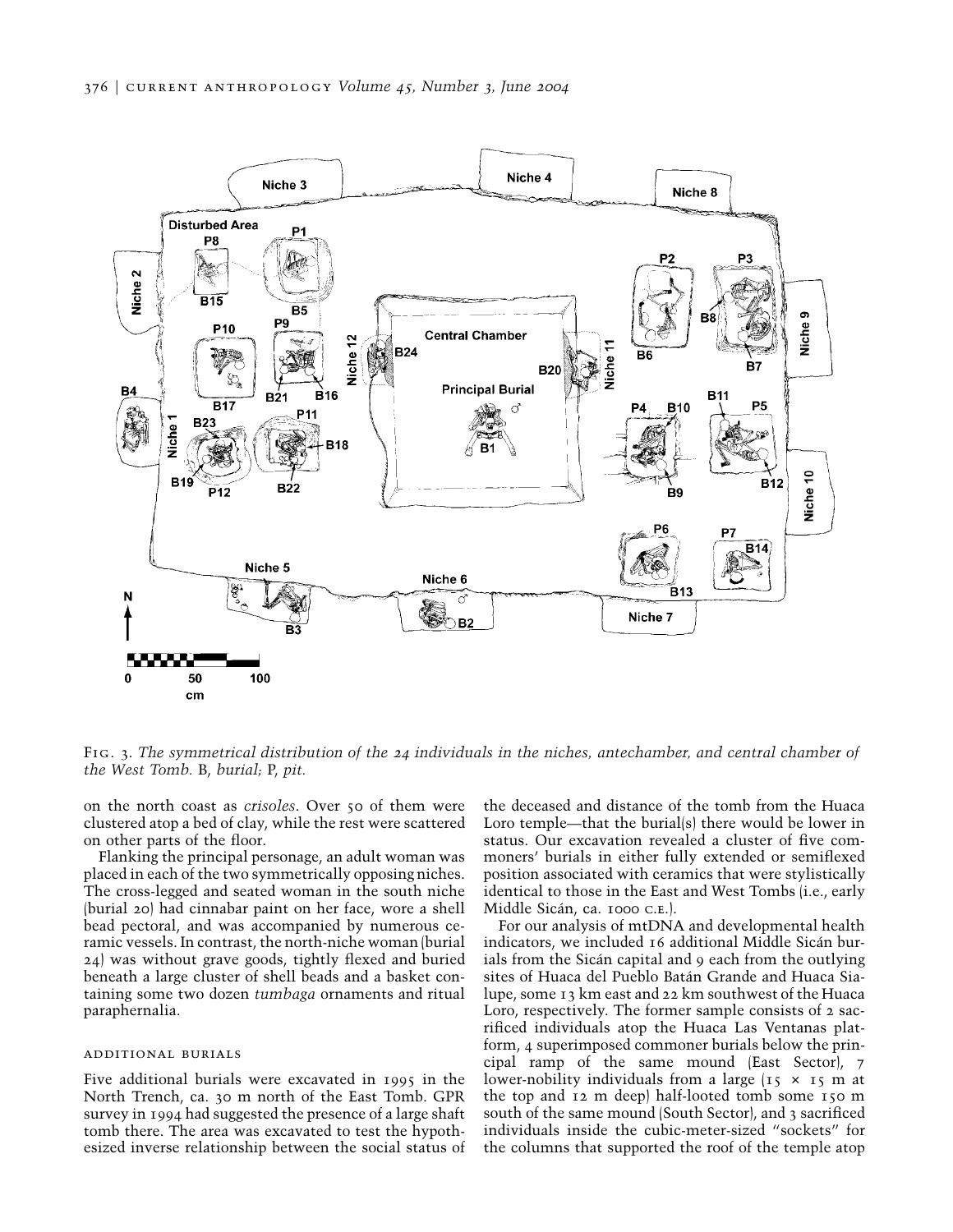the Huaca Rodillona (e.g., Farnum 2002, Shimada 1995). Additionally, 50 individuals from a provincial Sicán-affiliated population buried on the east slope of the Huaca Cao Viejo at the El Brujo site in the lower Chicama Valley, some 175 km southeast of Sicán, were examined by Farnum (2002).

### Analyses and Their Results

#### burial placement and associated grave goods

In ferreting out the social and symbolic significance of the excavated burials, the symmetrical opposition of the North and South Women in the West Tomb especially calls for our attention. Who were these women, and why were they grouped in this manner? What was their relationship to others buried in the tomb?

Important social, biological, and/or symbolic relationships among the West Tomb individuals are alluded to by the arrangement of their bodies and associated artifacts, particularly textiles. For example, the juvenile (burial 2) in niche 6, the youngest individual and the only male in the antechamber, was carefully positioned so that his cinnabar-painted face looked directly toward the only other male in the tomb, the principal personage in the central chamber 3 m below (fig. 3). Placed at different elevations along an imaginary line of sight between them were a cluster of 11 whole *Spondylus princeps* shells, badly corroded *tumbaga* objects, and hematite lumps. Though the juvenile had no associated grave goods, this arrangement suggests that he had special importance to the principal personage. The same arrangement is seen in the East Tomb, where a youth of the same age, also with cinnabar-painted face, was carefully placed atop the litter to look straight at the principal personage about a meter below.

A special relationship between the South Women and the principal personage is strongly intimated by a cloth strip (ca. 30–35 cm wide) that descended from the southwest sector of the antechamber floor and along the southwest corner of the central chamber to wrap the principal personage's headdress and upper torso. No comparable connection by cloth strips or any other means was found in the northern half of the central chamber. This suggests that the separation of the North and South Women accurately reflects some significant differences between them. The style of the associated pottery is important in this regard. The North Women are predominantly associated with vessels that show a strong affinity to the earlier Moche style, such as bichrome stirrup-spout bottles and sculptural effigy jars (fig. 4). In contrast, the South Women are found with typical Middle Sicán vessels such as gray or black single-spout bottles and jars with press-molded decorations (fig. 4). The principal personage and the south-niche women were both accompanied by Sicán-style vessels. The north-niche women were found in fetal position with no grave goods. The spatial segregation of the Mochecoid and Sicán ceramics



Fig. 4. *Pottery from the West Tomb.* A, *Middle Sica´n reduced ware bottle associated with a South Woman;* B, *Mochecoid bichrome pottery associated with a North Woman.*

is further reinforced by the presence of a painted cloth on the north side of the antechamber floor. A procession of warriors carrying war clubs, shields, and trophy heads depicted in black lines in profile is highly reminiscent of the earlier Moche style. No such painted cloth occurs on the south side of the antechamber.

Technical analyses of ceramic vessels from the tombs also generated data relevant to our research interests. For example, Mössbauer spectroscopic analysis of samples of ceramics associated with the antechamber women indicates that many of these vessels had been scarcely fired (Shimada et al. 2003*a*). The black or gray finish resulted from smudging, not chemical reduction or penetration of carbon into the vessel walls. These vessels belie the technical capability of Middle Sicán potters and suggest that they were hastily or expediently made for interment in this tomb. Middle Sican potters produced large quantities of glossy black vessels fired in a reducing atmosphere at temperatures of ca. 800–900°C (Shimada and Wagner 2001). Neutron-activation analysis and thin-section petrography of the same samples revealed that they were quite homogeneous and indistinguishable from the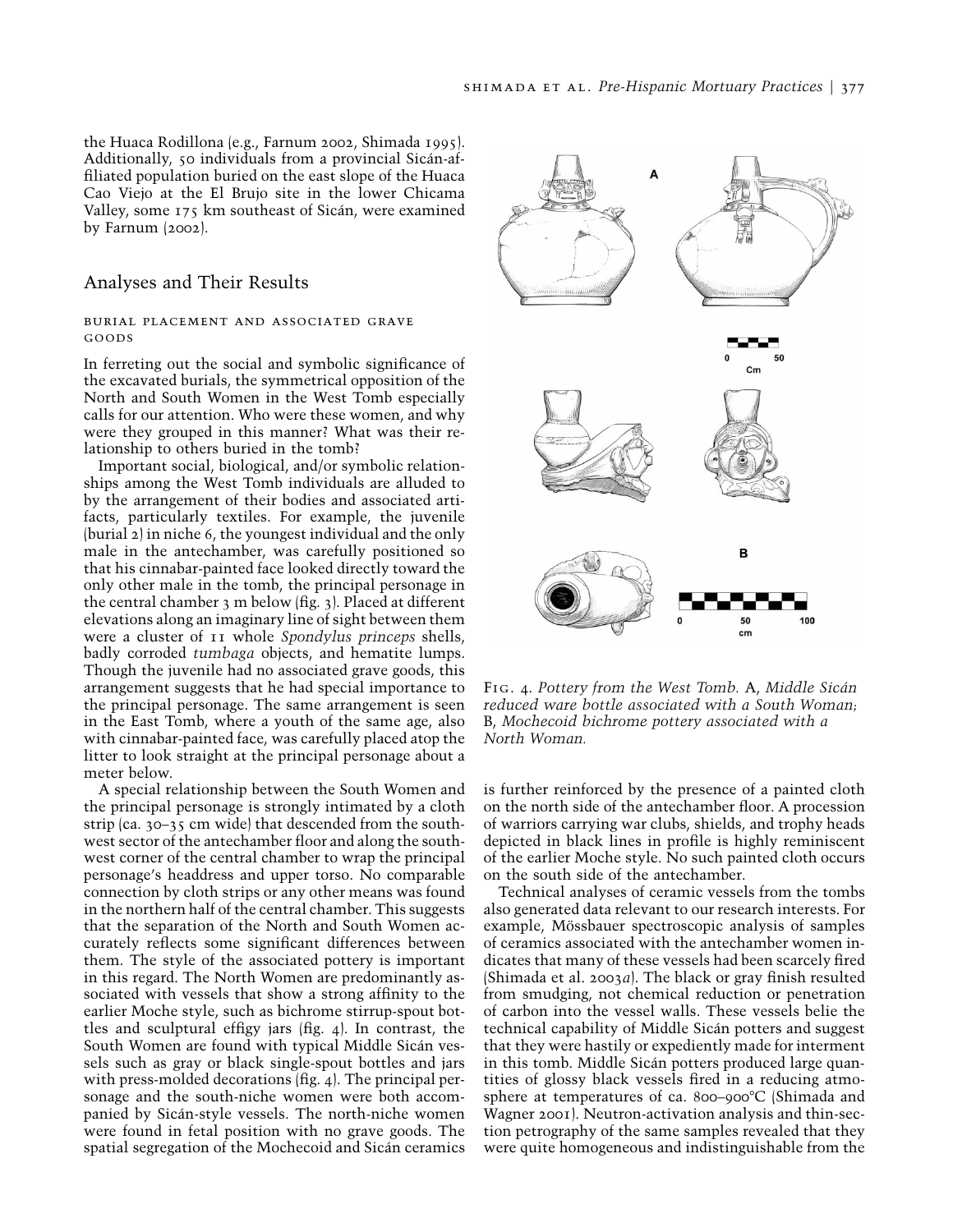paste used at the contemporaneous ceramic workshop at Huaca Sialupe (Shimada et al. 2003*a*, *b*). While the workshop concurrently produced diagnostic Middle Sicán vessels, the majority of its products were Mochecoid in style, including exactly the same kinds of vessels found in the West Tomb.

Other grave goods appear to have been prepared much closer to the West Tomb. *Crisoles* found on the central chamber floor were all crudely handmade and left undecorated and unfired. As a result, many of them had disintegrated. Further, the partially used clay mixture on the same floor had the same texture and composition as the *crisoles*, indicating that they had been made inside the chamber during the interment process.

#### mtdna analysis

The question of possible biological relationships among the sampled individuals was addressed by mtDNA and inherited-dental-trait analyses. In particular, mtDNA analysis can be done rapidly through automated sequencing to provide reliable, specific data for making inferences and building models about past kinship structures, relationships among diverse social and cultural groups, and population movements that often elude traditional archaeological approaches (see, e.g., Renfrew 1998, 2000; Schurr 2000) and, for lucid explanations of its underlying principles and premises, as well as potential and limitations, Kaestle and Horsburgh 2002, Pääbo 1999, Stone 2000, and Sykes and Renfrew 2000).

The facts that mtDNA is abundant in cells and maternally inherited, does not undergo genetic recombination, and undergoes mutation at a relatively high frequency (perhaps 20 times faster than in nuclear DNA) all contribute to the relative ease with which genetic relationships and ancestry can be defined (Sykes and Renfrew 2000). However, problems caused by the degradation and contamination of the minute quantities of extracted mtDNA and the difficulty of assembling a large number of coherent, well-documented, and dated skeletal remains are pervasive and serious (e.g., Kaestle and Horsburgh 2002, Renfrew 1998, Stone and Stoneking 1999). These problems help to account for the scarcity of informative and reliable mtDNA studies to date in the Andes and elsewhere. Practitioners are making efforts to collaborate so that samples from the same individuals can be analyzed independently by more than one laboratory (e.g., Kaestle and Horsburgh 2002) to ensure the authenticity of analytical results. From an archaeological point of view, however, this is not always feasible, since well-preserved teeth or bones are often scarce and the excavators, for various reasons, tend to forbid the extraction of multiple samples from each burial.

For our study, mtDNA extracted from a single wellpreserved tooth from each excavated Sicán burial was analyzed by Shinoda using a combination of restrictionfragment-length polymorphism (RFLP) haplotype and Dloop sequence methods. D-loop is the fastest-changing and thus most variable segment of mtDNA. Tooth enamel forms an effective natural barrier to exogenous DNA contamination, and DNA from teeth appears to lack most of the inhibitors of enzymatic amplification found in ancient DNA (Woodward et al. 1994). Extracted DNA was amplified by a process called the polymerase chain reaction. When the amount amplified was not sufficient, a second chain reaction was performed for the next direct sequencing step in D-loop amplification. Where several ambiguous positions were observed in the sequencing data, the next DNA cloning step was performed. Suspected false positive results stemming from contamination with contemporary DNA (Lawlor et al. 1991) and other questionable data (e.g., Kolman and Tuross 2000) were excluded (for additional details see Shimada et al. n.d.*a*).

The nucleotide base sequences in the D-loop regions of 28 individuals were established. Not all sampled teeth yielded sufficient materials for reliable sequencing. The base sequences in 192 base pairs of DNA were determined, and mutations were observed in 24 portions (table 2). These individuals can be classified into 17 haplotypes. While haplotypes refer to distinct DNA sequences defined in the D-loop, haplogroups correspond to major lineage clusters of similar haplotypes. It is generally agreed that most of the mtDNA of native Americans can be traced to one of four maternal lineages (designated as A, B, C, and D) well established for the ancient founders of New World populations (Schurr 2000, Schurr et al. 1990) and that these lineages can be defined by three RFLPs and a 9-nucleotide-base-pair deletion.

Nine haplotypes were identified among 17 individuals from the Huaca Loro West Tomb. Three additional haplotypes occurred among individuals from the East Tomb and the North Trench. Those from Huaca Las Ventanas, Rodillona, and Sialupe were found to have five additional haplotypes. Fifteen of these haplotypes belonged to one of the four haplogroups (A–D) identified thus far among South American aboriginals, but the remaining two did not belong to any of these haplogroups. While we cannot assume that all of the sequences obtained are derived from ancient human remains or reliable, we cannot readily dismiss the two haplotypes in question as inauthentic.5 Haplotypes in addition to the well-known ones have been identified among contemporary and pre-Columbian Amerindians (e.g., Easton et al. 1996, Ribeiro-

5. Haplotype 5 (burials 10, 13, and 14 in the Huaca Loro West Tomb) may have resulted from exogenous contamination. This haplotype occurs among modern Koreans and Ainus and matches that of Kazuharu Mine, the Japanese physical anthropologist who handled the West Tomb human remains in the course of his osteological examination in 1997. At the same time, various dental morphological studies (e.g., Scott and Turner 1997, Turner 1985, Sutter 2003) suggest that ancient migrants originating in northeastern Asia and characterized by sinodonty (complex root and crown forms and high frequencies of incisor shoveling and double shoveling) populated much of South America, particularly its northwestern portion, and other studies point to a shared genetic basis of Ainus and Amerindians (e.g., Miura et al. 1997). Given that our research into pre-Hispanic Andean population genetic variability and distribution is still in its infancy, it is prudent to remain open-minded on the subject.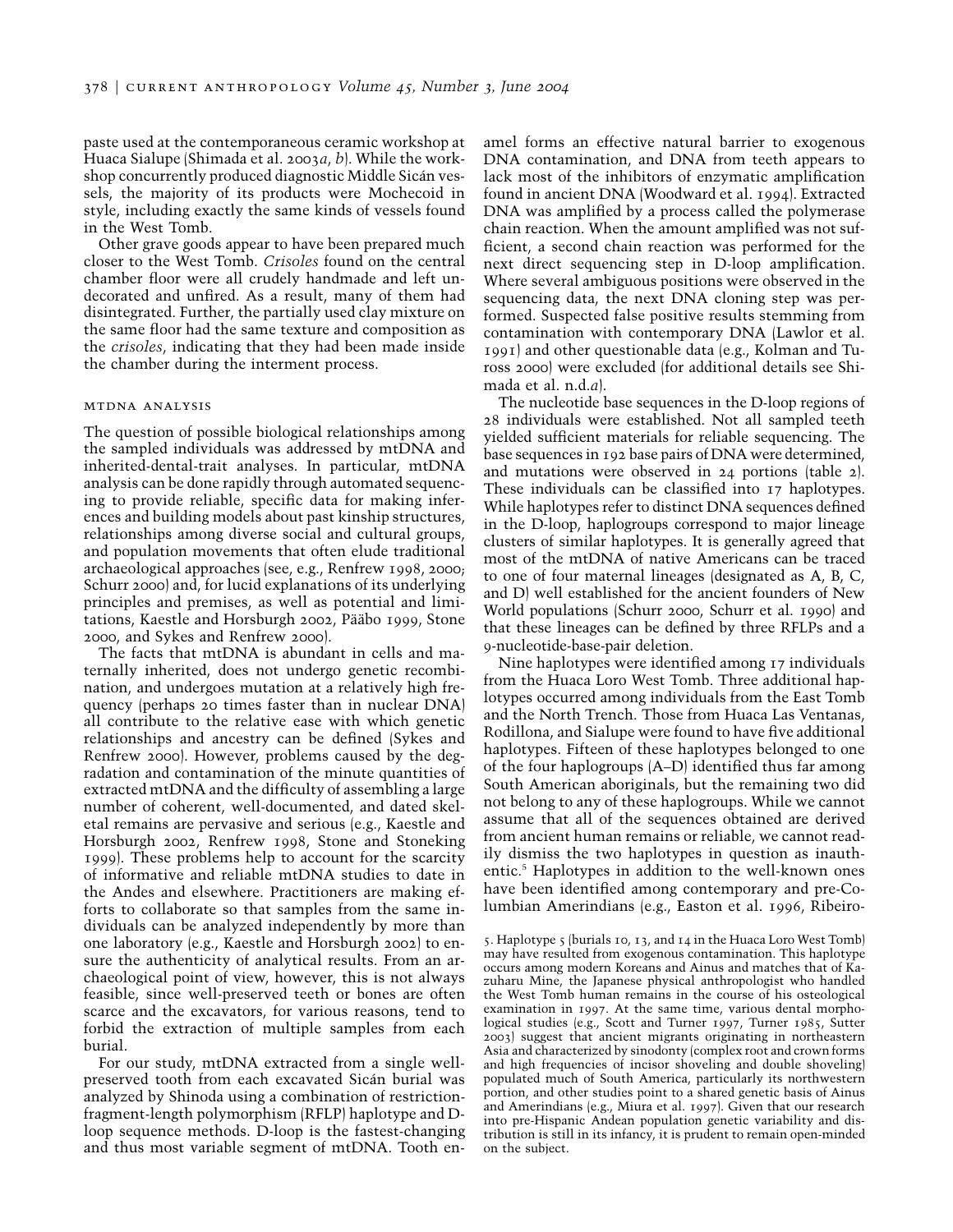#### table 2*Segregating Sites in the Control Region of mtDNA*

|                                      |                                   |                                        |                                   |                                                                |                                     |                                     |                                     |                             |                        |                                     |                             | Consensus Sequence                                                                                                          |                                   |                                                           |                                     |                        |                                  |                        |                                   |                          |                                     |                             |        |                       |                |              |   |   |   |                  |            |
|--------------------------------------|-----------------------------------|----------------------------------------|-----------------------------------|----------------------------------------------------------------|-------------------------------------|-------------------------------------|-------------------------------------|-----------------------------|------------------------|-------------------------------------|-----------------------------|-----------------------------------------------------------------------------------------------------------------------------|-----------------------------------|-----------------------------------------------------------|-------------------------------------|------------------------|----------------------------------|------------------------|-----------------------------------|--------------------------|-------------------------------------|-----------------------------|--------|-----------------------|----------------|--------------|---|---|---|------------------|------------|
|                                      | 6<br>$\mathbf{2}$<br>$\circ$<br>9 | 6<br>$\mathbf{2}$<br>$\mathbf{I}$<br>2 | 6<br>$\mathbf{2}$<br>$\mathbf{I}$ | 6<br>$\overline{2}$<br>$\mathbf{2}$<br>$\overline{\mathbf{3}}$ | 6<br>$\mathbf{2}$<br>$\overline{3}$ | 6<br>$\mathbf{2}$<br>$\overline{3}$ | 6<br>$\mathbf{2}$<br>$\overline{4}$ | 6<br>$\mathbf{2}$<br>5<br>6 | 6<br>$\mathbf{2}$<br>6 | 6<br>$\mathbf{2}$<br>6              | 6<br>$\mathbf{2}$<br>8<br>O | 6<br>$\mathbf{2}$<br>$\,8\,$                                                                                                | 6<br>$\mathbf{2}$<br>$\,8\,$      | 6<br>$\mathbf{2}$<br>9<br>$\circ$                         | 6<br>$\mathbf{2}$<br>$\overline{9}$ | 6<br>$\mathbf{2}$<br>9 | 6<br>3<br>$\circ$                | 6<br>3<br>$\mathbf{I}$ | 6<br>3<br>$\mathbf I$             | 6<br>3<br>$\overline{2}$ | 6<br>3<br>$\overline{2}$            | 6<br>3<br>6<br>$\mathbf{2}$ | 3<br>9 | 6<br>3<br>$\mathbf Q$ |                |              |   |   |   |                  |            |
| Archaeological Site and Haplotype T  |                                   |                                        |                                   |                                                                |                                     |                                     |                                     |                             |                        |                                     | A T C T A T C C             |                                                                                                                             |                                   |                                                           | T                                   |                        | A A C C                          |                        |                                   | $\mathbf C$              | $\mathbb{C}$                        | T                           | T      | G                     | $\mathbf T$    | T            | T | G | A | $\boldsymbol{n}$ | Haplogroup |
| Huaca Loro West                      |                                   |                                        |                                   |                                                                |                                     |                                     |                                     |                             |                        |                                     |                             |                                                                                                                             |                                   |                                                           |                                     |                        |                                  |                        |                                   |                          |                                     |                             |        |                       |                |              |   |   |   |                  |            |
| п.                                   |                                   |                                        | C                                 |                                                                |                                     |                                     |                                     | T                           |                        |                                     |                             |                                                                                                                             |                                   | $\mathcal{L}_{\text{max}}$ and $\mathcal{L}_{\text{max}}$ | $\sim$ $\sim$                       |                        | C                                |                        |                                   |                          |                                     | $\sim 100$                  |        |                       |                | $\mathbf{B}$ |   |   |   |                  |            |
|                                      |                                   |                                        |                                   |                                                                |                                     |                                     |                                     | <b>Service</b>              | $\sim$ $-$             | $\sim$                              | <b>Contractor</b>           |                                                                                                                             | $\sim$                            | T                                                         |                                     | and the company of     |                                  |                        | A                                 | $\sim$ $\sim$            |                                     |                             |        |                       | 3              | A            |   |   |   |                  |            |
|                                      |                                   |                                        |                                   |                                                                | <b>Service Control</b>              |                                     |                                     |                             |                        |                                     |                             |                                                                                                                             | and the state of the state of the |                                                           |                                     |                        | and the contract of the contract |                        | <b>Contract Contract Contract</b> | $\cdot$                  | $\mathsf{C}$                        | $\sim$                      | A      |                       | $\mathbf{2}$   | D            |   |   |   |                  |            |
|                                      |                                   |                                        |                                   |                                                                | $\mathsf{C}$                        |                                     |                                     |                             | T                      |                                     |                             |                                                                                                                             |                                   |                                                           |                                     |                        |                                  | C                      |                                   |                          |                                     |                             |        |                       | 1              | B            |   |   |   |                  |            |
|                                      | C                                 |                                        |                                   | T                                                              |                                     |                                     |                                     |                             |                        |                                     |                             |                                                                                                                             |                                   |                                                           | T                                   |                        |                                  |                        |                                   |                          |                                     |                             |        |                       | 3              | Other        |   |   |   |                  |            |
|                                      |                                   |                                        |                                   | T                                                              |                                     |                                     |                                     |                             |                        |                                     |                             |                                                                                                                             |                                   |                                                           |                                     |                        |                                  |                        |                                   |                          |                                     |                             |        |                       | $\mathbf I$    | C            |   |   |   |                  |            |
|                                      |                                   | G                                      |                                   |                                                                |                                     | G                                   |                                     |                             | T                      | $\sim$                              | G                           | $\ddot{\phantom{a}}$                                                                                                        | $\sim$                            | $\mathbf{r}$                                              | <b>Contract Contract</b>            |                        | $\sim 100$                       |                        |                                   | A                        |                                     |                             |        | G                     | $\overline{4}$ | Other        |   |   |   |                  |            |
| 8                                    |                                   |                                        |                                   |                                                                |                                     |                                     |                                     |                             |                        |                                     |                             | G                                                                                                                           | $\blacksquare$                    |                                                           |                                     |                        |                                  |                        |                                   |                          |                                     |                             |        |                       | $\mathbf I$    | D            |   |   |   |                  |            |
| Huaca Loro East and North            |                                   |                                        |                                   |                                                                |                                     |                                     |                                     |                             |                        |                                     | $\sim$                      |                                                                                                                             | T                                 | T                                                         |                                     |                        |                                  |                        | A                                 |                          |                                     |                             |        |                       | Ι.             | A            |   |   |   |                  |            |
| IO                                   |                                   |                                        | C                                 |                                                                |                                     |                                     |                                     |                             |                        |                                     |                             |                                                                                                                             |                                   |                                                           |                                     |                        |                                  |                        |                                   |                          |                                     |                             |        |                       |                | $\mathbf{B}$ |   |   |   |                  |            |
| $\;$ I I                             |                                   |                                        | C                                 |                                                                |                                     |                                     |                                     | T                           | $\cdot$                |                                     |                             |                                                                                                                             |                                   |                                                           |                                     |                        |                                  |                        |                                   |                          | the contract of the contract of the |                             |        |                       |                | 1 B          |   |   |   |                  |            |
| I <sub>2</sub>                       |                                   |                                        |                                   |                                                                |                                     |                                     |                                     | T                           | $\cdot$                | $\ddot{\phantom{a}}$                |                             | the contract of the contract of the contract of the contract of the contract of                                             |                                   |                                                           |                                     | $\sim$                 | $\mathsf{C}$                     | $\sim$ $\sim$          | and the company of the com-       |                          | $\sim$                              | $\mathsf{C}$                |        |                       | 3              | D            |   |   |   |                  |            |
| Huaca Las Ventanas                   |                                   |                                        |                                   |                                                                |                                     |                                     |                                     |                             |                        |                                     |                             |                                                                                                                             |                                   |                                                           |                                     |                        |                                  |                        |                                   |                          |                                     |                             |        |                       |                |              |   |   |   |                  |            |
| п.                                   |                                   |                                        | C                                 |                                                                |                                     |                                     | C                                   | $\sim 10^{-11}$             | $\sim$ 100 $\mu$       | $\mathsf{C}$                        |                             |                                                                                                                             | the company of the company        |                                                           |                                     | $\mathbf T$            | $\sim 100$                       | $\sim 100$             | A                                 |                          |                                     |                             |        |                       | $\mathbf{2}$   | B            |   |   |   |                  |            |
| $\mathbf{2}$                         |                                   |                                        | the contract of the contract of   |                                                                |                                     | $\cdot$                             |                                     |                             |                        |                                     |                             | $\mathbf{r}$ . The set of $\mathbf{r}$ and $\mathbf{r}$ and $\mathbf{r}$ and $\mathbf{r}$ and $\mathbf{r}$ and $\mathbf{r}$ |                                   |                                                           |                                     |                        |                                  |                        |                                   |                          |                                     |                             |        |                       | Ι.             | A            |   |   |   |                  |            |
|                                      |                                   |                                        |                                   | T                                                              |                                     |                                     |                                     | <b>Contract Contract</b>    |                        |                                     |                             |                                                                                                                             | $\ddot{\phantom{a}}$              | T                                                         |                                     |                        | $\sim$                           | $\sim 100$             | $\sim$ 100 $\sim$                 | $\cdot$                  | $\sim 100$                          |                             |        |                       | 1              | A            |   |   |   |                  |            |
| Huaca Rodillona I<br>Huaca Sialupe I |                                   |                                        | C                                 | T                                                              |                                     |                                     |                                     | $\sim$                      |                        | the contract of the contract of the |                             | G                                                                                                                           |                                   |                                                           | $\cdot$                             |                        | $\mathsf{C}$                     | $\mathsf{C}$           |                                   |                          | $\sim$                              | $\sim$                      |        |                       | Ι.<br>1        | D<br>B       |   |   |   |                  |            |

note: The <sup>24</sup> segregating sites observed are shown as differences from the human consensus sequence. The base number of each site in the control region is assigned by the reference sequence (Anderson et al. 1981). Dots indicate <sup>a</sup> match to the reference sequence. The number of individuals for each sequence type (*n*) and haplogroup are shown at the right of each sequence.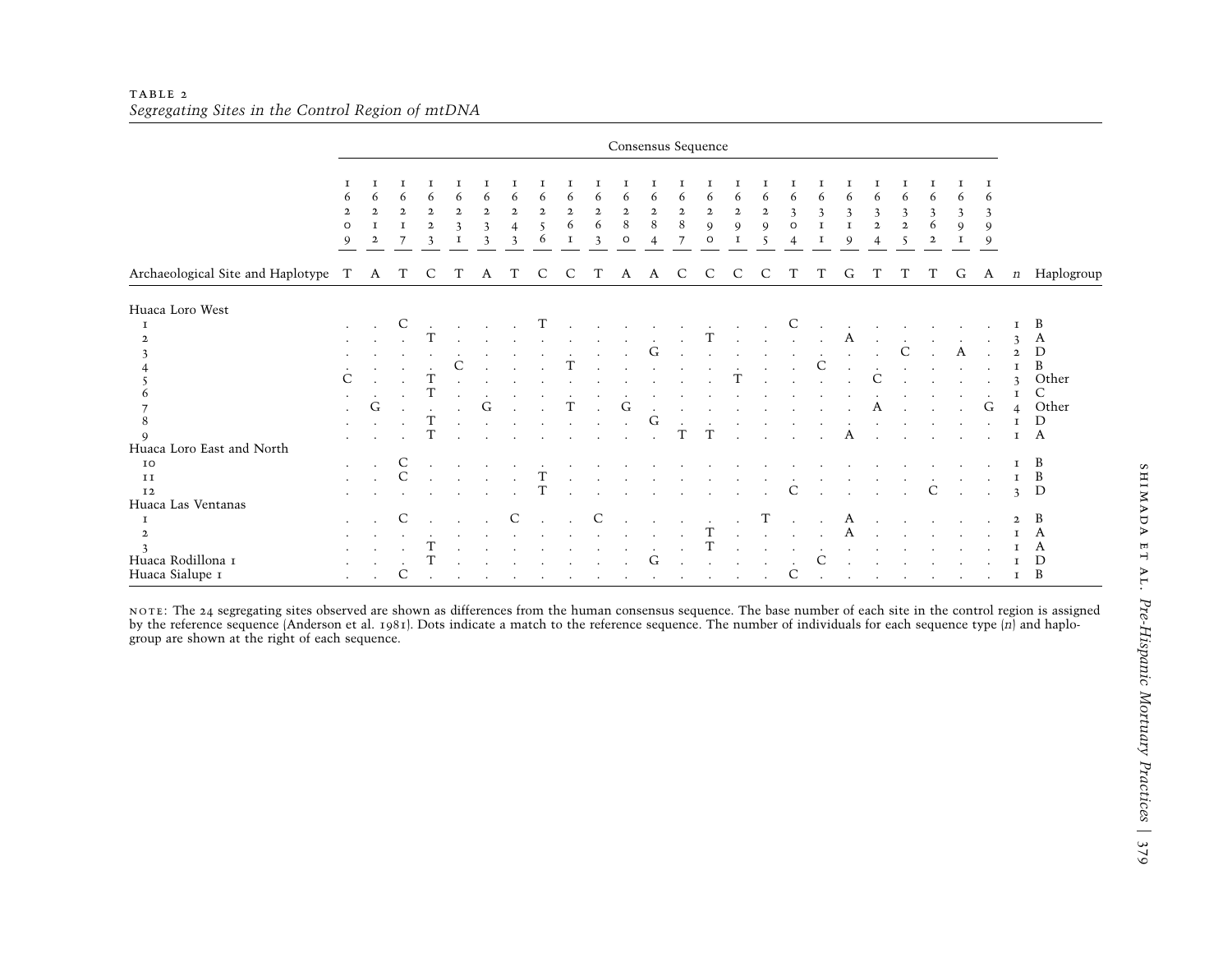Dos-Santos et al. 1996). It is clear that founding haplogroups other than the four currently known were once present in the New World, and it is likely that the proportion of haplotypes not belonging to the four major haplogroups in ancient populations is much greater than in contemporary indigenous populations. Thus there remains the strong possibility that the majority, if not all, of the haplotypes obtained from the Sicán sample are authentic.

Perhaps the most significant result of the mtDNA analysis is the documentation of four distinct maternal kinship ties among 12 women and the bipartite spatial distribution of related individuals in the West Tomb (fig. 5). In addition, the North and South Women were characterized by two mutually exclusive sets of haplotypes. In other words, the north versus south groupings of women had a kinship basis that crosscut the antechamber/central-chamber distinction. Difficulties in reproducing the experimental results of the East and West Tomb principal personages precluded an anticipated mtDNA comparison between these two key figures. Two burials from Huaca Las Ventanas were shown to be maternally related. No other definite kinship ties were identified among the 28 individuals.

#### inherited-dental-trait analysis

Dental characteristics are an informative source of data for establishing differences between populations and genetic segregation within lineages (e.g., Alt and Vach 1995, Kelley and Larson 1991, Scott and Turner 1997). Studies of dental and other traits have also helped in the nonspatial assessment of possible biological kinship within cemeteries (Alt and Vach 1992, Alt et al. 1996). Accordingly, inherited dental traits of the Huaca Loro sample were analyzed by Corruccini for possible familial clusters that might correspond to the observed archaeological and mtDNA patterning. The Huaca Loro sample was well suited to this analysis in that many teeth were well preserved, largely because of the presence of many young adults with minimal wear. Additionally, given that dental traits are inherited from both maternal and paternal sides, we were interested in the degree and nature of the correspondence between the mtDNA results and those of this analysis (Corruccini, Shimada, and Shinoda 2002). We anticipated some discrepancies between them because of the different processes of inheritance involved but hoped that the dental-trait analysis would



Fig. 5. *Distribution of maternally related individuals in the West Tomb as determined by mtDNA analysis. Burials represented by the same shape (solid black triangle, square, circle, and diamond) are related. Open circles are individuals who are unrelated to anyone in the tomb.*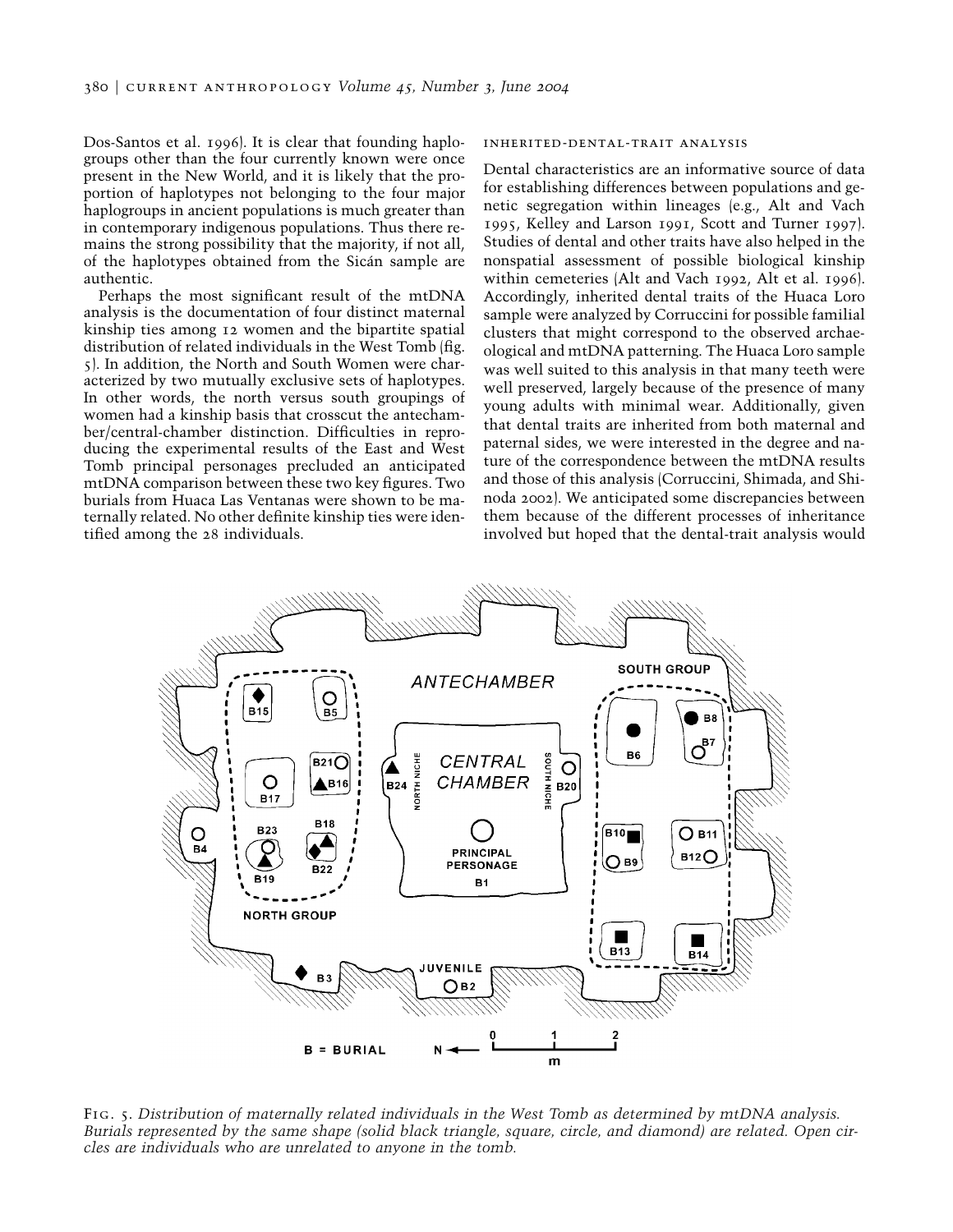add more depth and breadth to our understanding of the genetic relationships among the sampled individuals.

Dental stone casts were prepared from silicon molds of maxillary and mandibular arches taken in Peru. The 23 dental traits (see Corruccini and Shimada 2002:116) were taken largely from published studies (e.g., Turner, Nichol, and Scott 1991) and scored using the best-preserved side. On the basis of archaeological data, the sample was partitioned into nine groups: (1) West Tomb principal personage, (2) niche 6 juvenile male, (3) south-niche woman, (4) north-niche woman, (5) eight South Women, (6) eight North Women, (7) five North Trench individuals, (8) East Tomb principal personage, and (9) East Tomb juvenile and two women.

Statistically significant variation emerged in the sample (fig. 6) that corresponded to the spatial groupings and cohesiveness defined independently by mtDNA, burial placement, and artifact analyses. A notable finding was the relatively small intrasample variance among the South Women and among the five North Trench individuals. The biological proximity within each of these two groups is derived from the shared strong development of various traits, including maxillary incisor shoveling and canine tubercles.

Another major finding was that the North Women were, biologically speaking, quite distinct from all other groups in the sample. At the same time, these women were relatively and consistently quite heterogeneous among themselves, in notable contrast to the South Women, who were internally closely related. As anticipated, the results for the women in the central-chamber niches were consistent with the pattern found in the adjacent groups of women; the south-niche woman was biologically close to the South Women, while the northniche woman was distant from all other individuals in the sample.

Particularly important to the testing of the hypothesis of an elite cemetery was the nature of the relationship between the East and West Tomb principal personages. The analysis showed that they were more closely related to each other than to any of the other individuals and groups in the sample. Greater genetic closeness between these two principal personages is therefore suspected but is of reduced statistical certainty because of antemortem tooth loss.

Yet another pairing that is worth noting is the relationship between the niche 6 male juvenile and the West Tomb principal personage. Though the relatively small raw (size) distance between them suggests some special relationship, other calculated coefficients (e.g., shapevector distances) do not decisively demonstrate any special affinity.

#### dietary and health indicators

A major concern of our integrated study was the developmental correlates of social differentiation. Well-preserved individuals, particularly those grouped by inferred social status in the East and West Tombs, were examined to evaluate the role of social status and environmental



Fig. 6. *Odontological Euclidean distances between nine recognized groupings or individuals in the East and West Tombs. The minimum distance of* 0.71 *was taken out as "background noise." Only relatively small distances (*0.60 *or less) indicate major linkages according to similarity.*

influences on developmental health. Nonspecific indicators of stress were used as criteria for evaluating the relationship between physical observations and the health of the individual.

The patterns observed in the stress indicators were used to determine whether there was a relationship between developmental health and the social status inferred from access to metals. Our expectation was that preferential developmental health would have been enjoyed by the Sicán elite, whereas those of lower social status would have manifested more pathologies related to malnutrition and disease caused by poor sanitation, crowded living conditions, inadequate access to resources, and other social factors. Sicán developmental health was compared with that of individuals at other pre-Hispanic Peruvian sites studied using the same methodology (table 3; see Farnum 2002 for the complete data sets).

One indicator, cribra orbitalia, is identified by porosity of the orbitals of the frontal bone. It is associated with an iron metabolic imbalance, which may be caused by low dietary iron intake and/or parasitic or other infection (Ryan 1997). The severity of cribra orbitalia, scored by osteological standards (Buikstra and Ubelaker 1994), indicates that the North Trench individuals had the more severe cases. The percentage of individuals affected varied considerably by social group. Twice as many of the North Women than of the South Women were affected. Cribra orbitalia was absent in both principal personages and in the remaining East Tomb individuals. Apparently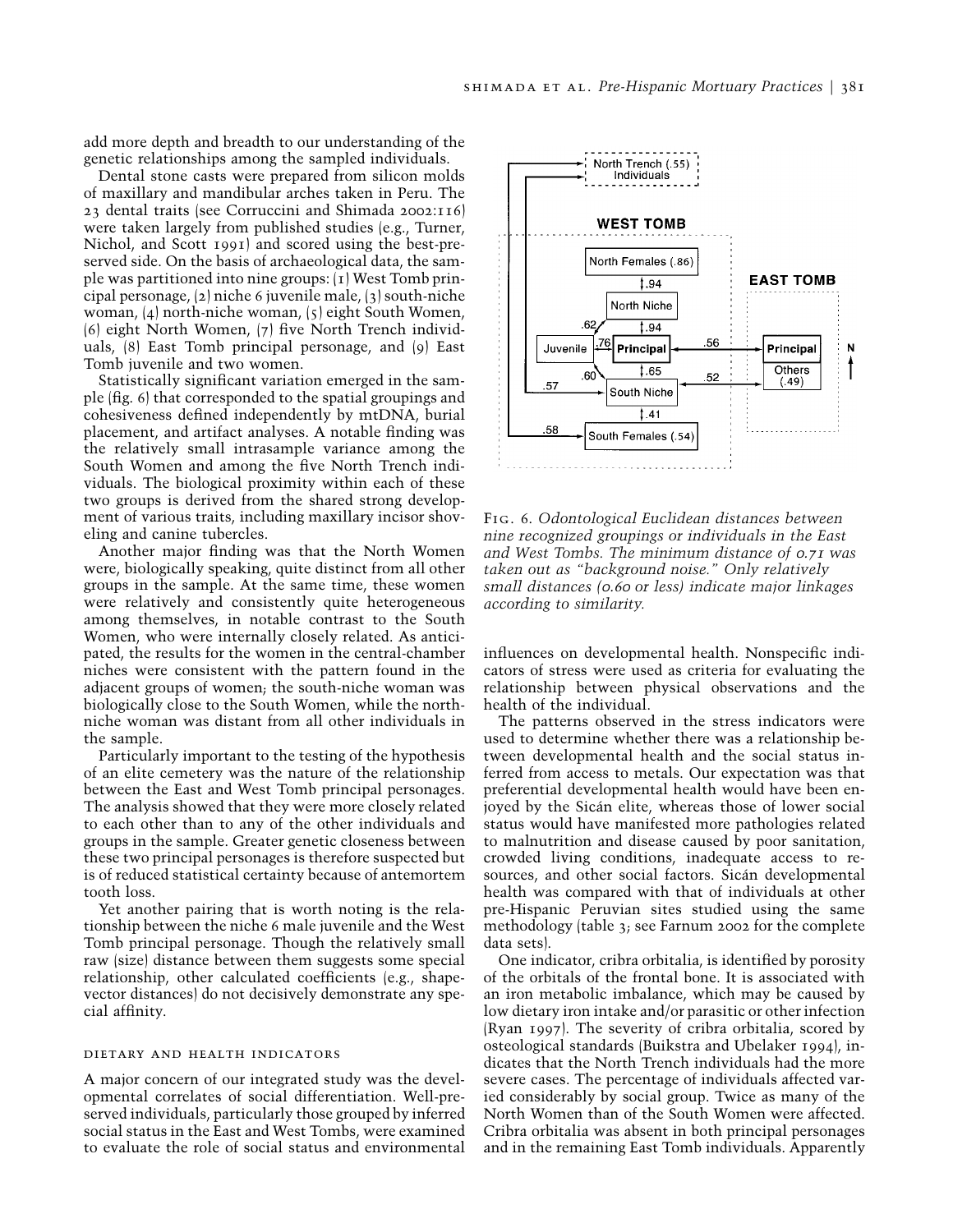| Context                       | Age<br>(years) | # Enamel<br>Hypoplasias/<br>Anterior Teeth<br>Present | % Carious<br>Teeth/ $#$ of<br>Teeth Present | Distal<br>Harris Lines<br>Left Tibia | Distal<br>Harris Lines<br>Right Tibia | % Cribra<br>Orbitalia | Cribra<br>Orbitalia<br>Severity | %Porotic<br>Hyperostosis | Porotic<br>Hyperostosis<br>Severity |
|-------------------------------|----------------|-------------------------------------------------------|---------------------------------------------|--------------------------------------|---------------------------------------|-----------------------|---------------------------------|--------------------------|-------------------------------------|
| Rodillona                     | $2I \pm 3$     | $0.2 \pm 0.2$                                         | $14 \pm 10$                                 | $6 \pm o$                            | $3 \pm 0$                             | O <sup>3</sup>        | O <sup>3</sup>                  | 33                       | $1.0 \pm 0.0$                       |
| Batán Grande <sup>b</sup>     | $25 \pm 2$     | $0.3 \pm 0.2$                                         | $II \pm 5$                                  |                                      |                                       | abs                   | abs                             | 100 <sup>c</sup>         | $I.0 \pm 0.0^{\circ}$               |
| Loro principals               | $44 \pm 2$     | $0.3 \pm 0.3$                                         | $3 \pm 3$                                   |                                      | $\overline{\phantom{0}}$              | $\Omega$              | $\Omega$                        | <b>IOO</b>               | $\circ$                             |
| Loro East (adults)            | $26 \pm 3$     | $0.3 \pm 0.3$                                         | $2 \pm 2$                                   |                                      | $\qquad \qquad =$                     | $\circ$               | $\circ$                         | $\circ$                  | $I \pm 0$                           |
| Loro East (total)             | $20 \pm 4$     | $0.4 \pm 0.2$                                         | $5 \pm 4$                                   |                                      |                                       | $\circ$               | $\circ$                         | 40                       | $2 \pm I$                           |
| El Brujo (adults)             | $30 \pm 17$    | 0.3 $\pm$ 0.4                                         | $13 \pm 13$                                 | $\qquad \qquad =$                    | $\qquad \qquad =$                     | 23                    | $I.0 \pm 0.5$                   | 87                       | $0.9 \pm 0.3$                       |
| El Brujo (total)              | $22 \pm 18$    | 0.4 $\pm$ 0.5                                         | $14 \pm 18$                                 |                                      |                                       | 30                    | 0.9 $\pm$ 0.4                   | 44                       | 0.9 $\pm$ 0.4                       |
| El Brujo ( <i>juveniles</i> ) | $1.5 \pm 1$    | 0.4 $\pm$ 0.8                                         | abs                                         | $I.I \pm 0.5$                        | $0.7 \pm 0.7$                         | 46                    | $0.8 \pm 0.3$                   | 57                       | 0.9 $\pm$ 0.7                       |
| Loro South Women              | $24 \pm 2$     | $0.6 \pm 0.2$                                         | $II \pm 4$                                  | $I.4 \pm 0.7$                        | $0.6 \pm 0.4$                         | 22                    | $1.8 \pm 0.3$                   | 80                       | $1.4 \pm 0.2$                       |
| Ventanas South                | $22 \pm 2$     | $0.7 \pm 0.3$                                         | $II \pm 4$                                  |                                      |                                       | O <sup>3</sup>        | O <sup>3</sup>                  | 100                      | $2.0 \pm 0.6$                       |
| All Sicán capital             | $23 \pm I$     | $0.7 \pm 0.1$                                         | $9 \pm 1$                                   |                                      |                                       | 27                    | $1.8 \pm 0.8$                   | 68                       | $1.4 \pm 0.6$                       |
| Loro North Trench             | $22 \pm 2$     | $0.8 \pm 0.2$                                         | $14 \pm 3$                                  | $\qquad \qquad -$                    | $\qquad \qquad =$                     | O <sup>c</sup>        | O <sup>c</sup>                  | 67                       | $I.0 \pm 0.0$                       |
| Batán Grande                  | $24 \pm I$     | $0.8 \pm 0.5$                                         | $10 \pm 4$                                  |                                      |                                       | abs                   | abs                             | 100 <sup>c</sup>         | $I.0 \pm 0.0^d$                     |
| Loro North Women              | $2I \pm I$     | 0.9 $\pm$ 0.2                                         | $4 \pm 2$                                   | $3 \pm 1.2$                          | $1.2 \pm 0.6$                         | 40                    | $2.3 \pm 0.3$                   | 60                       | $1.2 \pm 0.2$                       |
| Ventanas East                 | $25 \pm 2$     | I.4                                                   | O <sup>d</sup>                              |                                      |                                       | abs                   | abs                             | abs                      | abs                                 |

| TABLE 3 |                                   |  |  |
|---------|-----------------------------------|--|--|
|         | Stress Indicators by Social Group |  |  |

a Only two individuals scorable.

b Without burial 27.

c Only one individual scorable. dOnly one individual.

anemia was not a chronic problem for the entire Sicán population and was most likely overcome by social buffering or variation in childhood diet. Comparisons between Sicán and other pre-Hispanic Peruvian sites indicate the ubiquity of cribra orbitalia throughout prehistory. The frequencies of individuals affected in Sicán are about the same  $(28\%$  for the individuals from East and West Tomb and  $23\%$  for the site of Sicán) as those in Preceramic and Initial Period sites on the central coast (Farnum 2002).

Another indicator, porotic hyperostosis, is similar to cribra orbitalia and appears to manifest itself at age 2–3 years or older. High percentages of porotic hyperostosis around the suture lines were seen in the majority of individuals in our sample, including both principal personages, and may be associated with the fronto-occipital cranial deformation that was common in the sample.

Harris lines in bone form when there is a disruption and subsequent resumption of cartilage growth and osteoblastic activity in bone growth. Harris lines were more common in the North Women than in the South Women; the data did not permit comparisons of Harris lines among the remaining groups. There is little comparative information available on Harris lines in pre-Hispanic Peru (e.g., Williams 1987).

Curiously, there was no difference in adult stature between the North and the South Women (table 4). Drawing on the findings of Leatherman, Carey, and Thomas (1995) on stature and modernization in Peru, we infer that the more stressed North Women attained comparable adult stature through an extended growth period and/or increased velocity of the adolescent growth spurt.

Growth-arrest defects in enamel apposition, enamel hypoplasias, can be linked clinically to over 100 possible disease conditions and/or dietary deficiencies (e.g., Hillson 1996). Almost all of the sampled individuals exhibited enamel hypoplasias, which suggests a great deal of childhood stress due to either diet or infections. The overall frequencies for the Sicán were, however, lower than those observed for other pre-Hispanic Peruvian populations (Farnum 2002). The frequencies per anterior tooth were plotted from lowest to highest by social group. The North Women and the North Trench individuals both had high frequencies of enamel hypoplasias and more chronicity (repeat events indicating seasonal stress) than the other groups.

Dental caries were also fairly common. Nine percent of all teeth at Sicán were affected by carious lesions. This finding is consistent with expectations of caries rates in pre-Hispanic agricultural populations (Turner 1979). The highest-status individuals (the two principal personages and the rest of the East Tomb individuals) and the North Women had the lowest number of dental caries. Caries frequencies were also lower in the North Women than in the South Women. This difference was unexpected; the North Women were expected to have higher caries frequencies because they had more of the enamel hypoplasias and anemia that are usually associated with high maize consumption and malnutrition (Goodman 1994).

Differential tooth wear patterns along gender lines have been noted elsewhere (Peterson 2002) but are difficult to assess in our burial sample because it is predominantly young women who showed minimal dental wear.

All of the individual remains were examined for traumas related to combat or warfare. Possible cases of such traumas were seen only in the high- and low-level elite at Huaca Loro and Huaca Las Ventanas South.

In summary, the main trends presented here indicate that social status did play a large role in exposure or response to developmental stress. The basic trend of su-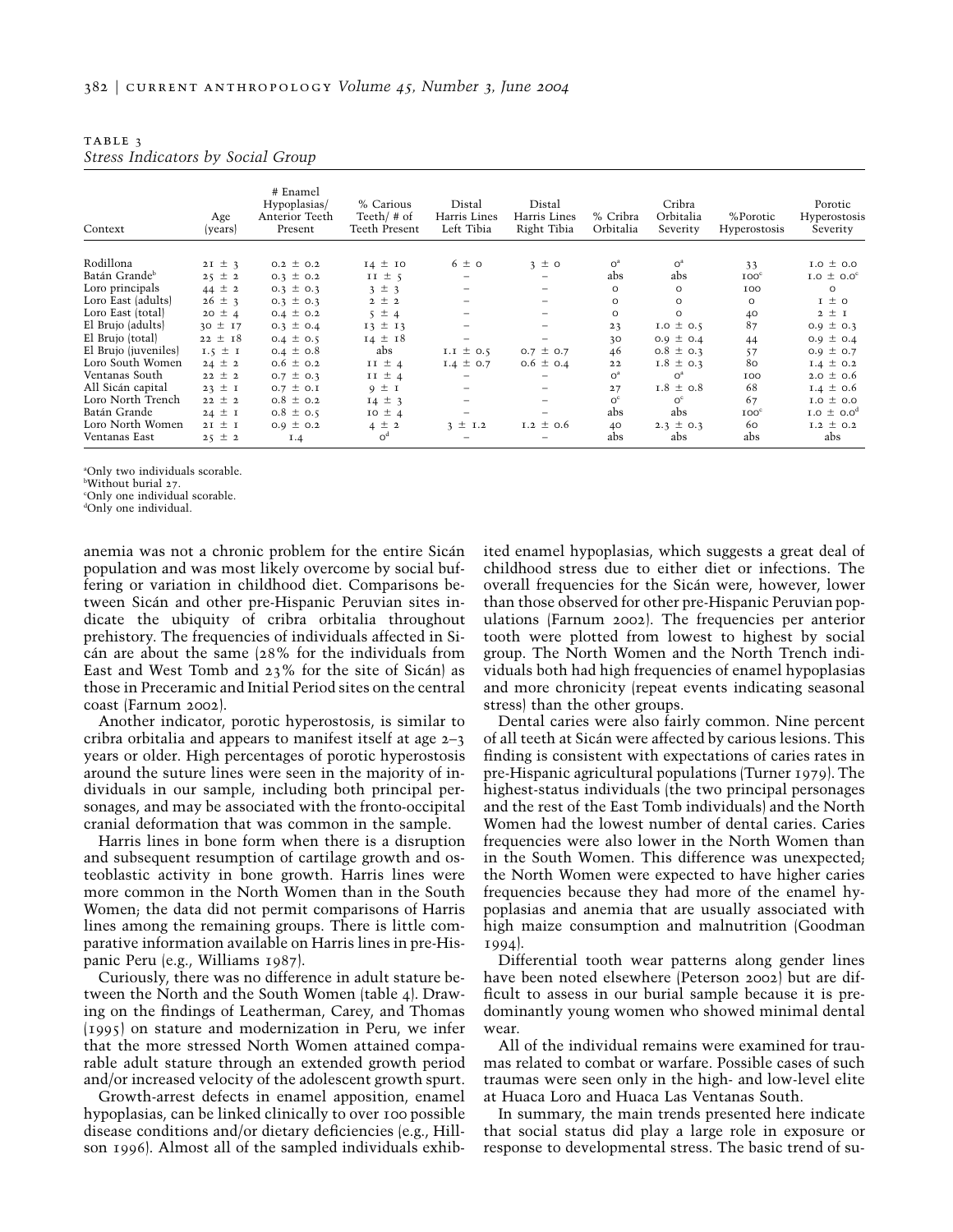| TABLE 4 |          |  |                                                   |  |
|---------|----------|--|---------------------------------------------------|--|
|         |          |  | Average Stature of Moche and Sicán Individuals by |  |
|         | Sex (cm) |  |                                                   |  |

|            |                 | Height <sup>a</sup> |                  |
|------------|-----------------|---------------------|------------------|
| Group      | Males           | Females             | Source           |
| Moche      |                 |                     |                  |
| Pacatnamu  | I58             | I47                 | Verano $[1997a]$ |
| El Brujo   | т 60            | I47                 | Verano $(1997a)$ |
| Sipán      | T <sub>62</sub> | I57                 | Verano $(1997b)$ |
| Sicán      |                 |                     |                  |
| El Brujo   | I59             | I55                 | This work        |
| Huaca Loro | T62             | $156/157^b$         | This work        |

a Calculated according to Trotter and Gleseri (1958).

b North and South Women, respectively.

perior developmental health for the higher-status individuals appears to be confirmed for individuals from the East Tomb and various high-status individuals from the West Tomb. A more complete understanding of Sicán developmental health in regional/synchronic context was achieved by comparing the data from the Sicán capital with those from the 50 individuals excavated at Huaca Cao Viejo. The Huaca Cao Viejo nonspecific stress indicators and adult stature (159.0 cm males, 155.0 cm females) match those of the elite at Huaca Loro (161.9 cm males, 156.7 cm females). They do not seem to have been burdened nutritionally by their association with the Middle Sicán culture. Overall, the Sicán individuals showed more variation in developmental health by social group than by location (center versus periphery).

#### excavations at the great plaza and gpr **SURVEY**

Examination of tomb distribution and its broader contexts was critical to testing the hypothesis that the East Tomb was part of a planned elite cemetery and elucidating the associated mortuary rituals and processes. Accordingly, paralleling our burial excavations, we conducted test excavations and GPR survey of Huaca Loro and its surrounding area, including the Great Plaza and the adjacent Huaca Las Ventanas and Huaca El Moscón.

The 1990 excavation of the Plaza close to the east base of the Huaca Loro revealed the presence of a small rectangular altar with in situ burnt juvenile human bones and associated sherd-lined and covered "canals" (ca. 20  $\times$  12 cm wide and deep). These canals, which closely resemble the one documented atop the Huaca El Corte ca. 1 km to the east, are suspected of having being used for ritual libations (Shimada 1986). In another area of the Plaza some 100 m to the north were large adobe-lined hearths with camelid and other food remains, numerous fragments of Middle Sicán serving dishes, and some fine black bottles (Montenegro and Shimada 1998, Shimada and Shimada 1997), suggesting public feasting. Nearby were neatly ordered rows of whole adobe bricks that were being dried or stockpiled for future use.

The 1997 excavations revealed the presence of other small adobe platforms in the Plaza and an inferred metal workshop near the east base of the Huaca Loro North Platform. A stone hammer and crucible fragments, tiny gold flakes, and extensive heat-discolored areas attest to precious-metalworking.

GPR survey of the Great Plaza, including the area surrounding and atop the Huaca Loro, was conducted in 1994, 1995, and 1997. GPR allows the detection of diverse features, speedy, nondestructive prospecting of large areas, and the pinpointing of possible excavation loci without extensive exploratory excavation. The dry, flat, relatively homogeneous eolian and/or flood deposits at the site were ideally suited to large-scale GPR application and the detection of deeply buried archaeological remains (for details see Shimada and Watanabe 1995, Clark 1996, Conyers and Goodman 1997).

The 1994 and 1995 GPR surveys located the West Tomb and other inferred shaft tombs. The 1997 survey and accompanying test excavations provided the best evidence to date of the presence of at least three intact shaft tombs beneath the Huaca Loro (fig. 2). In 1995 and 1997, radar detected the same subsurface structure, ca. 3–4 m on a side and over 10 m in depth, beneath a thick, homogeneous layer at the northwest corner of the mound. Our test trench revealed that the homogeneous layer corresponded to the mound's solid basal platform ca. 4 m below the modern surface. This platform was underlain by 1-m-thick compacted artificial fill. At the bottom of the fill we encountered two burials of young adults (not excavated) accompanied by fine early Middle Sicán pottery. These burials rested atop a thick intrusive soil that extended well under and below the basal platform. GPR inspection at the bottom of the trench (ca. 5 m below surface) indicated that the inferred shaft descended 8–10 m.

The 1997 survey also took advantage of a deep gully cut by the historic  $1983$  El Niño rains from the center top of the Huaca Loro to the east base. The gully had deepened and expanded rapidly when adobe chambers with the sand and other loose fill that made up much of the volume of the mound were breached. The survey results corroborated our test excavation findings, including the presence of thick fill over the natural substratum and a basal platform. More significant, they revealed what appeared to be a large square adobe chamber, ca. 11 m on a side and 18 m high, with relatively loose fill at the center bottom of the mound and a deep shaft reaching perhaps some 10 m below its base, well into the natural substratum (fig. 7). The shaft preceded all of the mound construction. In other words, the Huaca Loro overlay and sealed an inferred central shaft tomb.

#### Discussion

The multitude of analytical perspectives brought to bear in our study effectively corroborated each other to yield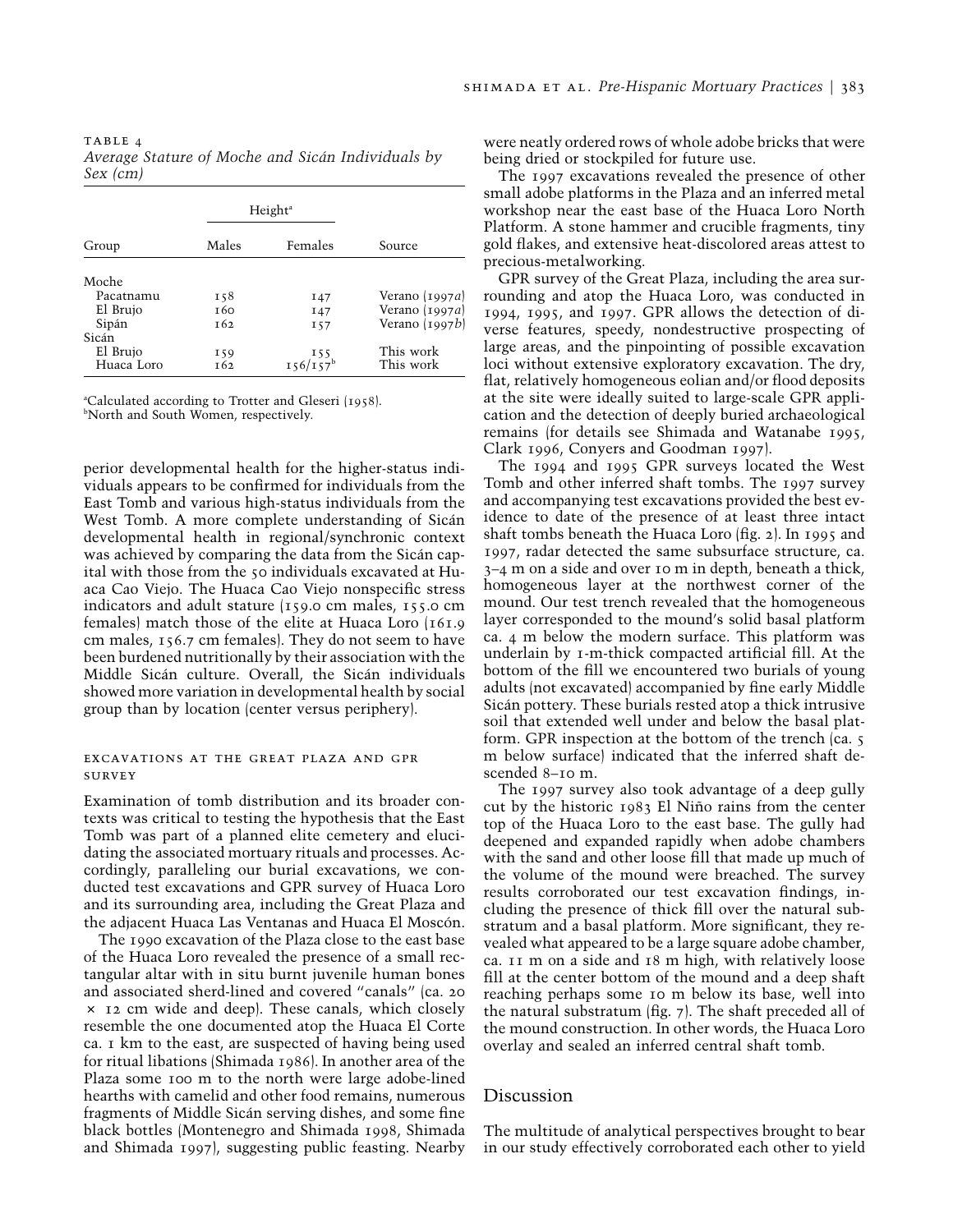

Fig. 7. *GPR image of the core of the Huaca Loro, revealing a deep subsurface structure beneath it.* <sup>1</sup>*, natural matrix;* <sup>2</sup>*, compacted foundation fill;* <sup>3</sup>*, top of foundation fill;* <sup>4</sup>*, outline of mound;* <sup>5</sup>*, outer adobe structure;* <sup>6</sup>*, inner adobe structure;* 7, contour of area eroded by El Niño rains; 8, sandy fill; 9, adobe chambers with loose *fills;* <sup>10</sup>*, inferred central tomb.*

a coherent and comprehensive understanding of Middle Sicán mortuary practices and associated rituals, symbolism, and architecture. They also allowed us to test our inferences regarding status differentiation and skeletal biology as well as to refine our thinking regarding the nature, strength, and complexity of the bond between the deceased and the living. Finally, they pointed to the multiethnic composition of Middle Sicán society.

#### biological, social, and ethnic identities and relations

Given the large number of women interred in the West Tomb, it is tempting to describe them as having been sacrificed en masse to accompany the male elite personage. However, definitive physical evidence for their sacrifice is scant (e.g., Verano 2001). In fact, missing phalanges, insect pupae, notable disarticulation, and incomplete ceramic vessels that cannot be explained by postinterment taphonomy indicate that at least some women in the antechamber were either secondary burials or mummified and curated prior to interment in this tomb, a process that Millaire (2002:172) calls "delayed burial." Faulkner (1986:146) notes that "sarcosaprophagous flies are among the first insects to arrive" at an available body during the initial stages of decay and putrefaction and that maggots will feed on moist parts for about two to three weeks. Preinterment mummification and curation have been suggested for Moche burials at Moche (Millaire 2002:172) and Sipán (Donnan 1995:172; Verano 1997*a*), Early Sicán and Middle Sicán burials at San José de Moro (Nelson 1998), and burials in shaft tombs of the last 1,500 years of prehistory of the Colombia-Ecuador border region (Doyón 2002).

In spite of the above insights, we are still left with the basic questions who these women were and why they would have been curated or reburied. Spanish colonial documents, particularly wills, offer an interesting perspective on these questions. They attest to the rights and privileges as well as obligations of the indigenous leaders (*kurakas*) of the immediately preconquest north coast. Ramı´rez (1996:15) points out that *kurakas'* rank and status was directly correlated with the numbers of their subjects and their skill in managing human resources. Though they had power over the life and death of their subjects, "the obligations between ruler and ruled were mutually reinforcing and interdependent" (Ramírez 1996:21). The *kuraka* had the responsibility of taking care of widows among the people whom he governed, for example, by having them serve him in his court as cooks or weavers, but they were expected to accompany him to his grave (Ramírez 1998:224; personal communication, 1998). This reciprocal relationship raises the possibility that some if not many of the women in the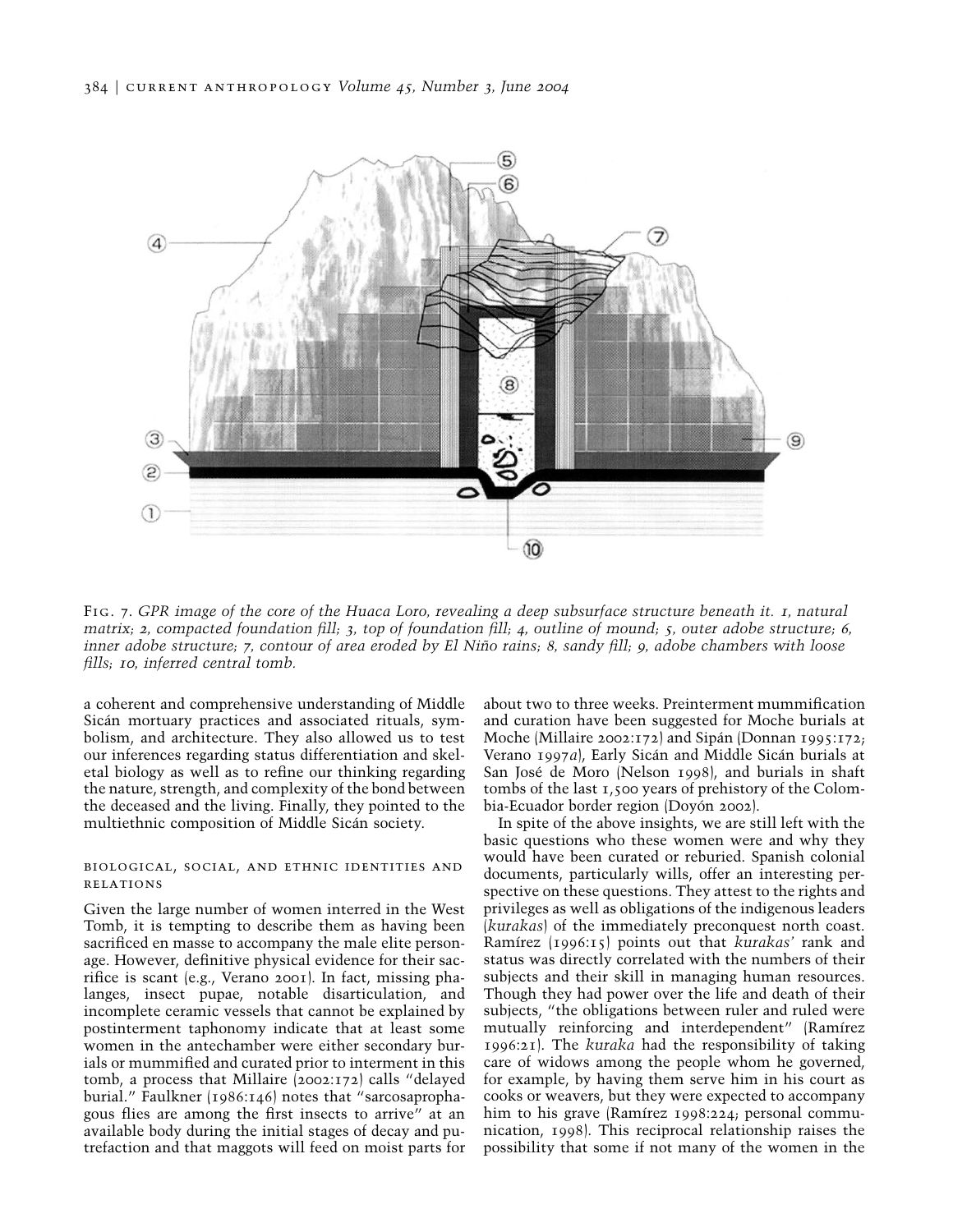antechamber were widows who had been cared for by the principal personage of the West Tomb in life and thus were buried to serve him in death, perhaps after mummification and curation of their bodies if they predeceased him.

This inference, though quite reasonable, is difficult to test and remains speculative. It also does not account well for their youth or for the multiple sets of female relatives in the West Tomb, even with the possibility of delayed burials. The inference also raises the troubling and as yet unresolved question of accounting for the presence of only two women in the East Tomb, which clearly had many more exotic items (e.g., marine shells and semiprecious stone beads) and technically superior and iconographically richer gold objects than the West Tomb (Shimada, Gordus, and Griffin 2000). If the conspicuous consumption of luxury and exotic goods is symbolic of power (e.g., Trigger 1990), the East Tomb, with its 1.2 tons of such goods, represents an impressive demonstration of power.

It is evident that the north–south division in the West Tomb reflects significant biological, ethnic, lifestyle, and perhaps even status differences. The relative biological proximity and homogeneity of the South Women revealed by dental-trait and mtDNA analyses suggest that they practiced endogamy or at the least represent some sort of kin group. The cloth strip that connected the South Women and the principal personage may be seen as symbolic of their membership of the same lineage. It is also worth noting that the basic social organization of the late pre-Hispanic north-coastal population, according to ethnohistorical accounts, was *parcialidades*, indigenous endogamous social groups organized by occupational specialty and asymmetrical moieties (e.g., Netherly 1990, Ramírez 1981). On the basis of the symbolic linkage and the style of the associated ceramics, we identify both the principal personage and the South Women as Sicán in ethnic affiliation.

The South Women, along with the two principal personages and the rest of the occupants of the East Tomb, had enjoyed a healthier life than the North Trench individuals and the North Women. They appear to have been buffered from the majority of childhood stresses by either superior diet or some cultural factor. One relevant consideration in this regard is the relative dietary importance of maize for different groups in our sample. Though macrobotanical remains show the significance of maize in the Middle Sicán diet (Shimada 1981), stableisotope analysis of teeth would be required to resolve this question.

There were some unexpected differences in observed nonspecific stress indicators between the North and the South Women. Social status as defined by access to metal predicted that the two groups should show similar responses to childhood and other stresses, since they were of the same inferred status. To the contrary, the available data raised the possibility that the South Women had higher social status than the North Women. The symbolic linkage between the South Women and the principal personage implied by the cloth strip connecting them tends to support this possibility.

This discrepancy in the status attributed to the two groups of women highlights the limitations of our socialdifferentiation model, which fails to account for factors such as the women's origin (local versus nonlocal),<sup>6</sup> the accompanying developmental environment, and the possibility that one group achieved elevated social status only in death. The North Women's developmental health was lower than that of the South Women, yet they were interred in an important location in the West Tomb. Our case study clearly underscores the variable, contextspecific expressions of status and role and the related difficulty of inferring social status from the limited material attributes of funerary contexts. The integrated approach offers more substantive indications of quality of life.

The mtDNA analysis revealed the presence of two sets of maternal relatives within each of the two groups of women. The related women were buried close to each other. The dental analysis, however, presented a seemingly contradictory picture of biological relationships among the North Women, who were quite heterogeneous. The divergence between the mtDNA and the dentaltrait data is not surprising given that two distinct processes of inheritance are involved. That the mtDNA analysis reveals only maternal kinship should always be kept in mind. A systematic comparison of these data sets did, however, show some concordances (Corruccini et al. 2002). Individuals sharing a haplotype, hence a matrilineage, were slightly but quite consistently more similar dentally than "unrelated" individuals.

In understanding the nature of the North Women, it is more significant that biologically they are quite distinct from all other groups in our sample. Together with the fact that they were consistently associated with Mochecoid artifacts, we suggest that they represent Moche descendants who had been integrated into a multiethnic society under Sicán political domination and perhaps patrilocal residence. The latter would explain the sharing by physically dissimilar women of some sort of maternal relatedness from prior maternal habits, diluted by generations of unrelated male genetic recombination. This inference regarding postmarital residence remains to be tested, for example, through mtDNA and Y-chromosome analysis of subfloor burials in residences.

The emerging picture of the multiethnic constitution of Middle Sica´n society found independent support from materials analyses of ceramics from the West Tomb. It is noteworthy that an inferred purveyor of funerary vessels, the ceramic workshop at Huaca Sialupe, was situated in an area of earlier Moche (final Phase V) occupation into which Middle Sicán occupation intruded. While the artisans there produced some fine, diagnostic Middle Sicán–style vessels, their efforts were predomi-

<sup>6.</sup> To shed some light on the issue of the geographical origins of excavated individuals, the strontium isotope analysis of bone samples of the West Tomb women and other burials is in progress at the University of Missouri Research Reactor.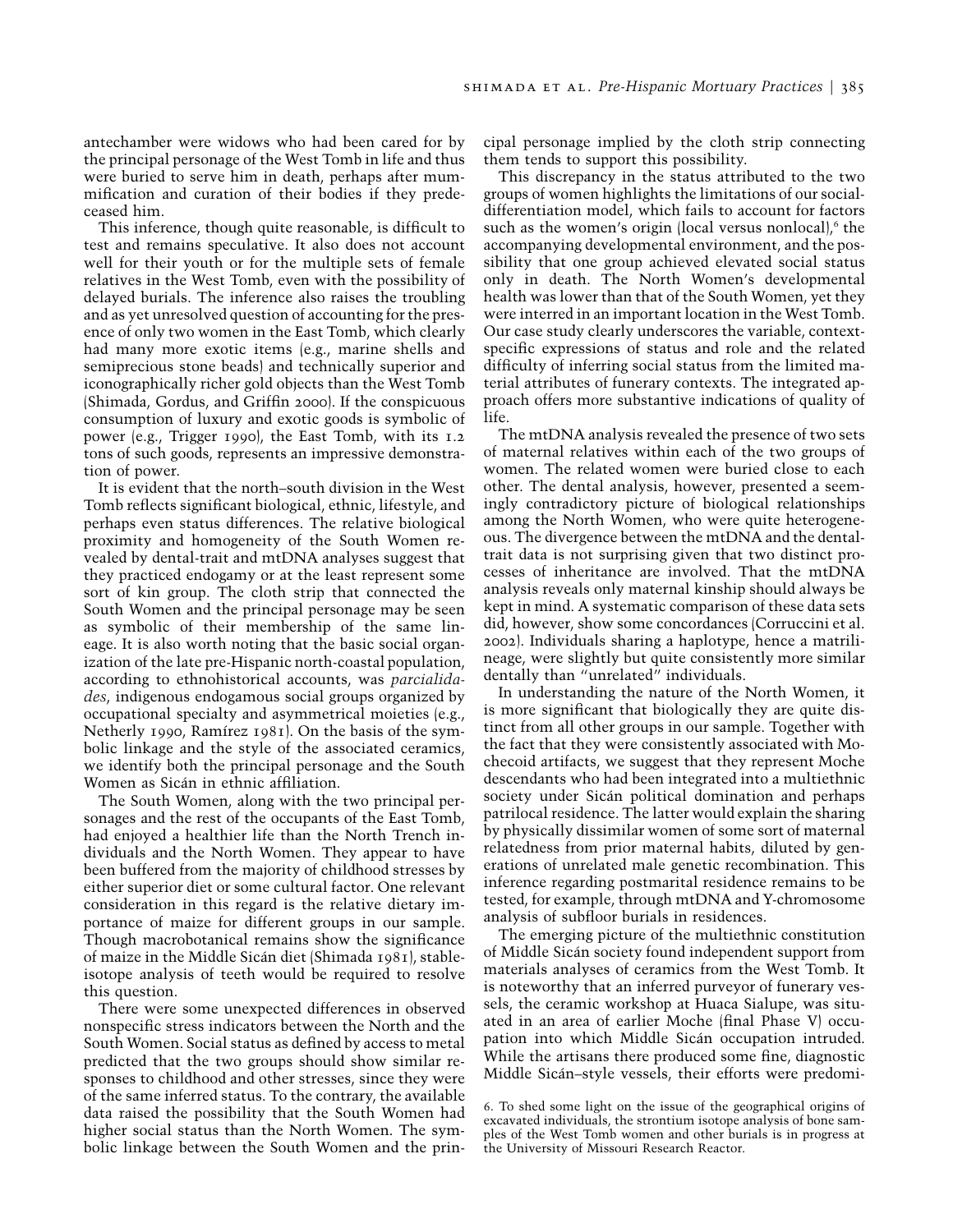nantly directed toward the manufacture of Mochecoid ceramics, suggesting that the potters were Moche descendants co-opted into the intrusive Middle Sicán economy (Shimada and Wagner n.d.). The burials excavated at the site also suggest the persistence of traditional Moche funerary customs, which included placement of a small copper piece inside the mouth (Donnan 1995) and selective removal of skeletal parts (particularly heads, hands, and feet) from primary burials for use as offerings in other graves (e.g., Hecker and Hecker 1992, Klaus 2003).

The ethnic composition of the Middle Sicán territory was likely to have been even more complex (see Cleland and Shimada 1998, Shimada and Maguiña 1994). For example, Middle Sicán ceramic representations of women wearing labrets or lip plugs and distinctive coiffures and/ or headgear are believed to illustrate elite members of a population that spoke Tallán and occupied the far north coast at the time of the Spanish conquest (e.g., Cordy-Collins 2001, Petersen 1955). This area was integrated into the Middle Sicán dominion around 1000 c.E. Iconographic, technical, chemical compositional, and other lines of evidence attest to the importance and intensity of contacts with the far north coast and coastal Ecuador for the Middle Sicán economy and religion (e.g., Cordy-Collins 1990; Shimada 1990, 1995; Shimada, Gordus, and Griffin 2000). In fact, mtDNA data raise the possibility that members of the Sicán elite immigrated to the Lambayeque region from the northern Andes (Shimada et al. n.d.).

#### funerary preparations and ritual

Preparation of the East and West Tombs and performance of the associated funerary rituals required careful and complex planning, considerable material and labor resources, and time, perhaps extending to months if not years. Various lines of evidence suggest that the body of the East Tomb principal personage was either naturally or intentionally mummified and bundled (Shimada 1995: 70). For example, the atlas was not found with his skeleton (B. Yamaguchi, personal communication 1994), suggesting that his head had been detached prior to placing his body upside down, perhaps after his mummification. Further, various heavy ornaments that he wore or held, such as necklaces and pectorals of semiprecious minerals, a hip cover, and a ceremonial *tumi* knife, showed hardly any signs of the postinterment movement that would be expected from the compaction of tons of overlying earthen fill. In addition, digging the tomb out of the consolidated silt and clay layers and assembling and placing grave contents are estimated to have taken at least two weeks (assuming 20 full-time workers), provided that the water table remained sufficiently low for long enough. Finally, we must consider the time and effort involved in gathering a half-ton of *tumbaga* sheet scraps, nearly 500 unused cast arsenical-copper implements (ca. 200 kg), and some 80 kg (i.e., hundreds of thousands) of shells and semiprecious stone beads from

different workshops, among other items (Shimada 1995, Shimada, Gordus, and Griffin 2000).

The process of preparing the West Tomb was probably even longer and more complex because of the greater number of individuals interred (24 versus 5) and the volume of soil excavated (ca. 720 versus 105 m<sup>3</sup>). Tool marks found on the shaft walls indicate that at least five or six individuals were working at one time on one side of the shaft. We estimate that the digging of this tomb alone would have taken 20 workers over two months. Once the central chamber and antechamber and their niches had been dug, three individuals and their grave goods were placed in the central chamber. The principal personage was carefully positioned near the center of the mat-lined central-chamber floor, and his mask, headdress, and gloves were placed on and around him. Other grave goods were positioned on the mat, while painted cloths were draped on walls.

Before the central chamber was roofed, the antechamber was prepared. As noted earlier, some women appear to have been bundled, mummified, and curated or exhumed for reburial. Other women may have been sacrificed at this stage but not immediately buried.7 Once their bodies were placed in appropriate pits and buried, painted cloths and narrow cloth strips were placed on the floor. As we have seen, one cloth strip was draped down into the central chamber to wrap the headdress and upper torso of the principal personage.

Shortly (perhaps a day or two) before the central chamber was roofed, over 111 *crisoles* were hastily made in situ inside it and left there, perhaps as a parting gesture on the part of funerary participants. Discussing similar *crisoles* found in a terminal Moche/Early Sicán tomb at San José de Moro in the lower Jequetepeque Valley, some  $85$  km southeast of Sicán, Costin (1999:99) argues that they were "made specifically near and for the burial ritual" by a large number of funerary participants (nonpotters) for a ritual of drinking *chicha* or maize beer that concluded the funerary rites. In essence, Costin suggests that *crisoles* represent voluntary material expressions of the community in which the deceased had played certain roles and established social and economic networks. Her view is based on their high degree of formal variability and contrasting technological similarity, their fragility, and ethnographic analogy. We concur with her assessment with regard to the timing and makers of the *crisoles*, although their use remains to be demonstrated, for example, through residue analysis.

The abundant camelid remains inside the central chamber should also be considered in relation to the extensive funerary preparations and rites involving many individuals. Together with the aforementioned evidence of food consumption in the Great Plaza, the placement

<sup>7.</sup> The late pre-Hispanic Chimú people of the north coast observed a five-day mourning period followed by washing and interment of the deceased (Rowe 1948:49). Salomon and Urioste (1991:129, 131), citing preconquest Quechua folklore recorded in Huarochirí, suggest that the extended waiting period prior to interment may relate to the belief that the soul of the deceased left the body in the form of sarcosaprophagous muscoid flies laid in it.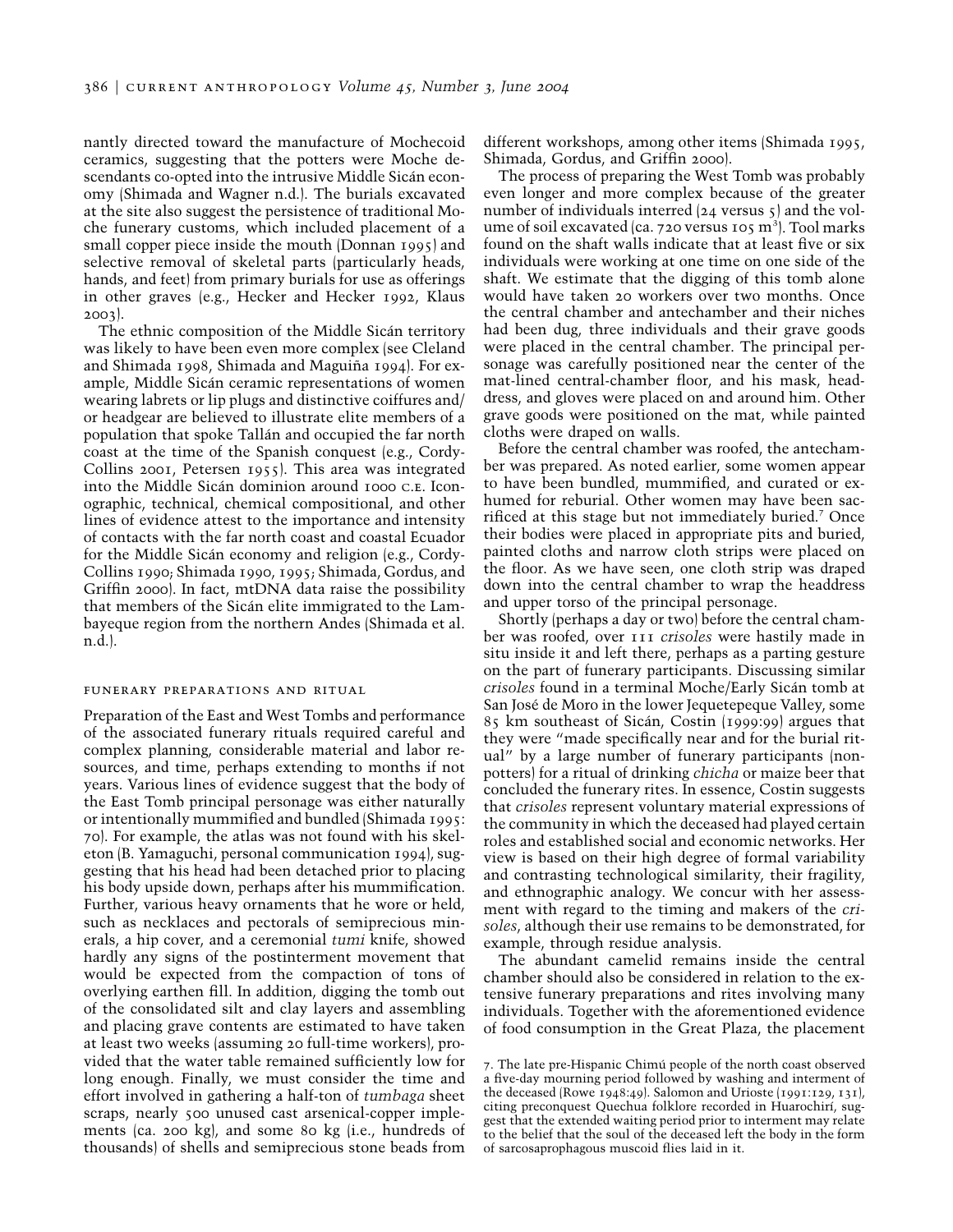of camelid feet and heads in the central chamber may be seen as a symbolic gesture of sharing by the funerary participants while fully exploiting the meat of the camelid (Shimada and Shimada 1997).

Even the filling of the tomb appears to have been quite slow and deliberate. In the West Tomb, the painted cloth and *tumbaga* sheets did not show the damage that would be expected had the dirt been simply dumped in from the top. Further, all niches were carefully filled in and sealed with clay. In fact, given the possibility that a lapse of time was needed for the soul of the deceased to leave the body the tomb may not have been filled in immediately after the placement of all the bodies and goods. The hastily made ceramics associated with the antechamber women contrast sharply with the ceramics associated with the principal personage, which were not only well made but thoroughly wrapped with *tumbaga* sheet metal, reflecting the social difference and value of ceramics relative to metal (Cleland and Shimada 1998, Shimada 1994*a*). Though we cannot specify how long the preparation and interment of these individuals took, the associated ceramics all pertain to the early Middle Sicán, with an estimated time range of  $950-1050$  C.E.<sup>8</sup>

The preceding reconstruction of funerary preparations and rituals, though partial, suggests that there were wellestablished protocols and specialists in elite tomb preparation and accompanying funerary rites and that such preparations were complex and protracted. This sort of specialization would not be surprising given the long list of specialists mentioned in the pre-Hispanic legend of the Naymlap dynasty in Lambayeque recorded in 1586 (Cabello 1951 [1586]). Similarities in the composition and organization of personnel involved in funerary processions (e.g., an oval casket on a pole carried on the shoulders of two men) as represented in Moche and Chimú artifacts (e.g., Castillo 2000:124–25, figs.  $38-41$ ) further reinforce this notion.

In addition, the above reconstruction reminds us that the presence of multiple individuals in a single tomb does not imply the synchronicity of their death, their grave goods, or even their interment. Increasingly, evidence of postinterment visitation and alterations, such as removal or addition of some skeletal elements and/or artifacts, has been documented for elite and commoner burials of the last 2,000 years of north-coast prehistory (e.g., Franco, Gálvez, and Vásquez 1998, Hecker and Hecker 1992, Klaus 2003). Together with the aforementioned curation of the deceased and delayed burials, these activities attest not only to the complexity of mortuary behavior but also to lasting bonds between the dead and the living. As will be seen below, however, the preparation of the East and West Tombs was only part of an even more protracted and grander project involving a Sicán elite lineage and its ancestor cult.

#### symbolism

It is evident that the internal organization of both East and West Tombs was carefully choreographed with specific symbolic messages as well as social and/or kinship relationships in mind. For example, the placement of a youth and women close to the principal personage is seen in both tombs, just as it was in the earlier Moche elite tombs (i.e., tombs 1 and 3) at Sipán (Alva 2001). It has been suggested that the principal personage and two accompanying women of the East Tomb together formed a symbolic representation of the reincarnation of the principal personage, that the inverted burial position symbolized the fetus in the womb about to be born, and that the prone position of one of the women (burial  $\zeta$ ) represented the act of giving birth while the other (burial 4) represented a midwife (Shimada 1995:145). Intensely bright red cinnabar painted on the body of the principal personage is believed to have symbolized life-giving, well-oxygenated blood and the blood that often accompanies birth.

The inverted position of the principal personage taken by itself may conjure up other symbolic messages, for example, the deceased's transformation into a bat (inverted position) ready to embark on his flight to the world of the dead (see Shimada 1995:144–46 for other views). Such interpretations, however, ignore the holistic character of the tomb contents and organization. At the same time, the images on the associated grave goods give the impression of being intended to glorify the deceased personage, who was likely to have been perceived as an earthly alter ego of the omnipotent central deity of the Sicán religion. The repoussé views of an elaborately attired man on gold artifacts found in the tomb (e.g., the gold cup held in the golden glove) appear to represent the central personage of the tomb. The staffs and clothing shown in these representations match those found in the tomb.

The West Tomb appears to have encoded different symbolic messages. Its overall internal configuration, with the principal personage flanked by two distinct groups of women, may have symbolized his real or expected role in life of unifying and governing Sicán and Moche populations. Further, the placement of his body at the bottom of the central chamber may also express the significant social gulf between him and the women. In other words, the horizontal and vertical dimensions of this tomb and the myriad interrelationships among the interred individuals embodied not only the complex hierarchical and multiethnic character of Middle Sicán society (e.g., McHugh 1999) but also the social obligations and networks that bound it together.

Drawing on an analogy with northern Andean highland shaft tombs, we may suggest instead that the additional depth of the central chamber symbolized access to the watery underworld. This view invokes the concept of the cyclical circulation of water and soul from celestial to subterranean worlds (Doyón 2002, Zuidema 1977–78). Related to this inference is the idea that the vertical layout of elite shaft tombs and their contents embodied

<sup>8.</sup> This estimate is based on five radiocarbon assays for Huaca Loro (see Shimada 1995:191–92), including two for the West Tomb (Beta-179888, 1,010  $\pm$  50 B.P., 2-sigma calibrated date of 960–1160 C.E., and Beta-179889, 1,080  $\pm$  50 B.P., 2-sigma calibrated date of 880–1030 c.e.).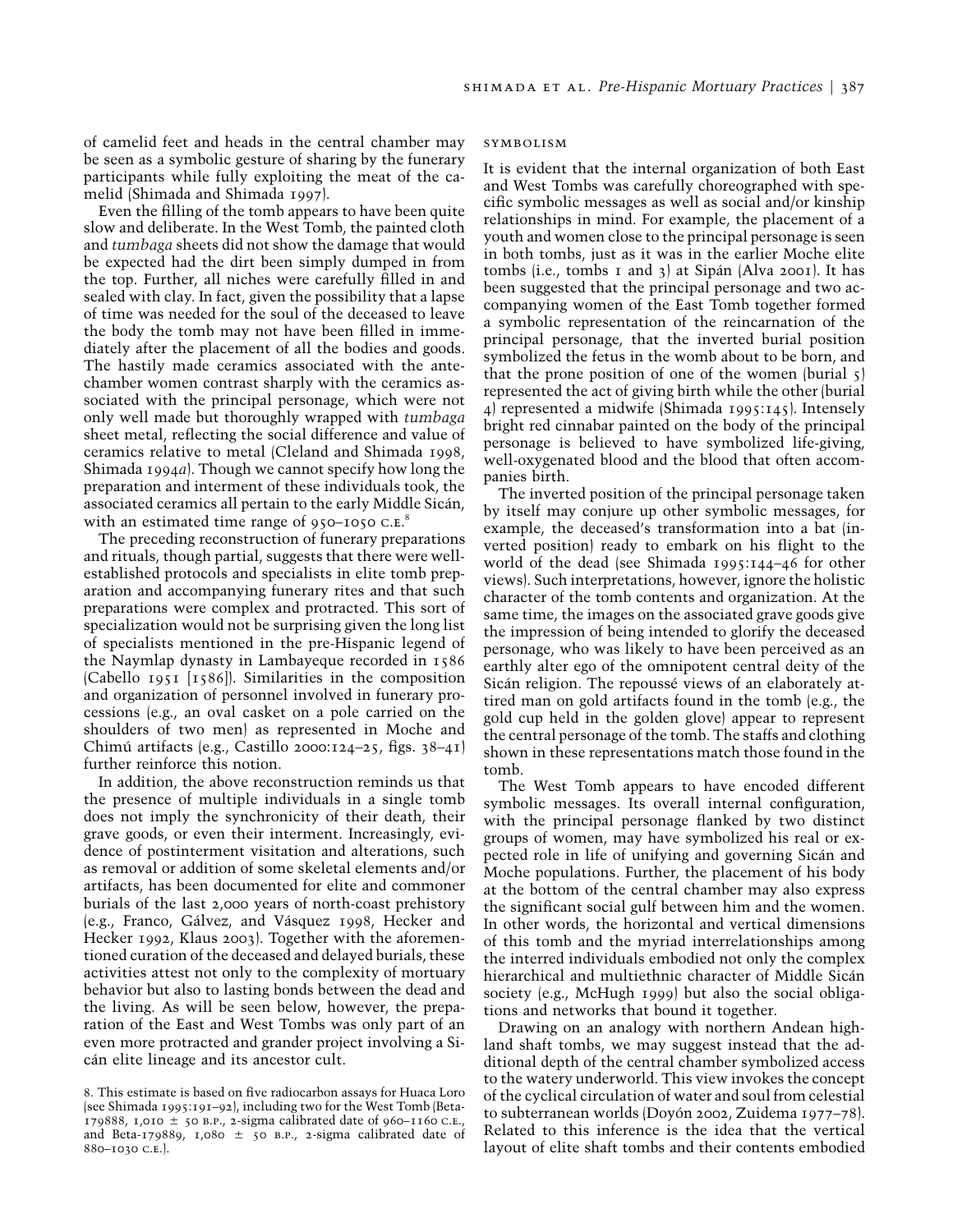a widespread cosmological model that consisted of superimposed celestial, earthly, and under-worlds (Doyón 2002). Horizontally, grave goods are said to have been concentrically organized according to their decreasing value to the earthly political economy, with the highest (gold, precious stones) at the center and the lowest (ceramics) at the peripheries (Doyón 2002; cf. Pader 1982). These symbolic interpretations are based heavily on northern Andean and Amazonian ethnographic and ethnohistorical data. Their applicability to the Sicán shaft tombs under consideration is questionable given, among other things, the notable differences in tomb construction and content organization and the lack of documented sharing of cosmology and political dogma by the two regions.

The iconography found in the West Tomb differs notably from that of the East Tomb. Objects that accompanied the principal personage in the central chamber not only lacked self-images (with the possible exception of the repoussé images on the gold cup mentioned earlier) but generally had little iconographic content. In addition, it is evident that the main theme of the preserved painted cloths that spanned the north and south sides of the antechamber was a cosmological vision involving the Sicán Deity in marine settings represented by fish, shell, and anthropomorphized waves. The cloth that showed a procession of warriors carrying trophy heads was restricted to the north side, as if to reinforce the sacrificial character of the North Women.

Did the marine scenes and the westward orientation of the personage indicate the symbolic significance of the Pacific? The ceremonial gloves of the principal personages of both tombs seem to salute some imaginary entity to the west. In the case of the central chamber, hardly any grave goods that would impede the westerly view were placed in front of the principal personage and his gloves. The symbolic importance of the Pacific for pre-Hispanic north-coast populations is well documented at least from Moche times (e.g., Carrión 1940; Shimada 1994*b*: 44–47). Not only was the Pacific seen as the source of all life-giving water but its offshore islands were regarded as resting places for the ancestors and settings for human sacrifices and other offerings for ancestors, the moon goddess, and other deities (Hocquenghem 1987, Kubler 1948, Netherly 1977). In this regard, the aforementioned westerly orientation of the principal personages, together with their gloves and cups, may represent their veneration of the deities and ancestors and/or their journey to join them. Considering that Naymlap is said to have arrived from across the sea to establish the Lambayeque dynasty (Cabello 1951 [1586]), we may suggest that the deceased leader returned to the primordial sea from whence he presumably came.

#### the shaft-tomb/temple-mound complex and ancestor worship

Various lines of evidence support the primary working hypothesis that the East Tomb was part of the planned cemetery of a Middle Sicán elite lineage placed under and around the Huaca Loro. Along with the stratigraphic superposition documented at the mouth of the East and West Tombs, our GPR surveys and attendant excavations showed that construction of the excavated and inferred shaft tombs preceded construction of the Huaca Loro and that the tombs were planned to encircle an inferred central one. Although two phases of remodeling have been documented for the temple atop the mound, systematic examination of constructions and fill exposed by deep erosional cuts shows that the bulk of this mound, including its basal platform, was built in a single episode around 1000 c.e. The mound sealed and protected the underlying shaft tombs. A long, steep zigzag ramp (ca. 2 m wide) gave access to a temple atop the mound (fig. 2). With a colonnade supporting its solid roof and enclosing walls decorated with polychrome religious murals featuring the front-facing, standing Sicán Deity (Florián 1951; Kosok 1965:165; Shimada 1995:48, fig. 27), the temple was clearly a formal setting for exclusive ceremonies. The dimensions of the mound, particularly its height (ca. 35 m), together with the enclosing wall at the top, would have made any ritual performance at the temple largely invisible and inaudible (Moore 1996:155–64).

Although mtDNA analysis did not shed any light on the relationship between the principal personages of the East and West Tombs, dental-trait analysis suggested a genetic relationship that was more likely second-order (e.g., uncle–nephew) than first-order (e.g., father–son). The symmetrical placement of the tombs and similarities in their facial morphology such as a high nasal arch and prominent orbits (K. Mine, personal communication, 1996) had already hinted at such a relationship.

We infer that the central shaft tomb below the Huaca Loro pertains to the ancestral figure of the endogamous kin group to which the principal personages of the East and West Tombs belonged. This hypothesis may never be tested, given the enormous excavation task it would involve. In fact, excavation of any hypothesized shaft tomb cannot be readily realized, if for no other reason than the height of the water table since the El Niño event of 1997–98.

The differences in developmental health, associated grave goods, and other features between the North Trench burials and the contemporaneous East and West Tomb individuals tend to support the hypothesized inverse relationship between social status and distance from the sacred locus. This hypothesis requires further testing, for example, through excavation of burials placed along different orientations. Likewise, in spite of East and West Tomb differences, it seems premature to pass judgment on the hypothesized separation of two complementary but asymmetrical moieties along the north–south axis of the mound.

We can state with confidence, however, that construction of the Huaca Loro was a corporate undertaking of historical proportions based on a master plan and involving ancestor worship and the permanence and power of an elite lineage. The ascent to the temple effectively impressed visitors with the grandeur and sanctity of the overall construction and, symbolically, the power of the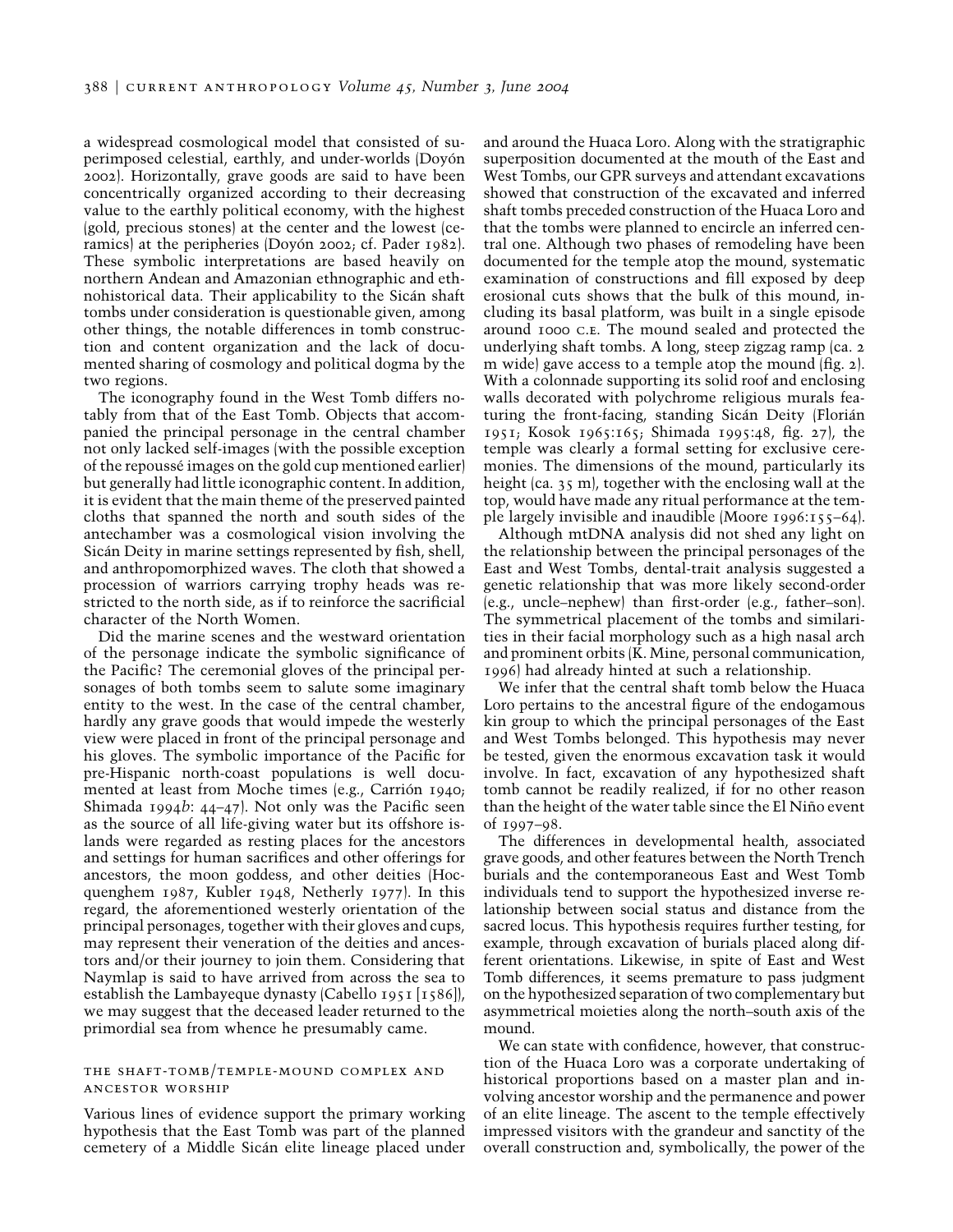inferred elite lineage. The aforementioned murals helped to establish not only the sanctity of the ritual space but also the symbolic connection between the deity and the deceased personages interred underneath. That the principal personages of the East and West Tombs wore masks identical to the face of the Sicán Deity further reinforces our impression that a "divine" connection was invoked in legitimating and aggrandizing the elite that ruled Middle Sica´n society. Interment of multiple elite individuals who had probably died at different times in a single collective cemetery was far more than mere body disposal; it presented a unique opportunity for the survivors to define, if not redefine, their social identity, position, and even history. Subsequent ritual performances at the temple by the living lineage members, then, served effectively to reaffirm and reinforce not only their lineage identity and unity but also three-way symbolic linkages among the Sicán Deity, the dead, and the living. It is likely that, through these rituals, the divine connection between the deity and the dead was extended and legitimated for the living.

The documented rituals and feasting at the mound base and in the Great Plaza may well have been directed toward securing or reinforcing the ideological and social integration of the Sicán public. Though the effectiveness of such efforts may be questioned, the pervasive distribution of well-defined and homogeneous Sicán Deity and Sicán Lord icons attests to some success in institutionalized ancestor veneration. In many ways, the shafttomb/temple-mound complex described here exemplifies what Blanton et al. (1996) have termed the "network strategy" for acquiring and maintaining political power.

In essence, the Huaca Loro was an awe-inspiring piece of political propaganda, a temple for worship, and a monument to the unity and continuity of the Sican Deity, the deceased, and the living. It was also a key part of the unique sacred landscape that we call the religious city of Sica´n. The presence of two other pyramidal constructions at Sicán with similar or identical architectural forms but slightly later dates (i.e., Huaca Sontillo and Huaca Rodillona) suggests that different elite lineages at different times within the Middle Sicán built their own cemeteries, each capped by a monumental mound.

Tombs and cemeteries containing multiple interments placed around central individual(s) that presumably mirror social inequality and integration through shared ancestry and hierarchy have been widely documented in the Andes from the Necropolis on the south coast of Peru (Tello and Mejía 1979) to shaft-tomb clusters in the Ecuadorian (e.g., at La Florida, Quito) and Colombian (e.g., at Miraflores, Nariño) highlands (e.g., Doyón 1989, 2002; Uribe and Lleras 1982–83).

On the north coast, several generations of local Moche lords and priests, each accompanied by an impressive array of luxury grave goods, some kin, and his retinue, were interred in spacious, roofed burial chambers placed deep within the solid adobe platform at Sipan in the mid-Lambayeque Valley (Alva 2001, Shimada et al. n.d.). An inferred series of superimposed temples dedicated to ancestor worship was built in six phases during the first several centuries c.e. The burial platforms found in the vast royal compounds (*ciudadelas*) at the Chimu´ capital of Chan Chan (e.g., Conrad 1982) appear to be a later, above-ground version of the Huaca Loro West Tomb. Each had a central burial chamber (presumably reserved for a deceased king or noble) surrounded by symmetrically placed smaller chambers in which multiple women were buried (Pozorski 1971). The placement above ground of the former appears to be a solution to the high water table caused by irrigation up-valley.

Such cases of multiple interments placed around a central individual or individuals are commonly described as embodying pervasive and persistent ancestor worship. This interpretation, however, is typically based on the spatial arrangement of differentiated burials and a projection of ethnohistorically documented Inka and early colonial ancestor cults (e.g., Doyle 1988, Kaulicke 2000, Salomon 1995). Ancestor cult seems too casually or too often invoked for the available data. This is not a rejection of the inference but rather a call for better substantiation of the claim. Many claims for ancestor cult would be better described as simply a cult of the dead. Whitley (2002:119) laments the overreliance on "omnipresent ancestors" to explain a whole range of archaeological phenomena. He warns of various misconceptions regarding the ancestors and their worship and argues that "rites of burial and rites of 'ancestor worship' are ritually and often spatially distinct" (pp. 122–23). What distinguishes our claim for a Middle Sicán ancestor cult is that it is built on various converging lines of evidence that have not been brought to bear on previous studies of pre-Hispanic cases.

#### Conclusions

Over the past two decades, there have been many smalland large-scale excavations of pre-Hispanic burials on coastal Peru, where the general aridity has favored preservation of both artifactual and osteological remains. However, the information potential of burials has not often been fully realized because many excavations have been focused on grave goods or conducted with inadequate logistical and technical preparation, field and laboratory methodologies, and conceptual models of death and mortuary practices. Too often burial excavations have been reactive and mechanical, treated as secondary to other research activities and undertaken without worthy research questions in mind or sufficient expertise to document, sample, and conserve a wide range of biological and cultural features. Given the widespread focus on grave goods and reactive excavations, critical information such as the historical and social contexts of the burials have not been clearly identified prior to or even after excavation. If we are to treat burials as a microcosm of a given culture, then it behooves us to elucidate as many of the factors and processes that shape them as possible. Even the horizontal and vertical stratigraphies of burial structures and postprimary-interment modifications have been poorly documented. It is still rare to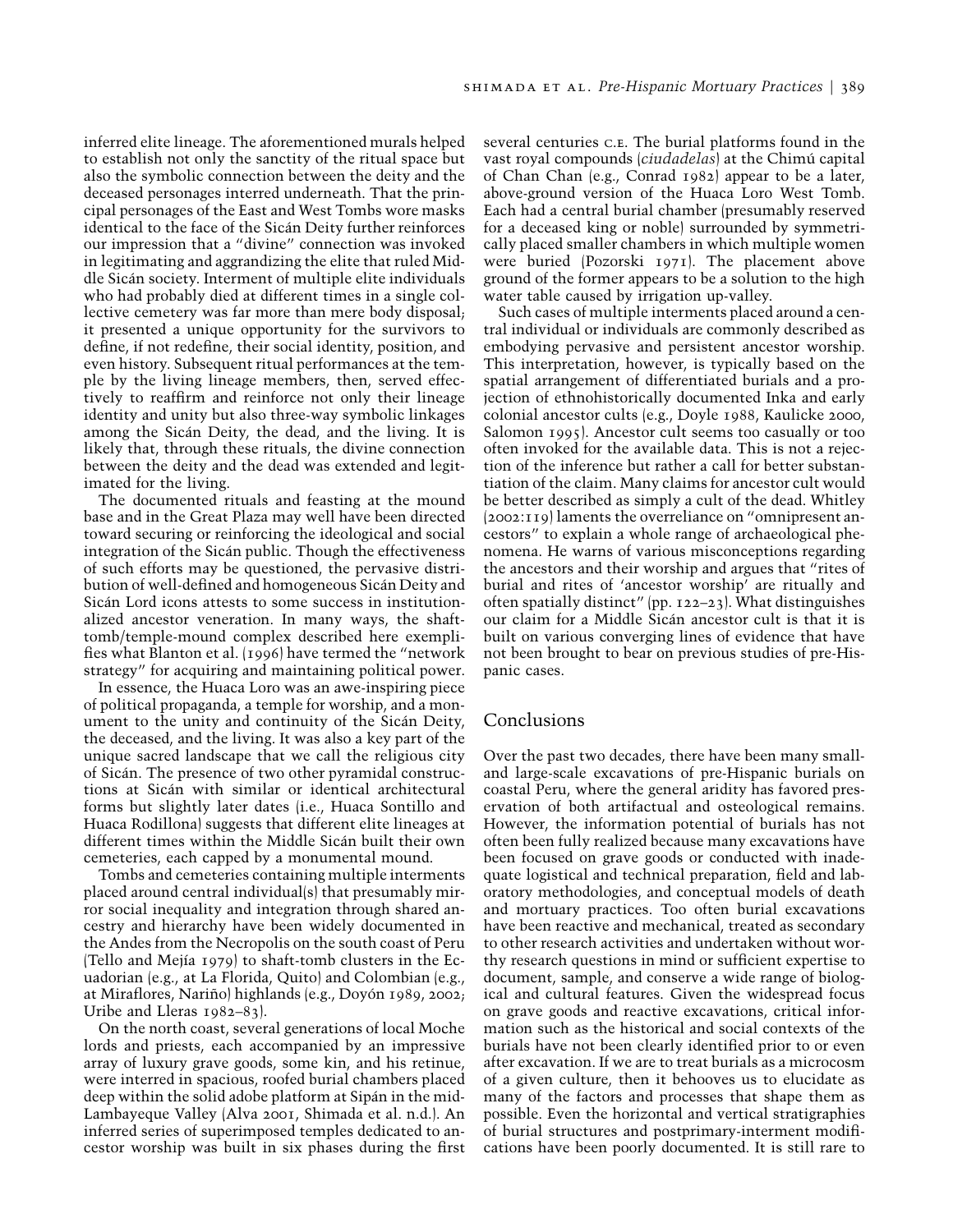find physical anthropologists included as integral to archaeological fieldwork and subsequent analysis. Too often, human remains do not receive the care required to ensure their survival for analysis.

Using a unique research opportunity on the north coast of Peru as a case study, we have illustrated the productivity of and need for broadly conceived bioarchaeological research with a balanced examination of the biological and cultural dimensions of pre-Hispanic burials for insightful social reconstruction. Our background investigation has suggested that Middle Sicán mortuary practices generally reflected the social status of the deceased and/or the surviving individuals. The intent of our study was not, however, to test the applicability of the representationist view of mortuary practices but rather to document the complexity and persistence of the relationships between the funerary goods and rituals, on the one hand, and the social and biological dimensions of the dead and the survivors, on the other. Systematic examination of biological data revealed the inadequacies of models of social differentiation based strictly on material evidence; in fact, the findings may be seen as supporting both representationist and nonrepresentationist modes of treating the dead (e.g., Buikstra 1995). The study also found the conventional view of the dead-living articulation on the pre-Hispanic north coast simplistic and temporally and spatially restricted. It was in fact meant to steer our attention away from the processual-postprocessual debate toward a holistic vision of pre-Hispanic mortuary practices that has long been envisioned but rarely implemented.

What distinguishes the Middle Sicán shaft-tomb/temple-mound complex reported here is not so much its material wealth or its scale as the breadth and depth of the information we have secured from a focused, sustained investigation that integrates a multitude of analytical perspectives and methods. The Middle Sicán case is securely based on multiple lines of corroborative evidence. For productive social analysis of burials, we argue for the close integration of complementary analytical perspectives and techniques such as those of artifact style and distribution, mtDNA, inherited dental traits, and developmental health and taphonomy set within a long-term research framework. In addition, our multifaceted analysis of human remains was conducted within a comprehensive examination of mortuary process, rituals, and symbolism that entailed excavation of nested spatial loci, including the associated temple and plaza. Finally, our study was set within a regional project that provided us critical background historical and social contexts as well as information for locating burials.

A securely dated burial sample that included individuals from all points on the social spectrum was crucial to our study. However, our sample cannot be described as representative of the relevant regional population or sufficiently large to be informative about its demography. This is a rather common situation with archaeologically derived burial samples. Our success in elucidating some important biological and social relationships is due largely to the emphasis on burials from a coherent cemetery. It seems that the best chance for insightful research is based on large samples from cemeteries that are spatially and temporally coherent.

### Comments

luis jaime castillo butters *Departamento de Humanidades, Seccio´n Arqueologı´a,* Pontificia Universidad Católica del Perú, Av. *Universitaria, Cuadra* <sup>18</sup>*, San Miguel, Lima, Peru (lcastil@pucp.pe.edu).* 5 ii 04

Contrary to popular belief, archaeologists seldom encounter royal burials, ancient buried cities, temples and ceremonial centers decorated with mural art, or even objects made out of precious metals or decorated with complex iconographies. As a consequence, as Shimada and colleagues point out, those who are so fortunate as to do so are often ill prepared to deal with the complexities that such contexts pose in terms of logistics, budgets, analytic support, and even local politics. Shimada et al. bring to the analysis of mortuary settings a state-ofthe-art approach that combines traditional archaeological analysis of the stratigraphic, contextual, and artifactual component of elite burials with data contributed by newly developed biological techniques. Their article calls attention to the vast array of possibilities for interpreting such settings and their costs and complications, and it serves for the general anthropological community as an introduction to the complex societies of the north coast of Peru, particularly the Lambayeque  $(a.k.a. Sicán)$  culture.<sup>1</sup>

Shimada et al. argue that most of their colleagues interested in funerary archaeology are "motivated by the search for well-preserved decorated artifacts in presumed sealed, synchronous context." It is true that Peruvian archaeology, particularly on the north coast, has a reputation for producing high-status burials, but behind this facade of exuberance is some very high-quality archaeology. The excavations of the royal burials of Sipán, for example, cannot be characterized as motivated by greed. Walter Alva (2001) and his team of Peruvian archaeologists not only conducted a very good excavation but also undertook the conservation and restoration of the artifacts associated with the burials that culminated in the construction of Peru's largest archaeological museum.

The other difficulty with funerary studies pointed out

1. "Lambayeque" is the name of the general region where this society originated, the valley, and the modern political jurisdiction, and it is the term used by the first studies of this society, those of Rafael Larco Hoyle (1948) and Jorge Zevallos Quiñones (1971), and by Peruvian researchers and residents of the region today. The introduction of the term "Sicán" by Shimada and his collaborators has brought confusion to the field, since it labels exactly the same artifacts and cultural phenomena as the traditional name. Although Shimada claimed early on that his label referred only to the phenomena associated with the core of the Lambayeque realm, Lambayeque and Sicán styles are indistinguishable.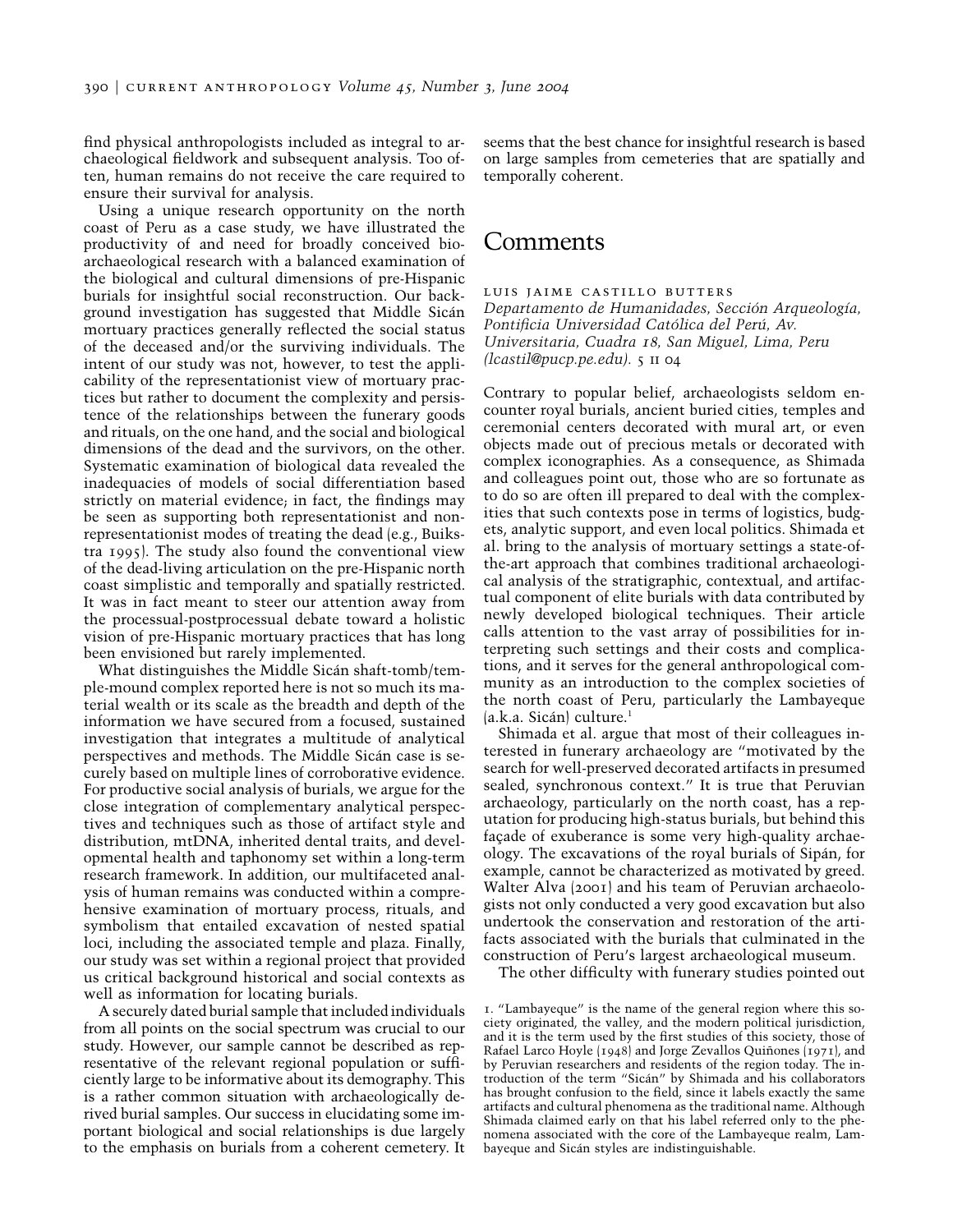by Shimada et al., the representativity of the sample, is in fact an obvious shortcoming of their own study. They claim that most such studies are centered on extraordinary burials, with little being known about the total population and thus about the way in which the extraordinary represents the ordinary. The study discussed here focuses on two singular burials, and I doubt that it illustrates the range of variability of elite Lambayeque burials and that these burials are truly representative of a particular cultural behavior. Excavation of Moche elite burials at San Jose´ de Moro (Castillo 2003, Castillo and Donnan 1994), Dos Cabezas (Donnan 2001), and Sipán (Alva 2001) have shown many more similarities between elite burials than the formal proximity discussed here. Is this because of the singular character of the deceased? As Shimada et al. point out, singular burials must be placed in the context of the known burials pertaining to a given culture. Regrettably, the list of excavated Lambayeque burials is not very long. However, since most of the Sica´n archaeology has been done by Shimada and his collaborators, at least the comparative sample has been excavated under the same high standards.

Shimada et al. reject the "representationist approach" to funerary data and call upon new approaches developed by the postprocessualists. Burials are clearly not only constructions that illustrate social structures and relations; they encode messages in particular ways. Only a detailed understanding of the conditions of a given society permits a meaningful reconstruction of the messages encoded in the construction of the funerary contexts. Whether one pursues generalizations or adopts a more particularistic approach, it is best to employ as many approaches as possible, combining the power of comparative and generalizing assumptions about societies and, in this case, the construction of social meaning. At the same time, Shimada et al. remind us that a deep understanding of the social, cultural, and historic conditions of a society will allow one to read appropriately between the lines. *But isn't this what we all try to do?* Fortunately, Latin American archaeologists have generally remained uninterested in theoretical disputes, trying to take advantage of what is useful about each approach and recognizing that sometimes the quality of theory and the strength of schools of thought rest upon the intelligence and creativity of the individuals involved.

The most interesting aspect of this research is the use of biological information in conjunction with archaeological data to demonstrate the genetic makeup of populations. In the West Tomb, where two groups of women were found associated with two distinct ceramic assemblages, mitochondrial DNA confirmed a hypothesis based on artifactual differences. Several other research teams are attempting to address questions of this kind, for example, to determine whether sacrificial victims belonged to the same populations as the perpetrators (Verano's work in progress at Huaca de la Luna) or whether individuals with a particular pathology were related or simply affected by the same disease (Cordy-Collins et al.'s [2001] work at Dos Cabezas). As strong as these new techniques are, they depend upon asking the right questions. As north-coast archaeology progresses, the questions that we pose are becoming more specific, always one step ahead of the methods. MtDNA analysis is incapable of addressing all the issues at hand. We have reached a point at which our research questions are only broadly answered by determination of genetic proximity or relationship to a given population; we want to know whether two individuals found in royal burials were father and son or brothers or whether all the priestesses found at San Jose´ de Moro were related.

The Sicán Archaeological Project is in many ways an example to imitate, but it is by no means the only serious and systematic attempt at addressing the social reconstruction of past societies on the basis of funerary data. It is entirely inappropriate to characterize other researchers' work as "focused narrowly on grave goods" or "reactive and mechanical" or to claim that one's approach is the only route to understanding. Echoes of the peculiar self-confidence of early processual archeology can be heard in this otherwise remarkable study.

#### j. christopher dudar

*Department of Anthropology, National Museum of Natural History, Smithsonian Institution, P.O. Box* <sup>37012</sup>*, MRC* 138*, Washington, DC* 20013-7012*, U.S.A. (dudar.chris@nmnh.si.edu).* 13 i 04

Shimada and coworkers should be commended for having presented their long-term regional study of social reconstruction in a concise and well-organized fashion. However, in a manuscript involving so many perspectives, it is almost inevitable that some elements will be inadequately explored. Their kinship analysis involving ancient DNA (aDNA) is presented without adequate hypothesis testing. Further, while they promote their study as a model for integrating multiple data sources and argue that this approach (which the philosopher William Whewell [1840:230] called "consilience of induction") is "rarely implemented," such studies do exist.

Stone's (1996) doctoral study of aDNA at the Norris Farms site (Stone et al. 1996, Stone and Stoneking 1998) also involved a comprehensive mortuary and spatial analysis of genetic data with associated burial inclusions. Shared mtDNA lineages in some multiple interments suggested relationships between victims of violence, and one lineage cluster in the highest artifact-ranking group also implied kinship burial practice. However, Stone acknowledged that a forensic-style DNA-typing approach using short tandem repeat (STR) analysis would be required for confirmation. Her results broadly indicate that Oneota society was likely egalitarian, with prestige acquired and age and sex as primary indicators of status.

My research on mortuary customs among Upper Canadian pioneers (Dudar, Waye, and Saunders 2003, Dudar, McKillop, and Saunders n.d.) also involved multiple lines of evidence. Ancient DNA sex identification, STRs, and mtDNA clusters were submitted to statistical analyses to achieve significant probabilities of genetic relationships. Associated historical records supported the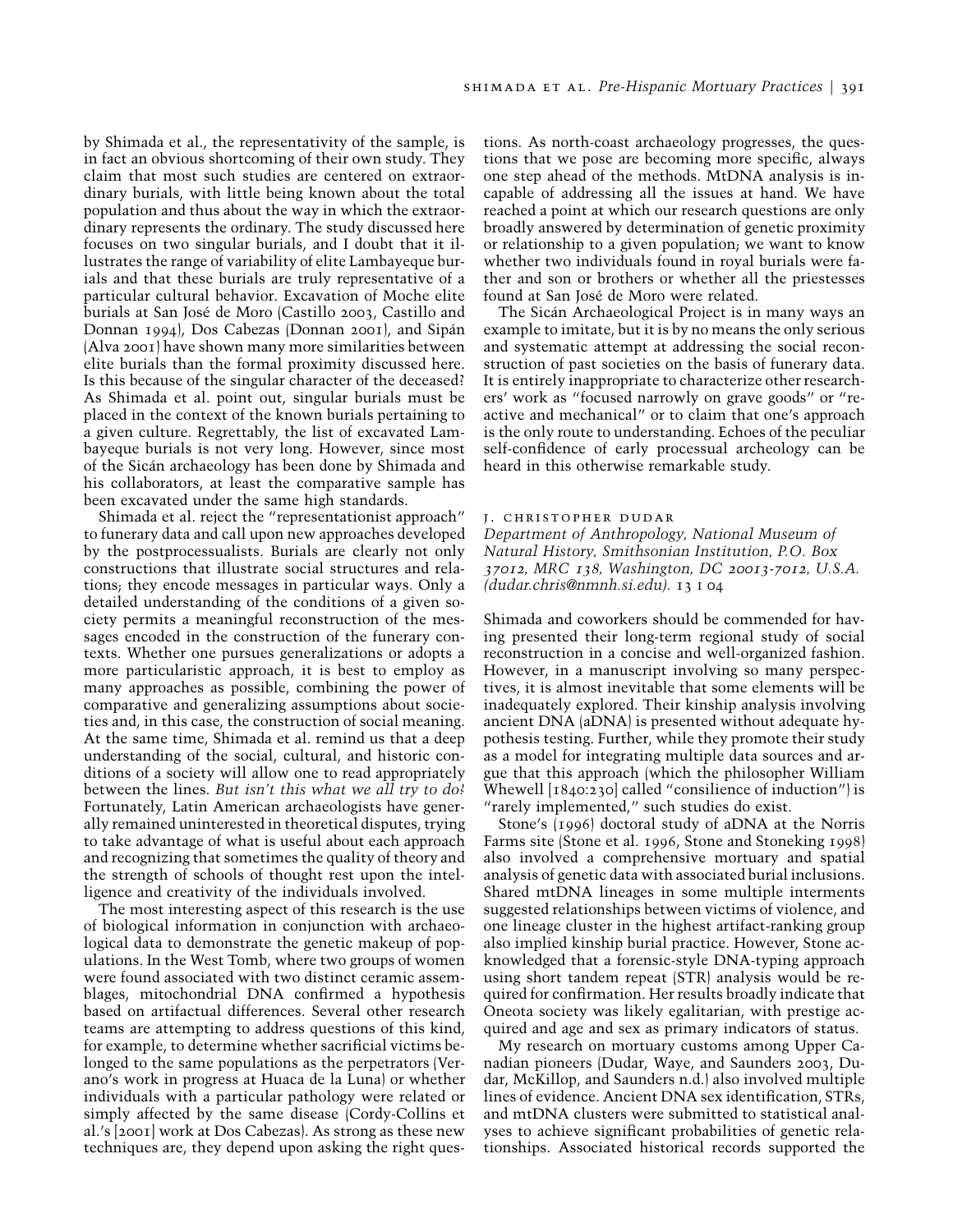conclusion of ancestor veneration through "virilocal" mortuary practice and revealed an aDNA bias created by the disproportionate contribution of locally persisting elite families to the aggregate skeletal collections. This bias could easily have been misinterpreted as a founder effect if chronological control of the aDNA analysis had not been established through burial phases (using time/ style-sensitive material culture) and with only a cursory examination of regional settlement history.

These studies point to the importance of careful study of aDNA within a broader cultural context and the necessity of hypothesis testing to drive interpretation. Gould (1989:282) has cautioned that "the firm requirement for all science . . . lies in secure testability, not direct observation." In the case, for example, of the mtDNA sequence not belonging to a Native American haplogroup that was recovered from three female burials of Huaca Loro West and a male Japanese anthropologist who had previously handled the remains (n. 5), contamination could have been discounted if additional nuclear aDNA sex identification had been performed. Since nuclear aDNA amplification is considerably more difficult to achieve, a simple forensic-based statistic, the probability of maternal kinship by chance (PrMKBC), using mtDNA, could have been calculated in a mock scenario with the anthropologist as a suspect leaving DNA at a crime scene. The conservative probability (with 95% confidence interval) of a *chance match* between the anthropologist's and the putative aDNA sequence is very low, indicating contamination as the most likely source  $(p = 0.0066 \pm 0.0058$  using the Asian forensic database [see http://www.fbi.gov/hq/lab/fsc/backissu/april2002/ miller1.htm]). The majority of Shimada et al.'s other mtDNA sequences have never been observed. Seven of them appear in world databases ranging from Native America (including three matches to ancient Windover lineages!), Africa, Europe, and Asia, but since they belong to established Native American haplogroups, they are most likely endogenous aDNA.

When the probable contamination is removed from the West Tomb results, it is disputable whether "the North and South Women were characterized by mutually exclusive sets of haplotypes" because the majority of burials have unique mtDNA sequences. The individuals sharing sequences are not found in the same pits, and one cannot simply assume relationships between them; 20% to 33% of modern Britons possess the mtDNA Cambridge Reference Sequence (Piercy et al. 1993, Richards et al. 1996) but have no known common ancestry. Chance could account for whatever pattern is left, and since shared dental traits are an unknown blend of genetic and environmental factors they can only indicate differences or broad associations.

Multiple converging perspectives support conclusions with greater strength than conclusions derived from fewer sources; unfortunately, in this case the whole is not the sum of the parts. I believe that Shimada et al. have collected some authentic aDNA data, but they must use them to test relationships rather than simply assert them. I firmly agree with their progressive conclusions calling for greater cooperation between archaeologists and physical anthropologists in the field and the laboratory, for interpretation does begin "at the trowel's edge" (Hodder 1999). It is an exciting time for bioarchaeology research as more integrative bioculturally based studies such as Shimada and coworkers' begin to unfold.

#### peter kaulicke

*Especialidad de Arqueologı´a, Departamento de Humanidades, Pontificia Universidad Cato´lica del Peru´ , Lima, Peru (kaulicke@idc.minpaku.ac.jp).* 16 i 04

Up to the late eighties, scientifically controlled excavations of "rich" burials from ancient Peru were extremely scarce, though myriad objects from unknown looted cemeteries and sixteenth-century written sources had pointed to complex burials as a common practice. For this and other reasons (absence of legible writing, difficulties in assigning function to monumental architecture, etc.) archaeologists did not develop clear concepts about pre-European elites apart from analogies directly drawn from ethnohistorical sources. During the past 15 years, however, a steady flow of new findings has been changing this situation dramatically. This short time span and the resulting absence of precise presentations of the pertinent data for most of these contexts mean that their theoretical relevance remains largely unclear.

With his long-term project at La Poma Shimada has managed to find and excavate a series of burials, among these two intact complex contexts, beneath Huaca Loro. The latter is one of the huge mounds forming what Shimada calls the sacred city and capital of the Sicán state. His GPR results in and around this mound allow him to postulate the existence of a planned elite cemetery consisting of five contexts located beneath the platform mound. His interest is not, however, restricted to an extensive discussion of this site but aims at a theoretical approach to an integrated (or, in his terms, "holistic") view of Sicán society during Middle Sicán times (A.D. 900–1100). In order to achieve this aim, he and his colleagues use an impressive variety of different kinds of analyses, stressing the particular importance of bioarchaeology.

While it is certainly commendable to include all possible kinds of data in their analyses and subsequent interpretations, there is the danger that with more data more problems will arise. Analytical completeness is certainly not the same as complete understanding of complex and ritual networks. What Shimada and his colleagues have revealed about the composition of social networks in mortuary populations has produced some important insights, but their interpretation is often dependent on contextual correlations with material items, producing the danger of some circular reasoning.

Here I would like to concentrate on what is presented as a central hypothesis—that the mound is a physical fo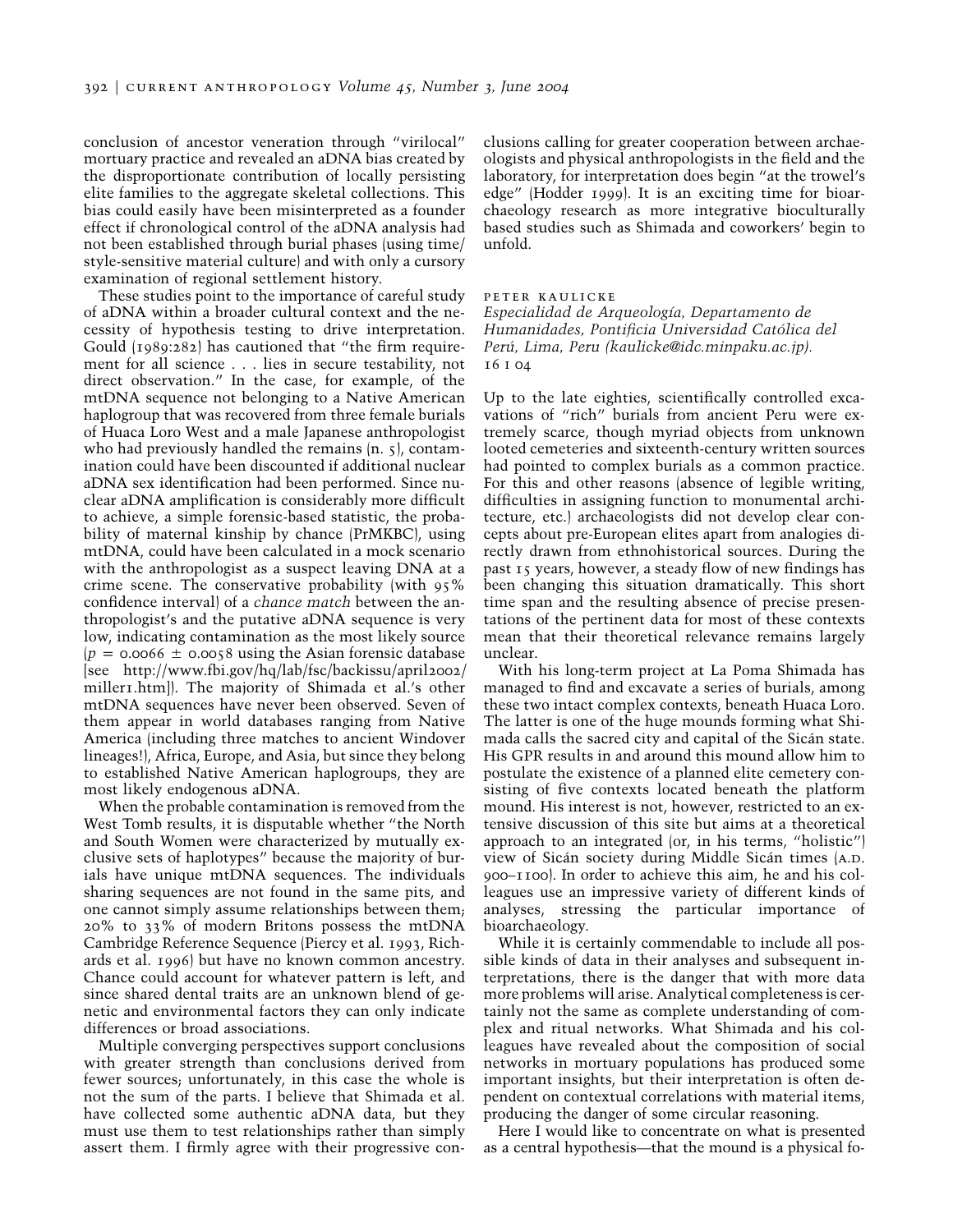cus of ancestor worship. Since Shimada et al.'s overall aim is the reconstruction of Sicán society, ritual is often reduced to functional interpretations as sequences of related activities with somewhat speculative reflections on their meanings. While the buried individual retains connections with the role assigned to him during his lifetime, his placement and ritual treatment are aimed at his future and can be seen as part of a process of transformation into a different identity. By this transformation he achieves superior power as an ancestor that is substantial for the living community. In order to achieve this transformation, often conceived as a dangerous voyage through the underworld, cycles of complicated rituals outside the tomb are needed and, as Shimada shows, are indicated at Huaca Loro. The outer or public and the inner (inside the burial chamber), more private formal aspects follow strict rules according to precise ritual, clear concepts, and logic. The best preservation is usually not found in the associated architecture and its surroundings but inside the burial chamber, where the evidence for transformation is pervasive. The West and East Tombs show that the logic may take different but not contradictory forms. In order to understand the logics of transformation, a close "reading" of the interrelated items (objects and human as well as animal bodies [real and figurative] or their parts) is of the utmost importance, as position, direction, number, color, kind of material, etc., may all have symbolic significance. The pertinent evidence in the West Tomb is to be seen in large painted textile panels and other kinds of textiles, while decorated metal and other materials predominate in the East Tomb. These topics are not fully explored to advantage in the present paper. Finally, the interpretation of these contexts should be compared with other related public and iconographic evidence (for instance, the murals on top of Huaca Loro) (for further discussion, see Kaulicke 2000).

The extremely rich evidence contained in complex burials and their connectedness with social and physical settings pose tremendous challenges for archaeological analyses. Shimada and his colleagues are certainly right in demanding a corresponding sophistication of analyses of mortuary contexts, and he is to be congratulated for significant advances. Similar analyses of complex contexts in other comparable sites (Sipán, Huaca de la Luna, etc.) should lead to a more definite understanding of ancient Peruvian elites in the near future.

#### andrew j. nelson

*Department of Anthropology, University of Western Ontario, London, ON, Canada N*6*A* <sup>5</sup>*C*<sup>2</sup> *(anelson@ uwo.ca).* 27 i 04

Shimada et al. have done an exemplary job of excavating and analyzing one of the most important sites in the Andes. In this paper they seek to integrate the contextual information from the Sicán burials with biological data derived from the analysis of the skeletal remains. This approach combines multiple lines of evidence and is crucial to a more complete understanding of the site and this cultural period.

The successful integration of multiple independent lines of evidence is a tall order, particularly with such a complex context. Shimada et al. demonstrate a sophisticated command of the literature surrounding the analysis of burial contexts and argue, successfully I feel, for an integration of many aspects of processual and postprocessual theory. I am, however, a little less enthusiastic about the presentation and integration of the biological data, for reasons I will explore below.

First, however, I must correct the citation of my 1998 work "Wandering Bones." In that article I described patterns of preinterment mummification and curation at San Jose´ de Moro (Jequetepeque Valley) for burials dating to Moche times and to a later period I called "immediately post-Moche" that is now referred to as the Transitional Period (Rucabado and Castillo 2003). Shimada et al. incorrectly cite this study as describing examples from Early and Middle Sicán times. While not mentioned in the 1998 paper, there is some evidence for preinterment mummification and/or curation at San Jose´ de Moro in Lambayeque (Middle Sicán) times (see Nelson et al. 2000 for a discussion of issues of Lambayeque/Sicán nomenclature), but the degree and pattern are very different from those of Moche times, and it is probable that this aspect of the funerary ritual was very different in the two cultures.

With respect to the overall integration of the biological data with this study, Shimada et al. would do well to reexamine their assumption that wealth  $=$  health, following Wood et al.'s (1992) discussion of the "osteological paradox." Wood et al. argue that we should consider the possibility that the individuals in which stress is most apparent may be the healthiest, as they recover and survive to show the effects. This framework might help resolve some of the apparently unexpected results, such as the pattern of differences between the North and South Women. It is certainly worthy of note that the wealth  $=$  health equation is not universally expressed in the Andes, particularly at the nearby site of Tu´ cume. Toyne (2002) noted levels of cribra orbitalia and porotic hyperostosis in the 19 females buried in the Inca period at Huaca Larga that meet or exceed the levels cited for the North and the South Women at Sicán, and the 3 males from Huaca Larga all show Harris lines and hypoplastic defects. In addition, Cordy-Collins has reported widely on the pathological giants from the high-status Moche tombs at Dos Cabezas (e.g., Cordy-Collins et al. 2001).

The eternal banes of bioarchaeological research are sample size and representativeness. Shimada et al. aim to elucidate the "biological, social, and cultural relationships among the 34 inferred commoners and elite individuals excavated" at Sicán. However, they go on to claim that "a comparison of archaeological and biological lines of evidence suggests that the layout and contents of one tomb in fact reflected Middle Sicán social reality." Alas, a sample of 34 individuals from one site and 34 individuals from nearby sites (the El Brujo ma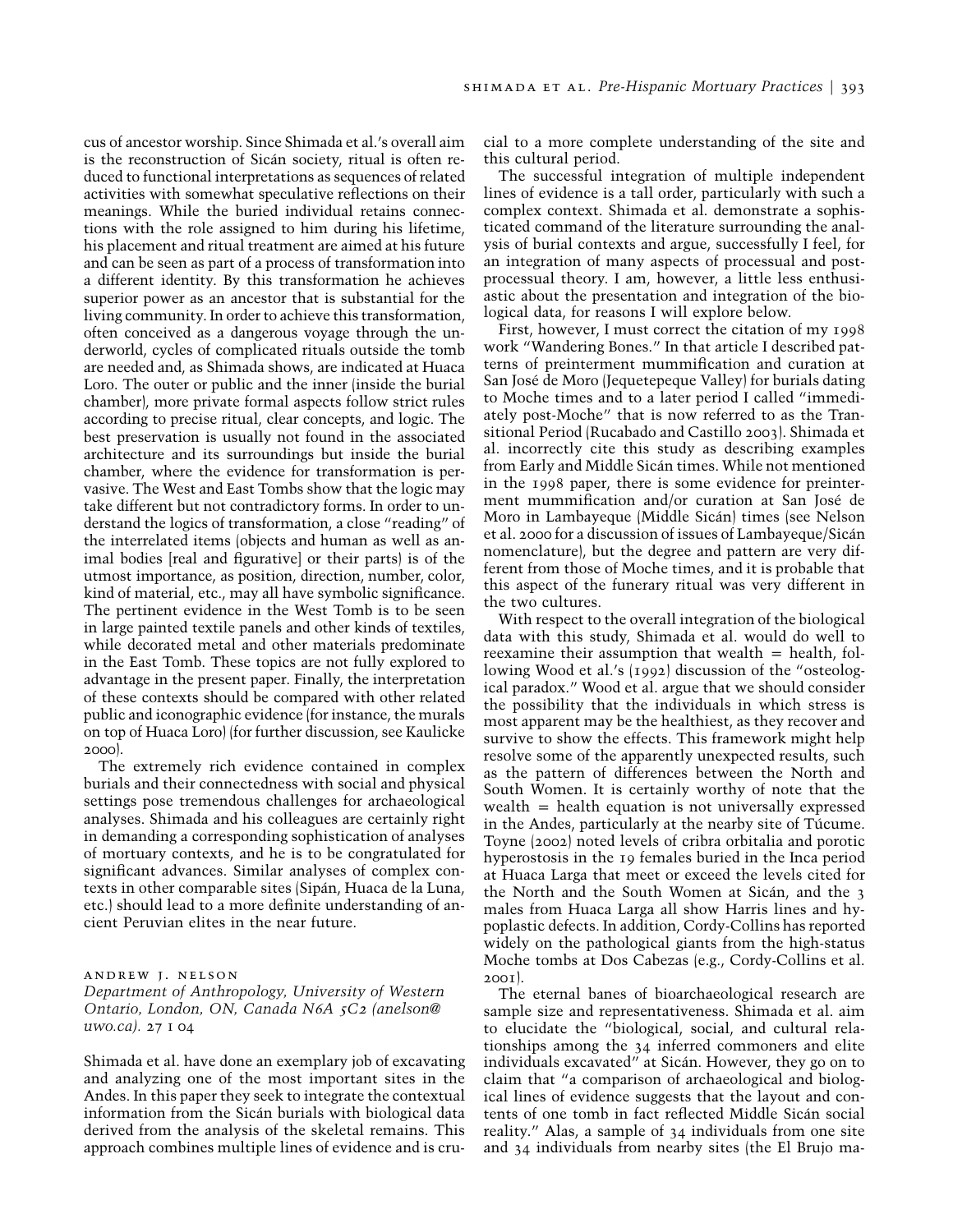terial is not integrated throughout the analysis, and the two dozen Sicán commoner burials excavated between 1978 and 1984 do not appear to have been used in this study) simply cannot validly support the latter claim, especially when the samples are atomized into extremely small subsamples as is done in table 4 (incidentally, table 4 does not include an *N* column, which makes the assessment of the figures presented extremely difficult). That the Sican sample may not be representative of the Sicán population at large is suggested by the fact that it has an average age in the early twenties and only two subadults. Clearly, cultural selection was at work in determining who was buried at Sicán. An understanding of the "background biological variability" expressed in the Sicán/Lambayeque population is crucial for the correct interpretation of all the biological data and particularly the dental morphology and mtDNA data sets. I well understand that the "background" is extremely difficult to come by, but interpretations must be attuned to their validating evidence.

While I have some concerns about interpretation and validation, Shimada et al. should be congratulated on bringing these data, ideas, and interpretations to the anthropological community at large. While there is much work yet to be done, Peruvian archaeology is making great strides in moving from a strict culture-historical paradigm to a more sophisticated theoretical and methodological (including bioarchaeological) framework.

susan elizabeth ramirez *Department of History, Texas Christian University, TCU Box* 297260*, Fort Worth, TX* 76129*, U.S.A. (s.ramirez@tcu.edu).* 28 i 04

Descriptions of burial practices and related beliefs for the colonial period in the archives and the drawings of burials by the painter who accompanied Bishop Baltazar Jaime Martínez Compañon on his inspection tour of northern Peru in the 1780s show that members of lineages were interred together in cemeteries or burial complexes consisting of ceremonial spaces or patios, warehouses for storage of sacrificial goods, niched walls, and tombs. Burials were clustered or housed in caves or large chambers that might contain hundreds of the bundled and mummified remains of relatives, often arranged around the central figure of the founder. This personage usually sat atop a raised structure and wore a distinctive headdress and clothes. The living periodically visited these complexes to request health and fertility from the ancestors and conduct propitiating rituals, often burning food offerings (could this account for the ash-charcoal deposit atop or next to some burial pits?), singing, and dancing. The *callos* (feet, knuckles) of sacrificed camelids were burned at burial ceremonies as favorite foods of the dead. People believed that they depended on the dead for life, fertility, and prosperity while the dead depended on them for sustenance, the next life being so crowded that there was not enough space for all to plant.

The feasting and drinking that accompanied ancestral

burial and subsequent propitiation certainly reflected the social status and importance of the remembered individual and his lineage and served to cement loyalties and reinforce obligations to the line and its power to attract followers. Important indices of the status and power of a curaca were the number of his followers and his ability to offer hospitality to anyone who appeared at his court. Colonial documents often refer to a chief's female attendants as "widows," and they may have included gift brides (cementing political alliances), orphans, captive females, or persons entering service in their flight from harsh economic realities or recurring ecological disasters. A litter, ritual paraphernalia, and a good number of retainers were customarily buried with lords to be used in the next life. Might not the wives and daughters of the defeated have served as household labor while alive and been buried with the lord, thus accounting for the presence in the tomb of the North Women and their relative heterogeneity?

Ancestor worship was a multigenerational practice. Some tombs remained open for ritual reasons, and this may explain why there appears to have been a lapse of time between death, burial, and the closing of the tomb. In central Andean tombs, individuals were buried in the same chamber as their antecedents. Thus one would expect an accumulation of grave goods reflecting veneration by different generations over time. The memories of commoners and nobles alike often went back ten or eleven generations.

For high-status individuals there was no difference between their tombs and lineage temples or sacred ritual spaces, structures that Shimada et al. tend to separate. There is no direct testimony on a positive correlation between an individual's status and the closeness of his burial to the sacred center, but documents do show that at both the lineage and the imperial level, the closer a person's kinship ties to the personage occupying the sacred center of the cult hierarchy, the higher that person's socioreligious status.

The polity under the paramount lord Jayanque (now Jayanca) had at least five administrative (socio-religiouspolitical) levels: the curaca, his second-in-command, *principales* (nobles), *mandones* (overseers), and *mandoncillos* (little overseers). Lordships passed from brother to brother before skipping down to the next generation. This may account for the uncle-nephew (second-order) relationship suggested for the tie between the principal personages of the East and West Tombs.

Sicani was one of ten *principales* of the curaca and was given, along with the curaca and three other lords, in encomienda to a Spaniard when the polity was divided into halves in 1534. If Sicán was the dominant polity in Middle Sicán times, how did its status decline?

In the myths of the Central Andes, the founding ancestor wandered the world, often stopping to rest atop a nearby mountain where, seated, he ordered the world. Seated on a stool, the curaca was worshipped as the embodiment of the divine ancestor. Could the importance of being seated to order and civilize the population account for the seated position of the four elite burials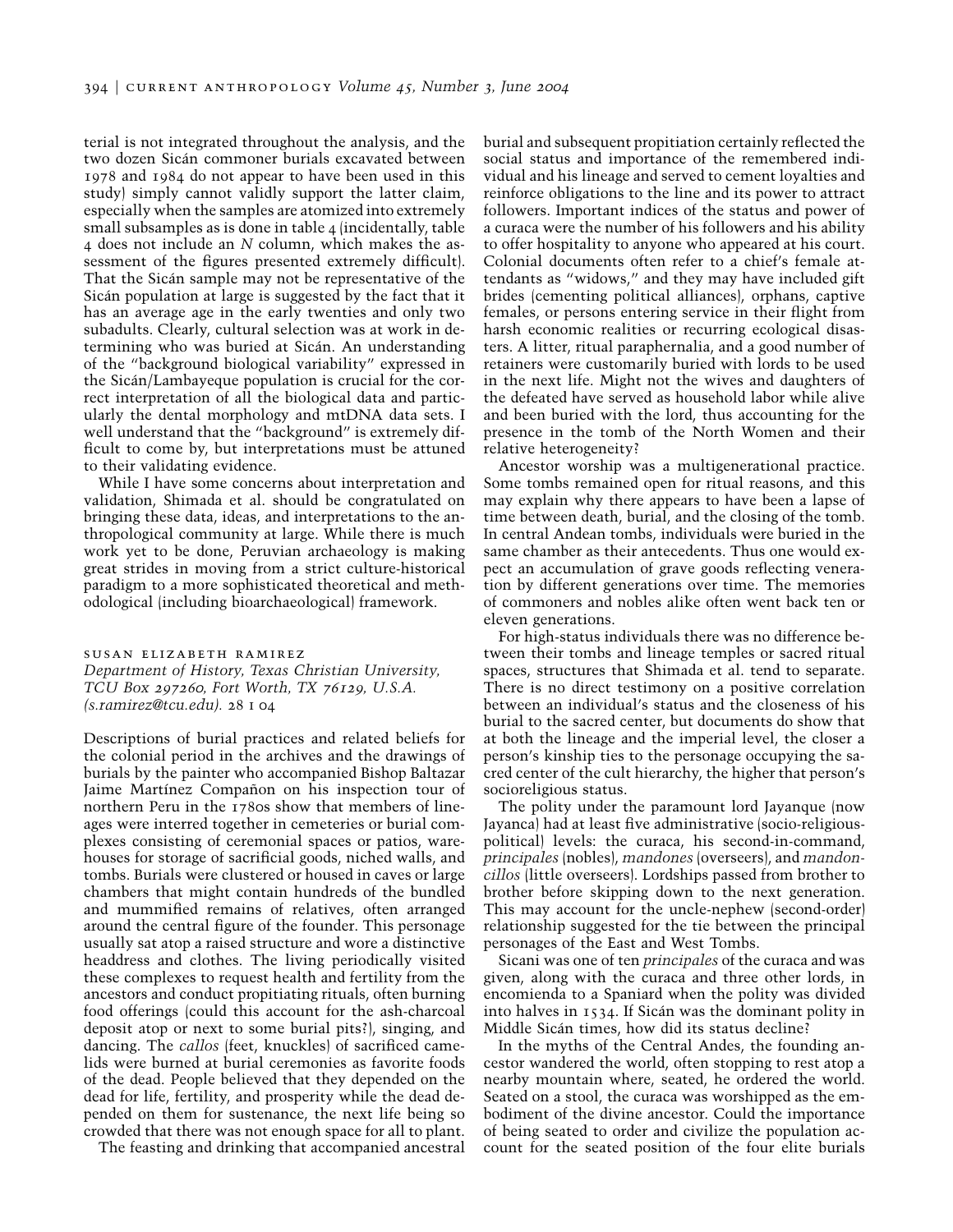mentioned here? Might not the ubiquitous truncated pyramids be representative of the mountains from which the founders and gods ruled?

The orientation of the face of the principal personage in burial 1, looking west, may indicate his watchful awaiting of a successor god or lord coming from that direction. Cabello Balboa notes that the prince Naymlap came from the sea to rule over the people of Lambayeque.

The Inca claimed to be the direct descendant of the sun god, and central Andean leaders claimed to be direct descendants of their founding ancestral heroes. Such genealogical legitimacy claims accord with Shimada et al.'s conclusions that "a 'divine' connection was invoked in legitimating and aggrandizing the elite that ruled Middle Sicán society" and that the central personage was "likely" to have been perceived as an earthly alter ego of the omnipotent central deity of the Sicán religion."

This effort does indeed show "the breadth and depth of information . . . secured from a focused, sustained investigation that integrates a multitude of analytical perspectives and methods." I lament that the collaborative interpretation of the tombs' contents invited the participation of the historian last.

# Reply

izumi shimada, ken-ichi shinoda, julie farnum, robert corruccini, and hirokatsu watanabe *Washington, DC, U.S.A.* 15 ii 04

We are grateful for these stimulating and informative comments from a variety of perspectives.

Nelson informs us of significant differences in pre- and postprimary interment treatments between Moche and post-Moche burials. This is a topic that should be a major consideration for anyone who excavates burials either by design or by chance. Pathbreaking in this regard is the work of Gisela and Wolfgang Hecker (1991, 1992), who were the first to document the formal, temporal, and spatial variability of these treatments on the north coast. Comparing the treatments documented among the Moche (e.g., Millaire 2002, Franco, Gálvez, and Vásquez 1998) and other cultures before and after them in different areas of the north coast (e.g., Klaus 2003, Nelson 1998), one observes differences, as Nelson notes, but also some persistent practices (e.g., placing a copper or copper alloy object in the mouth) that may represent the "emblemic style" associated with an ethnic group (Wiessner 1983) as opposed to styles derived from status, class, gender, or culture (Klaus and Shimada n.d.).

With regard to the wealth  $=$  health relationship, we hypothesized a positive, not an a priori correlation between them. More specifically, we were following Goodman's (1994) hypotheses for explaining the varying frequencies of stress indicators in different individuals or populations: (1) some individuals are more susceptible to stress; (2) early stress can damage certain systems and cause greater susceptibility to disease and stress later; and (3) differences in stress indicators are all status- and resource-accessibility-related. The majority of studies suggest that a combination of these factors (especially 2 and 3) is responsible for the uneven distribution of stress indicators and related illness in the world's populations (see Nguyen and Peschard 2003). Trends in the health status of modern people are also consistent with a model of accumulation of health risks over the individual's lifetime (Power and Matthews 1998, Strickland and Shetty 1998). This framework is useful for the interpretation of stress indicators in both past and modern populations and has yielded correlations between increasing amounts of stress (measured by enamel hypoplasias) and reduced life span in several Andean populations (Farnum 1996, 2002). Strong links have been found between child poverty/malnutrition, ill health, and enamel hypoplasias in modern populations (Goodman 1994, Goodman et al. 1992). Despite an imperfect correlation and many complicating factors, the wealth  $=$  health generalization (Goodman and Leatherman 1998) remains broadly applicable. Therefore, it is unlikely that the osteological paradox can account for the systematic differences in stress indicators found among the various Sicán groups.

It is not surprising that the 19 "weaving women" from Tú cume diverged in developmental health indicators from the South Women of the Huaca Loro West Tomb. The North Women are closer to the Tucume women, both groups perhaps representing a number of disparate populations, developmental histories, and environments. The excavator (Narváez 1995:93) identified them as *acllas*, young women from the provinces selected for service, sometimes in distant places, by the Inca state  $[see, e.g., Cobo_1979[1653]:236, 245; 1990[1653]:25; Polo]$ de Ondegardo 1990[1571]:97–103). Uhle (1903:84–87) had corroborated these historical descriptions with his excavation of *acllas* in the cemetery near the base of the Sun Temple at Pachacamac. The possibility that the North Women were the Middle Sican counterparts of the *acllas* is worth exploring. Generally, in comparing the groups mentioned by Nelson with those of our study we must make a clear distinction between inherited and acquired social status. We suspect that the inferred *acllas* at Túcume had acquired a new high social status at an age by which many of the developmental health indicators had already been established. As noted earlier, adverse effects of stress early in development linger (Nguyen and Peschard 2003).

Nelson and Castillo have a valid point in their criticisms of sample size and representativeness. As we noted, they are, in Nelson's words, the "eternal banes" of bioarchaeology. Large numbers of burials are often found when they are least expected, creating serious problems of documentation, analysis, and conservation, not to mention elucidation of local and regional contexts, as in the case of the more than 2,200 burials recovered during an emergency excavation at the Purucucho-Huaquerones Inca cemetery on the eastern edge of the city of Lima (Cock 2002). At the same time, a problem-ori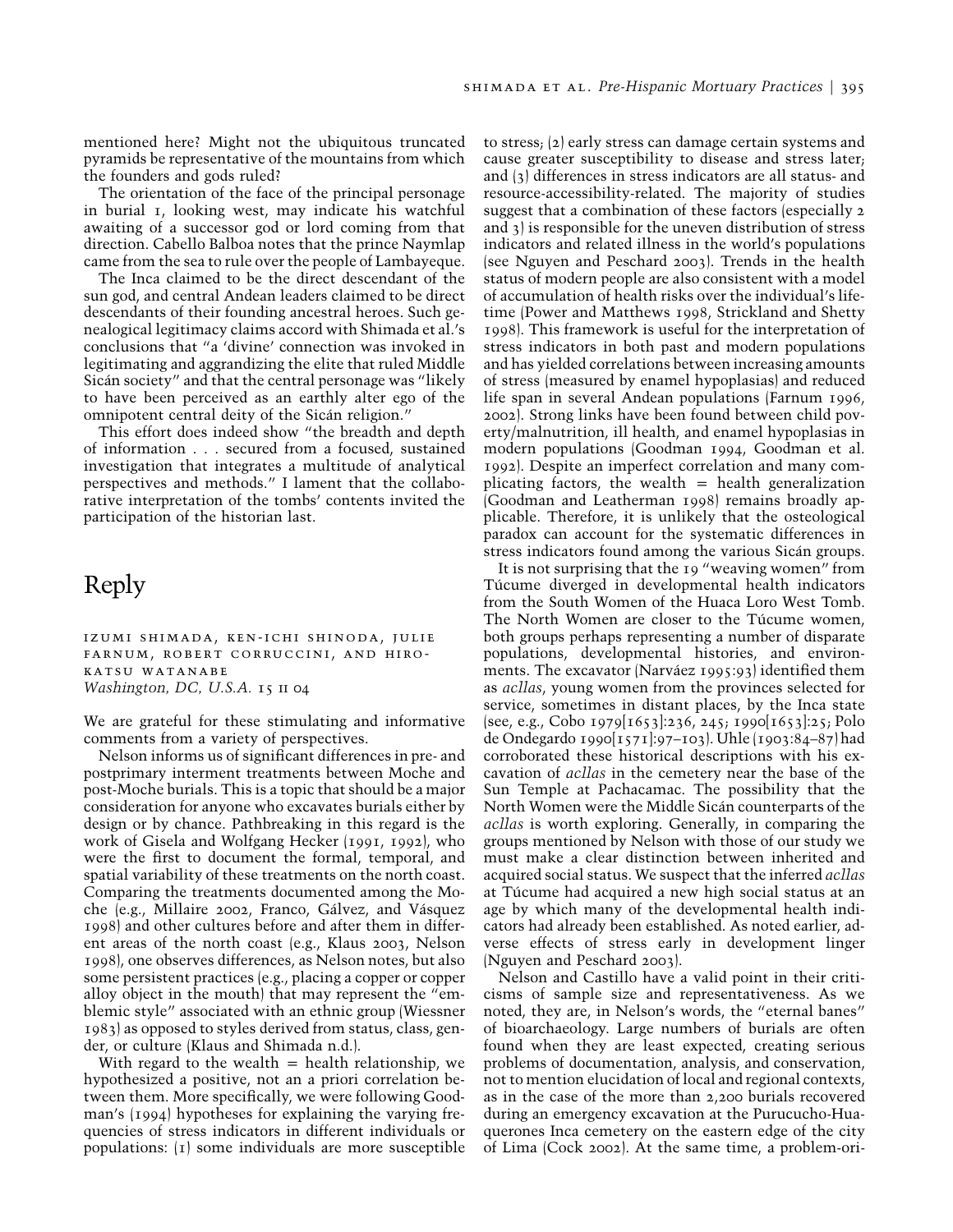ented mortuary study such as ours typically finds it difficult to acquire a large, representative burial sample for the reasons we explained. As Nelson points out, the relatively young women in the West Tomb represent a nonrandom sample of Sicán society.<sup>2</sup> However, all we can do is hope that they represent some sort of typical sample of that stratum of females. Since the excavation of the West Tomb we have learned more about Sicán burials through the excavation of 12 individuals at Huaca Sialupe (Klaus 2003) and collaborative analysis of 84 additional burials excavated by members of the Bruning Regional Archaeological Museum at Illimo (lower La Leche Valley) and Cerro Cerrillo (lower Lambayeque Valley [Klaus, Centurión, and Curo 2004]]. An understanding of background biological variability can realistically be achieved only through long-term regional study.

Nelson questions the adequacy of the evidence for some of our basic claims. Space limitations forced us to focus on the burials at Huaca Loro and be selective in the presentation of findings. Relevant data and analysis from other sites are presented in Farnum (2002), Klaus (2003), and an edited volume in preparation (Shimada n.d.).

Dudar points to bioarchaeological studies employing multiple data sources that we failed to acknowledge. The publication by Dudar, Waye, and Saunders (2003) was not yet available when our article was written. An integrated study of mortuary practices entails not only integration of multiple analytical methods and perspectives but also an assessment of the results in their historical and social context. For those without access to written texts this can be achieved only through sustained regional study, and, although there are welcome exceptions (e.g., Buikstra 1995), this type of study is still rare. The location of the East Tomb at Huaca Loro had been known since 1978, but we did not devise a detailed plan for its excavation until we felt that we had sufficient command of the regional Sicán chronology, material culture, sociopolitical organization, and burial customs, as well as a proficient excavation crew and a team of complementary specialists (see Shimada 1995:42–45, 179–81).

Dudar touches on various concerns regarding mtDNA analysis about which we commented in the article. What can be gained from ancient DNA (aDNA) analysis depends almost entirely on the quality of the DNA that has been preserved in sampled materials. Dudar, Waye, and Saunders (2003) were able to reach convincing conclusions regarding the kinship relationship of burials excavated at a historically documented nineteenth-century cemetery based on analyses of nuclear DNA and other genetic materials preserved in excavated bones. Our study differed fundamentally from theirs with regard to the quality of DNA sample used and the availability of textual information. Degradation of genetic materials resulting from 1,000 years of interment 12–15 m below the surface made it practically impossible for us to emulate their exemplary study. We were confined to analyzing mtDNA and illuminating possible maternal linkages among sampled individuals. Similarly, because the quantity of mtDNA that can be recovered is minute there is substantial risk of contamination. Since our analysis begins with amplification of extracted mtDNA by polymerase chain reaction, we must suspect that the resulting sequence data have been affected by some postdepositional aging. Only those sequences that were verified by repeated experiments were utilized, and therefore we are confident that they represent authentic human sequences.

With regard to the haplotype  $5$  females, it is important to recognize that we know very little about mtDNA distribution for the pre-Hispanic north coast of Peru or, for that matter, much of the pre-Columbian New World. We included the haplotype 5 data in our study in the belief that haplogroups other than those documented for modern Amerindian populations may well have existed in the pre-Hispanic world. We still feel that "it is prudent to remain open-minded on the subject" (n. 5).

As Dudar notes, in the mtDNA D-loop region that we analyzed for our study, many modern "Caucasians" (i.e., Europeans and Euro-Americans) possess the Cambridge Reference Sequence without having known common ancestry. However, Amerindians and their presumed ancestral group(s) in northern Asia do not possess this sequence, and therefore his comment seems to us inappropriate.

We do not know what factors led to the placing of one or, alternatively, two individuals in a given pit. Pit size is apparently not one of them. The individual B6 in pit 2 may have been sacrificed in situ immediately preceding interment, while the two individuals (B9, B10) in adjacent pit 4 appear to have been brought in bundled and mummified. We were unable to elucidate situation-specific decisions or paternal relationships that may have influenced the placement of the women in the West Tomb. We cannot assume that maternal kinship ties were the determinant as Dudar seems to suggest. Rather than focusing on the question of whether women with the same haplotype occur in the same pits, it seems more important to note that the North and South Women did not share a single haplotype in spite of the diversity of haplotypes identified among them, suggesting that these two groups were derived from at least two populations with distinct genetic histories. It was the matching spatial bipartitioning of artifact styles that led us to suggest two distinct ethnic groups.

We hope that the strontium isotope  $\binom{87}{5}r/86$ Sr) analysis of bone samples now under way will help us to differentiate local from nonlocal individuals. The analysis determines the area-specific  $87Sr/86Sr$  composition of bone samples that incorporated strontium compounds through food and water intake (Stos-Gale 2000). Nonlocal individuals would be expected to be different in terms of their haplotypes. Our analyses of additional burial samples excavated at sites in different parts of the north coast and pertaining to different time periods and archaeological cultures are slowly but steadily clarifying the haplotype dis-

<sup>2.</sup> The pre-Hispanic culture and associated art style called Sicán in this article is sometimes called Lambayeque. The latter is neither the first nor the only designation given to them. Other names include Northern Chimú (e.g., Ravines 1980, Valcárcel 1937) and Etén (Uhle 1949). The reasons for our use of "Sicán" are presented elsewhere (e.g., Shimada 1995:6–13; 2000:49).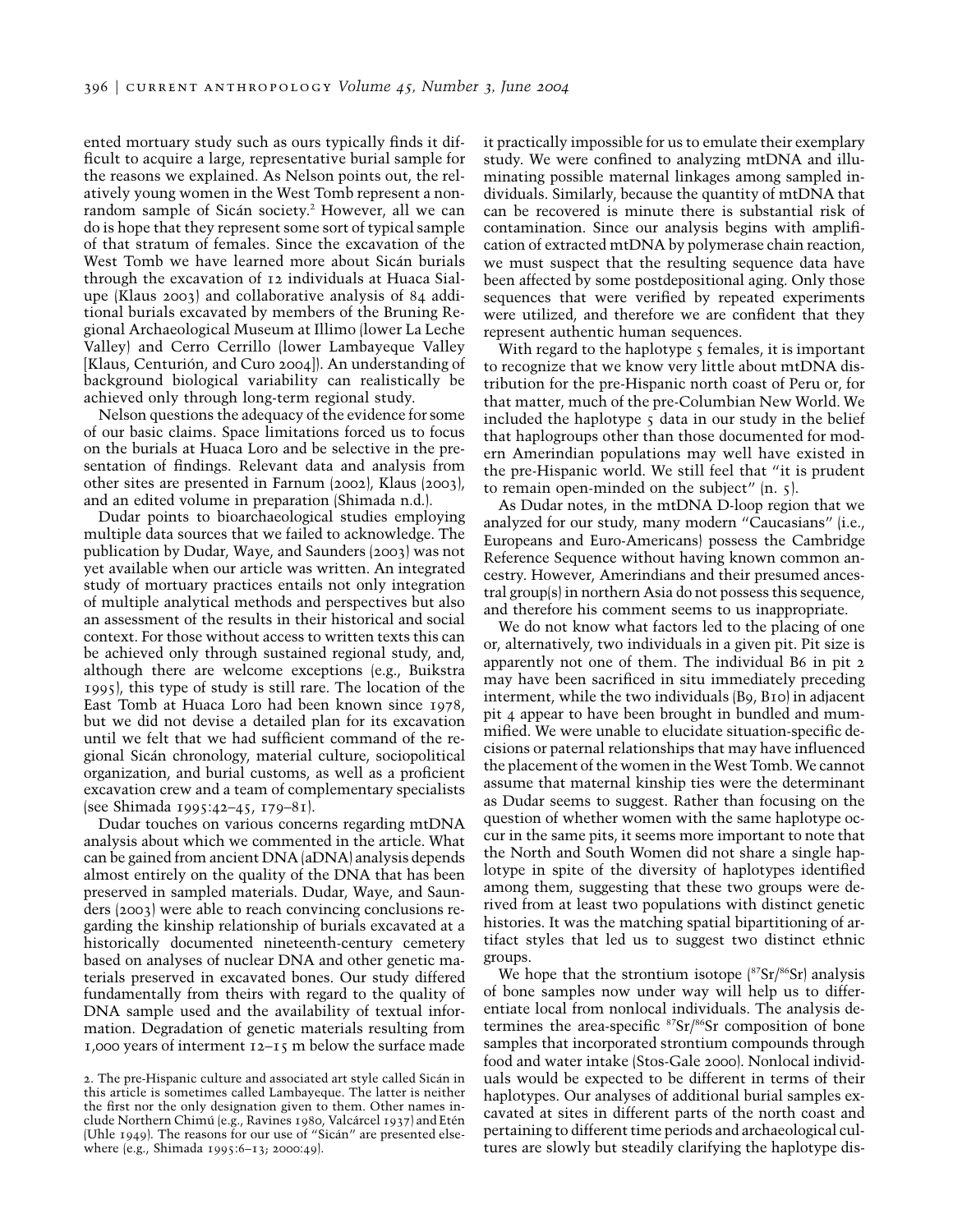tribution, and the expanding aDNA data bank should allow us to carry out more detailed and conclusive analyses.

We concur with the general thrust of Kaulicke's critique of the state of mortuary analysis on the north coast. Castillo offers a more generous assessment. As Kaulicke laments, many of these tombs are inadequately documented and analyzed. Commoner burials or those with few or no associated grave goods are marginalized in terms of documentation, conservation, and analysis. This reflects a narrow conception of the information potential of mortuary analysis as well as limited integration of complementary specialists (including conservators) in and out of the field and insufficient knowledge of the regional context. Encouragingly, along with the increasing popularity of bioarchaeology we are seeing increasing participation of physical anthropologists in burial excavations, but more could be done to maximize the information potential of major tombs.

Kaulicke feels that our treatment of the ritual and symbolic dimensions of the Huaca Loro tombs is "often reduced to functional interpretations." Some correlations between material and bioarchaeological evidence were found, but each line of evidence was generated and treated independently; these correlations did not drive our interpretive effort. Echoing Pader (1982), Hodder (1980), and others, Kaulicke also speaks of the importance of a "close 'reading' of the interrelated items" including "position, direction, number, color, kind of material, etc." Some of the relevant data and discussions have already been published elsewhere (Shimada, Gordus, and Griffin 2000, Shimada et al. 1999). Unfortunately, the murals preserved atop the Huaca Loro mound are limited to a few detached and incomplete representations of the front-facing, standing Sicán Deity (Florian 1951), and their overall iconographic composition and theme can only be speculated upon.

Kaulicke emphasizes the need to explore the process through which a deceased leader becomes a revered ancestor. A thorough discussion of these topics will be part of the collection in preparation (Shimada n.d.), but we wonder whether the "complete understanding of complex and ritual networks" that Kaulicke seeks is feasible. In his recent book (2000:288) he recognizes the difficulty of the task and justifiably criticizes the analogy-based approach or backward projection of ethnohistorical documentation of the beliefs and ritual practices of immediately preconquest times (also see Shimada 2003:90). Rather than addressing the thorny issue of alternative approaches to analogy-based speculation, however, he focuses on the role of ancestors and their worship in the pre-Incaic Andean world. Critical examination of the ancestor cult that he proposes is timely and much needed, as we also argue.

In his book, Kaulicke assumes the widespread and long-standing existence of the ancestor cult and identifies inferred ancestors in iconographic representations (e.g., centrally placed personages). This approach carries the risk of circularity and is inseparably bound to information on the Inca and their contemporaries culled from Spanish written sources. In other words, Kaulicke's approach to pre-Incaic mortuary practices and the ancestor cult relies on a narrow range of information and has its own weaknesses. His approach complements our multilineal, contextual approach, however, and will be explored in the book in preparation (Shimada n.d.).

We are puzzled by Castillo's comment that we "reject the 'representationist approach' to funerary data and call upon new approaches developed by the postprocessualists." Nelson's assessment of our work as a demonstration of the importance of "integration of many aspects of processual and postprocessual theory" accurately captures our intent. In fact, we discussed the strengths and weaknesses of each school and argued that each has much to contribute to the archaeological study of mortuary practices. One point highlighted by the processual-postprocessual debate is that every interpretation is implicitly or explicitly underlain by biases, assumptions, and theoretical stances, even if one is "uninterested in theoretical disputes." In reality, our study rests on a belief that the representationist position is effectively "applicable to complex societies with institutionalized social and economic inequalities" such as the Middle Sicán. How our approach is labeled is of less concern to us than demonstrating the complementary character of these two schools and the importance of contextualized analysis.

Ramirez provides welcome support for a number of our interpretations and various thought-provoking comments. At the same time, we have reservations about her (as about Kaulicke's) comments because we question the extent to which ethnohistorical data on the Incas and their contemporaries can productively inform archaeological studies of earlier times and different areas. Historical data can broaden or narrow the range of plausible interpretations to be considered. A seeming match between a historical description and an archaeological find may reflect a homology or a convergence, requiring careful assessment of the relevant contextual data and additional lines of evidence. In addition, we must guard against the disjunction of form and meaning (e.g., Kubler 1970). Thus, without a clear indication of cultural continuity and in-depth contextual understanding, we are hesitant to rely on historical information, however explicit it may be. The watercolors of pre-Hispanic burials and their grave goods in Martínez Compañón y Bujanda's eighteenth-century manuscript (1978–93 [1781–89]) show Chimú and Chimú-Inca (ca. 1470–1532) burials that are most likely ethnically distinct from those of the Sicáns. Nevertheless, we find Ramirez's information and questions stimulating and food for future thought.

Overall, we share the optimism about mortuary studies expressed by the commentators and hope that our article will contribute to realizing their potential.

## References Cited

alt, k. w., s. pichler, w. vach, w. huckenbeck, and m. stloukal. 1996. Early Bronze Age family burial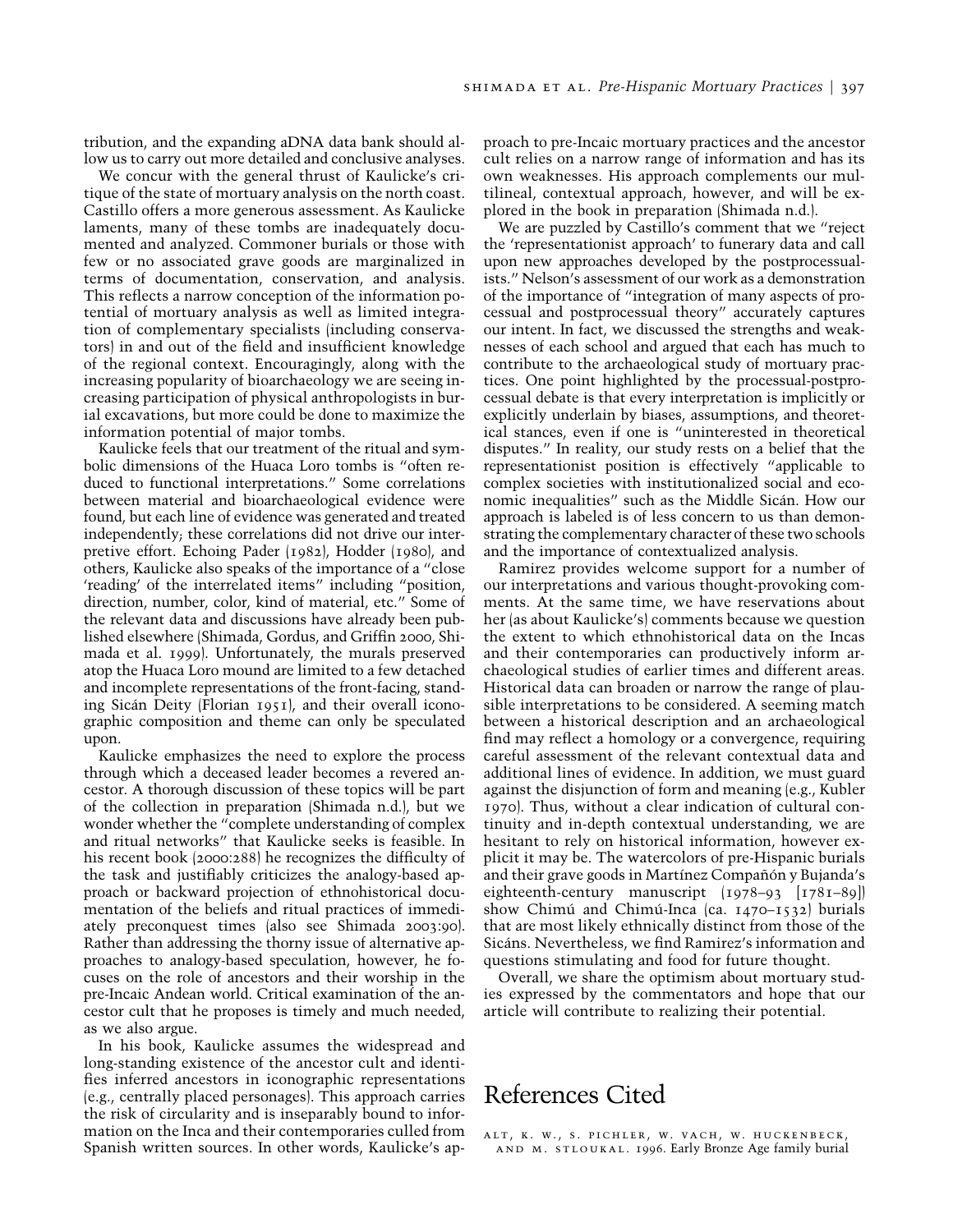from Velke' Pavlovice: Verification of kinship hypothesis by odontologic and other nonmetric traits. *Homo* 46:256–66.

- alt, k. w., and w. vach. 1992. "Non-spatial analysis of 'genetic kinship' in skeletal remains," in *Analyzing and modeling data and knowledge*. Edited by M. Schoder, pp. 247–56. Heidelberg: Springer-Verlag.
- ———. 1995. Odontologic kinship analysis in skeletal remains: Concepts, methods, and results. *Forensic Science International* 74:99–113.
- ALVA, WALTER. 1986. Una tumba con máscara funeraria de la costa norte del Perú. Beiträge zur Allgemeinen und Verglei*chenden Archa¨ologie* 7:411–21.
- ———. 2001. "The royal tombs of Sipa´n: Art and power in Moche society," in *Moche art and archaeology in ancient Peru*. Edited by Joanne Pillsbury, pp. 223–46. Washington, D.C.: Center for Advanced Study in the Visual Arts, National Gallery of Art.
- alva, walter, and susana meneses de alva. 1983. Los murales de Ucupe en el valle de Zaña. Beiträge zur Allge*meinen und Vergleichenden Archa¨ologie* 5:335–60.
- anderson, s., a. t. bankier, b. g. barrell, a. r. coulson, j. drouin, i. c. eperon, d. p. nierlich, b. a. roe, f. sanger, p. h. schreir, a. j. smith, r. staden, and i. g. young. 1981. Sequence and organization of the human mitochondrial genome. *Nature* 290:457–65.
- beck, lane a. Editor. 1995. *Regional approaches to mortuary analysis*. New York: Plenum Press.
- bennett, wendell c. 1939. *Archaeology of the north coast of Peru: An account of exploration and excavation in Viru and Lambayeque Valleys*. American Museum of Natural History Anthropological Papers 37(pt. 1).
- binford, lewis r. 1971. "Mortuary practices: Their study and their potential," in *Approaches to the social dimensions of mortuary practices*. Edited by J. A. Brown, pp. 6–29. Memoirs of the Society for American Archaeology 25.
- blanton, richard e., gary m. feinman, stephen a. kowalewsky, and peter n. peregrine. 1996. A dual-process theory of the evolution of Mesoamerican civilization. CURRENT ANTHROPOLOGY 26:1-14.
- bloch, maurice. 1971. *Placing the dead: Tombs, ancestral villages, and kinship organization in Madagascar*. London: Seminar Press.
- boyd, donna c. 1996. Skeletal correlates of human behavior in the Americas. *Journal of Archaeological Method and Theory* 3:189–251.
- braun, david p. 1981. A critique of some recent North American mortuary studies. *American Antiquity* 46:398–416.
- brown, james a. Editor. 1971. *Approaches to the social dimensions of mortuary practices*. Memoirs of the Society for American Archaeology 25.
- ———. 1995*a*. "Andean mortuary practices in perspective," in *Tombs for the living: Andean mortuary practices*. Edited by T.
- D. Dillehay, pp. 391–405. Washington, D.C.: Dumbarton Oaks. 1995*b*. "On mortuary analysis, with special reference to the Saxe-Binford research program," in *Regional approaches to mortuary analysis*. Edited by L. A. Beck, pp. 3–28. New York: Plenum Press.
- buikstra, jane e. 1977. "Biocultural dimensions of archaeological study: A regional perspective," in *Biocultural adaptation in prehistoric America*. Edited by R. L. Blakeley, pp. 67–84. Proceedings of the Southern Anthropological Society 11. Athens: University of Georgia Press.
	- ———. 1995. "Tombs for the living . . . or . . . for the dead: The Osmore ancestors," in *Tombs for the living: Andean mortuary practices.* Edited by T. D. Dillehay, pp. 229–80. Washington, D.C.: Dumbarton Oaks.
- buikstra, j. e., and d. h. ubelaker. 1994. *Standards for data collection from human skeletal remains*. Arkansas Archaeological Survey Research Series 44.
- cabello, miguel. 1951 (1586). *Miscela´nea anta´rtica*. Lima: Instituto de Etnología, Universidad Nacional Mayor de San Marcos.
- cannon, a. 1989. The historical dimension in mortuary expression of status and sentiment. CURRENT ANTHROPOLOGY 30: 437–58.
- carcedo, paloma. 1989. "Anda ceremonial lambayecana: Iconografía y simbología," in *Lambayeque*. Edited by José Antonio de Lavalle, pp. 249-70. Lima: Banco de Crédito del Perú.
- carcedo, paloma, and izumi shimada. 1985. "Behind the golden mask: Sicán gold artifacts from Batán Grande, Peru," in *Art of pre-Columbian gold: Jan Mitchell collection*. Edited by Julie Jones, pp. 60–75. London: Weidenfeld and Nicolson.
- CARRIÓN, REBECA. 1940. "La luna y su personificación ornitomórfa en el arte chimú." Actas y Trabajos Científicos del 27 *Congreso Internacional de Americanistas*, vol.1, pp. 571–87.
- castillo, l. j. 2000. "Los rituales mochica de la muerte," in *Los dioses del antiguo Peru´ .* Edited by Krzysztof Makowski, pp. 102-35. Lima: Banco de Crédito del Perú.
- CASTILLO BUTTERS, LUIS JAIME. 2003. "Los últimos Mochicas en Jequetepeque," in *Moche: Hacia el final del milenio (Actas del Segundo Coloquio sobre la Cultura Moche, Trujillo,* <sup>1</sup> *al* <sup>7</sup> *de agosto de* <sup>1999</sup>*)*. Edited by Santiago Uceda y Elías Mujica, vol. 2, pp. 65–123. Lima: Universidad Nacional de Trujillo and Pontificia Universidad Católica del Perú. [LJC]
- castillo, luis jaime, and christopher b. don-NAN. 1994. "La ocupación moche de San José de Moro, Jequetepeque," in *Moche: Propuestas y perspectivas*. Edited by S. Uceda and E. Mujica, pp. 93-146. Lima. [LJC]
- cavallaro, raffael, and izumi shimada. 1988. Some thoughts on Sicán marked adobes and labor organization. *American Antiquity* 53:75–101.
- clark, a. 1996. 2d edition. *Seeing beneath the soil: Prospecting methods in archaelogy*. London: Routledge.
- clarke, j. g. d. 1972. *Star Carr: A case study in bioarchaeology*. Reading, Mass.: Addison-Wesley Modular Publications.
- cleland, kathryn m., and izumi shimada. 1992. Sicán bottles: Marking time in the Peruvian bronze age. An*dean Past* 3:193–235.
- ———. 1998. "*Paleteada* pottery: Technology, chronology, and sub-culture," in *Andean ceramics: Technology, organization, and approaches*. Edited by I. Shimada, pp. 111–50. Philadelphia: University Museum, University of Pennsylvania.
- cobo, bernabe´ . 1979 (1653). *History of the Inca empire*. Translated and edited by Roland B. Hamilton. Austin: University of Texas Press.
- ———. 1990 (1653). *Inca religion and customs*. Translated and edited by Roland B. Hamilton. Austin: University of Texas Press.
- cock, guillermo a. 2002. Inca rescue. *National Geographic Magazine* 201(5):35–40.
- conrad, geoffrey. 1982. "The burial platforms of Chan Chan: Some social and political implications," in *Chan Chan: Andean desert city*. Edited by Michael E. Moseley and Kent C. Day, pp. 87–117. Albuquerque: University of New Mexico Press.
- conyers, lawrence b., and d. goodman. 1997. *Ground-penetrating radar: An introduction for archaeologists*. Walnut Creek: AltaMira Press.
- cordy-collins, alana. 1990. "Fonga sigde, shell purveyor to the Chimu kings," in *The northern dynasties: Kingship and statecraft in Chimor*. Edited by Michael E. Moseley and A. Cordy-Collins, pp. 393–417. Washington, D.C.: Dumbarton Oaks.
- -. 2001. "Labretted ladies: Foreign women in northern Moche and Lambayeque art," in *Moche art and archaelogy in ancient Peru*. Edited by Joanne Pillsbury, pp. 247–57. Washington, D.C.: Center for Advanced Study in the Visual Arts, National Gallery of Art.
- cordy-collins, a., g. conlogue, g. garvin, a. j. nelson, j. m. toyne, and d. holdsworth. 2001. Radiographic and paleopathologic diagnosis of A52 T1 B1 (an ancient Peruvian giant). Poster presented to the North American Paleopathology Association. [ajn]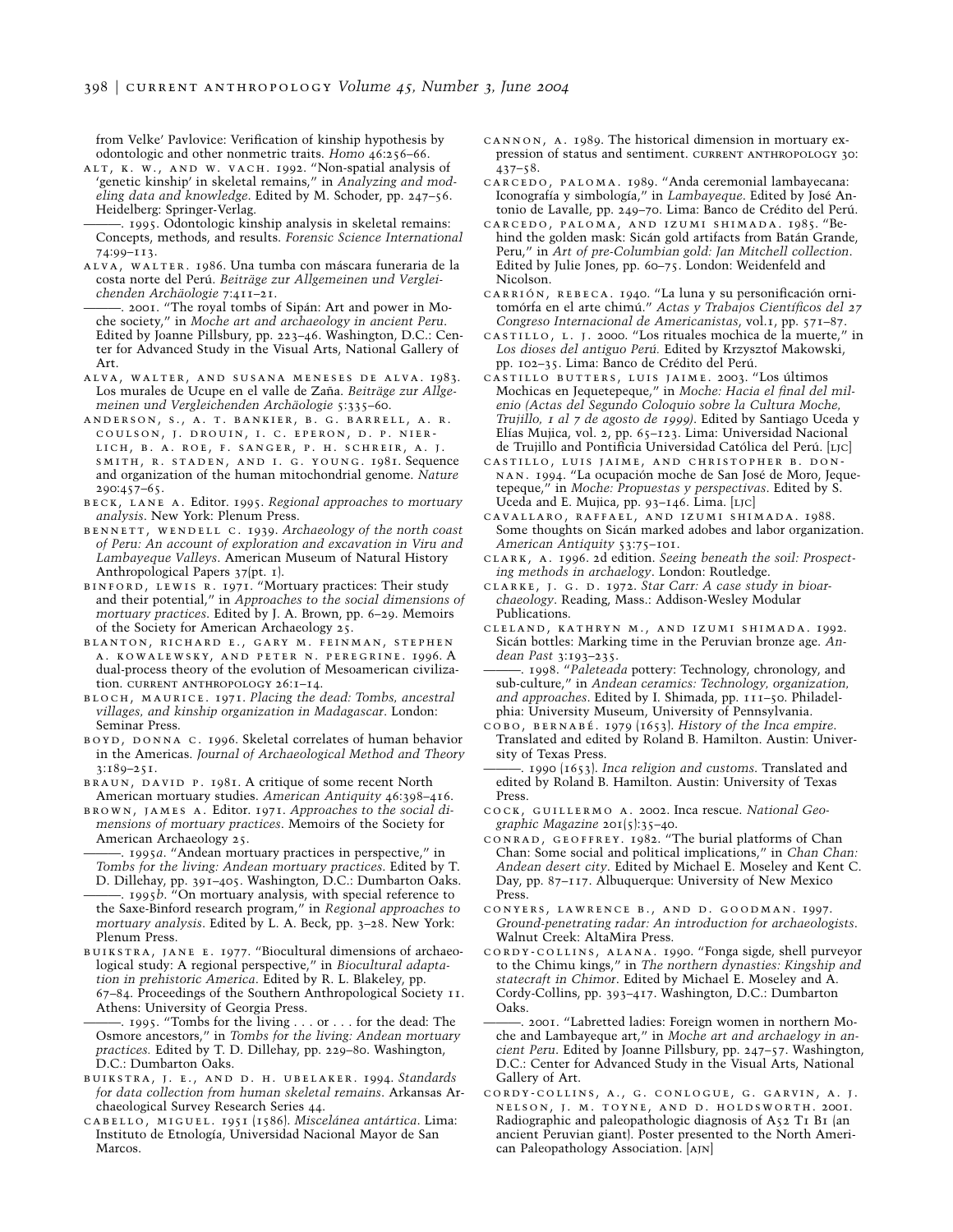- corruccini, robert s., and izumi shimada. 2002. Dentally determined biological kinship in relation to mortuary patterning of human remains from Huaca Loro, Peru. *American Journal of Physical Anthropology* 117:113–21.
- corruccini, robert s., izumi shimada, and kenichi shinoda. 2002. Dental and mtDNA relatedness among thousand-year-old remains from Huaca Loro, Peru. *Dental Anthropology* 16(1):9–14.
- COSTIN, CATHY L. 1999. "Formal and technological variability and the social relations of production: *Crisoles* from San Jose´ de Moro, Peru," in *Material meanings: Critical approaches to the interpretation of material culture*. Edited by Elizabeth S. Chilton, pp. 85–102. Salt Lake City: University of Utah Press.
- craig, alan k., and izumi shimada. 1986. El Niño flood deposits of Bata´n Grande, northern Peru. *International Journal of Geoarchaeology* 1(1):29–38.
- dillehay, tom d. 1995. "Introduction," in *Tombs for the living: Andean mortuary practices*. Edited by T. D. Dillehay, pp. 1–26. Washington, D.C.: Dumbarton Oaks.
- donnan, christopher b. 1995. "Moche funerary practice," in *Tombs for the living: Andean mortuary practices*. Edited by T. D. Dillehay, pp. 111–59. Washington, D.C.: Dumbarton Oaks.
- ———. 2001. Hallazgos de entierros moches. *National Geographic (Español)* 8(3):58–73. [LJC]
- DOYLE, MARY E. 1988. The ancestor cult and burial ritual in seventeenth- and eighteenth-century central Peru. Ph.D. diss., University of California, Los Angeles, Calif.
- DOYÓN, LEÓN G. 1989. "Tumbas de la nobleza en la Florida," in *Quito antes de Benalcazar*. Edited by Iván Cruz Cevallos, pp. 51–100. Quito: Centro Cultural Artes.
- ———. 2002. "Conduits of ancestry: Interpretation of the geography, geology, and seasonality of North Andean shaft tombs," in *The space and place of death*. Edited by Helaine Silverman and David B. Small, pp. 79–95. Archaeological Papers of the American Anthropological Association 11.
- drennan, robert d. 1996. *Statistics for archaeologists: A commonsense approach*. New York: Plenum Press.
- dudar, j. c., h. mc killop, and s. r. saunders. n.d. Space in life and space in death: Pioneer perceptions of land and kinship mortuary custom, or Was there a "family compact" in Upper Canada? MS. [JCD]
- d u d a r , j. c., j. s. waye, and s. r. saunders. 2003. Determination of a kinship system using ancient DNA, mortuary practice, and historic records in an Upper Canadian pioneer cemetery. *International Journal of Osteoarchaeology* 13:  $232-46.$  [JCD]
- easton, r. d., a. d. merriwether, d. e. crew, and r. e. ferrell. 1996. MtDNA variation in the Yanomami: Evidence for additional New World founding lineages. *American Journal of Human Genetics* 59:213–25.
- farnum, julie. 1996. Multi-method approaches to diet and health reconstruction and estimation of ages of pregnancies and weaning for Paloma, Peru, using Sr, Zn, and non-specific indicators of stress. M.A. thesis, University of Missouri, Columbia, Mo.
- -. 2002. The biological consequences of social inequalities in prehistoric Peru. Ph.D. diss., University of Missouri, Columbia, Mo.
- FAULKNER, DAVID K. 1986. "The mass burial: An entomological perspective," in *The Pacatnamu papers*, vol. 1. Edited by C. B. Donnan and G. A. Cock, pp. 145–50. Los Angeles: Fowler Museum of Cultural History, University of California.
- floria´ n, mario. 1951. *Un icono mural en Bata´n Grande*. Lima: Imprenta Amauta.
- FRANCO, R., C. GÁLVEZ, AND S. VÁSQUEZ. 1998. Desentierro ritual de una tumba Moche: Huaca Cao Viejo. *Revista Arqueolo´gica Sian* 3(6):9–18.
- goldstein, l. s. 1980. Mississippian mortuary practices: A case study of two cemeteries in the lower Illinois Valley. Evanston, Ill.: Northwestern University Archaelogical Program.
- goodman, a. h. 1994. "Cartesian reductionism and vulgar

adaptationism: Issues in the interpretation of nutritional status in prehistory," in *Paleonutrition: The diet and health of prehistoric Americans*. Edited by K. D. Sobolik, pp. 163–77. Southern Illinois University Center for Archaeological Investigations Occasional Paper 22.

- goodman, alan h., and thomas l. leatherman. Editors. 1998. *Building a new biocultural synthesis: Politicaleconomic perspectives on human biology*. Ann Arbor: University of Michigan Press.
- goodman, allan h., g. h. pelto, l. h. allen, and a. chavez. 1992. "Socioeconomic and anthropometric correlates of linear enamel hypoplasias in children from Solis, Mexico," in *Recent contributions to the study of enamel developmental defects*. Edited by A. H. Goodman and L. L. Capasso, pp. 373–80. Journal of Paleopathology Monographic Publications 2.
- gould, s. j. 1989. *Wonderful life: The Burgess Shale and the nature of history.* New York: W. W. Norton.
- hecker, giesela, and wolfgang hecker. 1991. *Die Huaca* <sup>16</sup> *in Pacatnamu´ : Eine Ausgrabung an der nordperuanischen Küste*. Berlin: D. Reimer.
- ———. 1992. Ofrendas de huesos humanos y uso repetido de vasijas en el culto funerario de la costa norperuana. *Gaceta Arqueolo´gica Andina* 6(21):33–53.
- hertz, robert, 1960 (1909). *Death and the right hand*. Translated by R. Needham and C. Needham. New York: Free Press.
- hillson, s. 1996. *Dental anthropology*. Cambridge: Cambridge University Press.
- hocquenghem, a.-m. 1987. *Iconografı´a mochica.* Lima: Fondo Editorial de la Pontificia Universidad Católica del Perú.
- hodder, ian. 1980. "Social structure and cemeteries: A critical appraisal," in *Anglo-Saxon cemeteries*. Edited by P. Rahtz, T. Dickinson, and L. Watts, pp. 161–69. British Archaeological Reports British Series 82.
- ———. 1982. *Symbols in action: Ethnoarchaeological studies of material culture*. Cambridge: Cambridge University Press.
- 1984. "Burials, houses, women, and men in the European Neolithic," in *Ideology, power, and prehistory*. Edited by D. Miller and C. Tilley, pp. 51–68. Cambridge: Cambridge University Press.
- ———. 1999. *The archaeological process: An introduction*. Oxford: Blackwell.
- kaestle, f. a., and k. a. horsburgh. 2002. Ancient DNA in anthropology: Methods, applications, and ethics. *Yearbook of Physical Anthropology* 45:92–130.
- kaulicke, peter. 2000. *Memoria y muerte en el Peru´ antiguo*. Lima: Fondo Editorial, Pontificia Universidad Cato´lica del Perú.
- kelley, m. a., and c. s. larsen. 1991. *Advances in dental anthropology.* New York: Wiley-Liss.
- klaus, haagen. 2003. Life and death at Huaca Sialupe: The mortuary archaeology of a Middle Sicán community, north coast of Peru. M.A. thesis, Southern Illinois University, Carbondale, Ill.
- klaus, haagen, and izumi shimada. n.d. The enduring dead: A reassessment of death and burial on the pre-Hispanic north coast of Peru. MS.
- KLAUS, HAAGEN, JORGE CENTURIÓN, AND MANUEL c u ro . 2004. New evidence of human sacrifice in the Andes: Middle Sicán ritual killing in the Lambayeque valley, Peru. Paper presented at the 74th Annual Meeting of the American Association of Physical Anthropologists, Tampa, Fla.
- kolman, connie j., and noreen tuross. 2000. Ancient DNA analysis of human populations. *American Journal of Physical Anthropology* 111:5–23.
- kosok, paul. 1965. *Life, land, and water in ancient Peru*. New York: Long Island University Press.
- kubler, george. 1948. "Towards absolute time: Guano archaeology," in *A reappraisal of Peruvian archaeology*. Edited by W. C. Bennett, pp. 29–50. Memoirs of the Society for American Archaeology 4.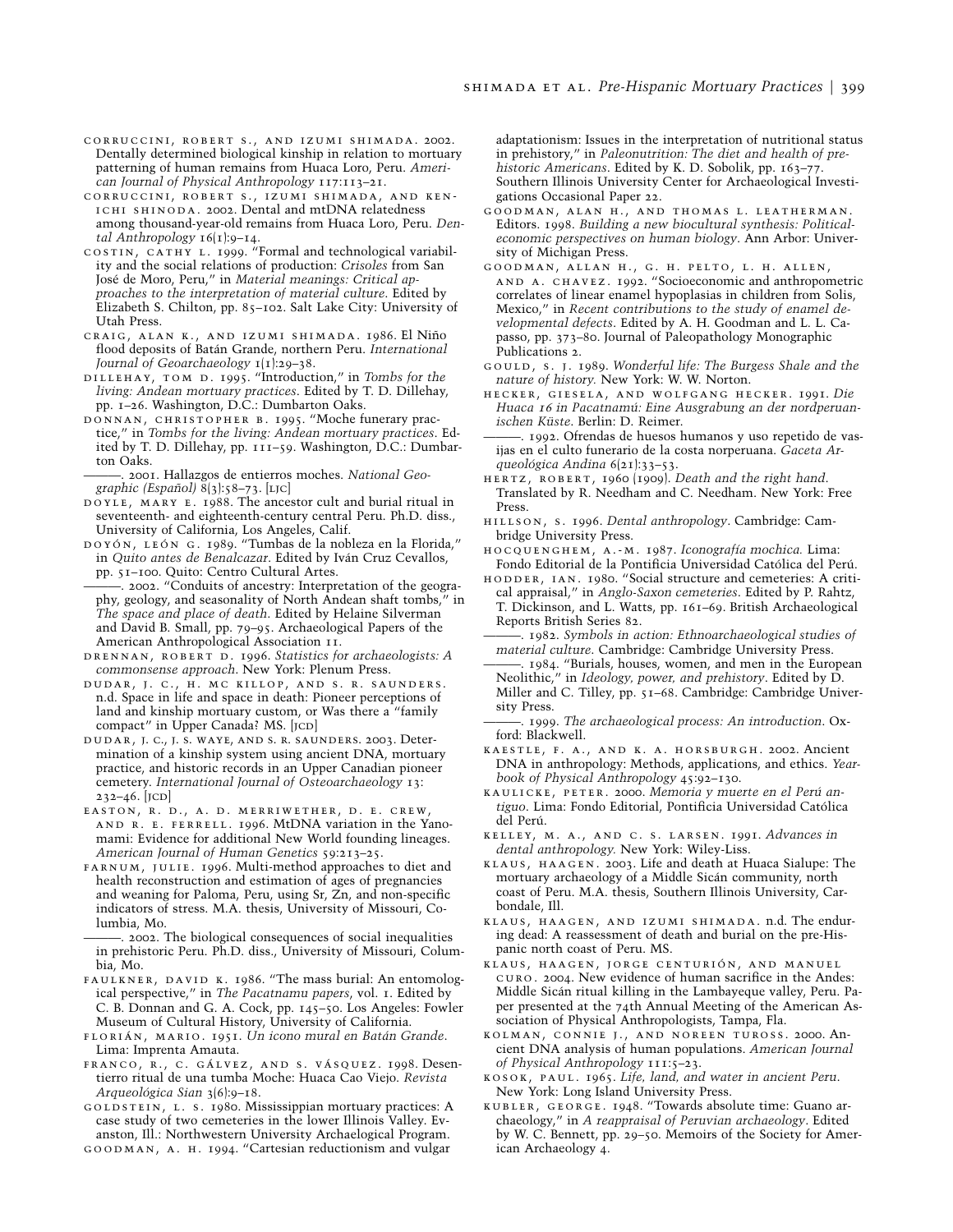———. 1970. Period, style, and meaning in ancient American art. *New Literary History* 1:127–44.

- LARCO, RAFAEL. 1948. *Cronología arqueológica del norte del Perú.* Buenos Aires: Sociedad Geográfica Americana.
- larsen, clark s. 1999. *Bioarchaeology: Interpreting behavior from the human skeleton*. Cambridge: Cambridge University Press.
- lawlor, d. a., c. d. dickel, w. w. hauswirth, and p. parham. 1991. Ancient HLA genes from 7,500 year-old archaeological remains. *Nature* 349:785–88.
- leatherman, t. l., j. w. carey, and r. b. thomas. 1995. Socioeconomic change and patterns of growth in the Andes. *American Journal of Physical Anthropology* 97: 307–22.
- mc hugh, feldore. 1999. *Theoretical and quantitative approaches to the study of mortuary analysis*. British Archaeological Reports International Series 785.
- martı´nez compan˜ o´ n, baltasar jaime. 1978–94 (1781–89). *Trujillo del Peru´* . 12 vols. Madrid: Ediciones Cultura Hispánica.
- metcalf, p., and r. huntington. 1991. 2d edition. *Celebrations of death: The anthropology of mortuary ritual*. Cambridge: Cambridge University Press.
- millaire, j.-f. 2002. *Moche burial patterns: An investigation into prehispanic social structure*. British Archaeological Reports International Series 1066.
- milner, george r. 1984. Social and temporal implications of variation among American Bottom Mississippian cemeteries. *American Antiquity* 49:468–88.
- miura, tomoyuki, masahiro yamashita, vladimir zaninovic, luis cartier, jun takehisa, tatsuhiko igarashi, eiji ido, toshinobu fujiyoshi, shunro sonoda, kazuo tajima, and masanori hayami. 1997. Molecular phylogeny of human T-cell leukemia virus type I and II of Amerindians in Colombia and Chile. *Journal of Molecular Evolution* 44 (suppl. 1):76–82.
- montenegro, jorge, and izumi shimada. 1998. "El 'estilo Cajamarca costeño' y la interacción Sicán-Cajamarca en el norte del Perú," in *Intercambio y comercio entre costa*, An*des y selva: Arqueologı´a y etnohistoria de Surame´rica*. Edited by Felipe Cárdenas-Arroyo and T. L. Bray, pp. 255–96. Bogotá: Universidad de los Andes.
- moore, jerry d. 1996. *Architecture and power in the ancient Andes: The archaeology of public buildings*. Cambridge: Cambridge University Press.
- morris, ian. 1987. *Burial and ancient society: The rise of the Greek city-state*. Cambridge: Cambridge University Press. ———. 1991. The archaeology of ancestors: The Saxe/Goldstein hypothesis revisited. *Cambridge Archaeological Journal* 1: 147–69.
- NARVÁEZ, ALFREDO. 1995*a*. "The pyramids of Túcume: The monumental sector," in *Pyramids of Túcume: The quest for Peru's forgotten city*. By Thor Heyerdahl, D. H. Sandweiss, and Alfredo Naváez, pp. 79-130. New York: Thames and Hudson. ———. 1995*b*. "Death in ancient Tu´ cume: The south cemetery and Huaca Facho," in *Pyramids of Túcume: The quest for Peru's forgotten city*. By Thor Heyerdahl, D. H. Sandweiss, and Alfredo Narváez, pp. 169–78. New York: Thames and Hudson.
- nelson, andrew j. 1998. Wandering bones: Archaeology, forensic science, and Moche burial practices. *International Journal of Osteoarchaeology* 8:191–212.
- nelson, a. j., c. s. nelson, l. j. castillo, and c. mackey. 2000. Osteobiografia de una hilandera precolumbina: La mujer detras de la mascara. *I ´conos* 4(2):30–43. [ajn]
- netherly, patrica. 1977. Local-level lords on the north coast of Peru. Ph.D. diss., Cornell University, Ithaca, N.Y. 1990. "Out of many, one: The organization of rule in the north coast polities," in *The northern dynasties: Kingship and*
- *statecraft in Chimor*. Edited by Michael E. Moseley and A. Cordy-Collins, pp. 461–505. Washington, D.C.: Dumbarton Oaks.
- nguyen, vinh-kim, and karine peschard. 2003. An-

thropology, inequality, and disease: A review. *Annual Review of Anthropology* 32:447–74.

- o'shea, john. 1984. *Mortuary variability: An archaeological investigation*. New York: Academic Press.
- p a¨ a¨ b o , s . 1999. "Ancient DNA," in *The human inheritance*. Edited by B. Sykes, pp. 119–34. Oxford: Oxford University Press.
- pader, e. j. 1982. *Symbolism, social relations, and the interpretation of mortuary remains*. British Archaeological Reports Supplementary Series 130.
- parker pearson, mike. 1982. "Mortuary practices, society, and ideology: An ethnoarchaeological study," in *Symbolic and structural archaeology*. Edited by I. Hodder, pp. 99–113. Cambridge: Cambridge University Press.
- ———. 1993. The powerful dead: Archaeological relationships between the living and the dead. *Cambridge Archaeological Journal* 3:203–29.
- ———. 2000. *The archaeology of death and burial.* Texas A&M University Anthropology Series 3.
- pedersen, asbjorn. 1976. "El ajuar funerario de la tumba de la Huaca Menor de Batán Grande, Lambayeque, Perú." Ac*tas del* <sup>41</sup> *Congreso Internacional de Americanistas*, vol. 2, pp. 60–73. Mexico City.
- petersen, georg. 1955. Adorno labial de oro usado por los tallanes. *Revista del Museo Nacional de Antropología y Arqueologı´a* 2:161–68.
- peterson, j. 2002. *Sexual revolutions: Gender and labor at the dawn of agriculture*. Walnut Creek: AltaMira Press.
- piercy, r., k. m. sullivan, n. benson, and p. GILL. 1993. The application of mitochondrial DNA typing to the study of white Caucasian genetic identification. *International Journal of Legal Medicine* 106:85–90. [JCD]
- polo de ondegardo, juan. 1990 (1571). *Notables dan˜ os de no guardar a los indios sus fueros*. Edited by Laura Gonza´ lez and Alicia Alonso. Madrid: Información y Revistas, S.A.
- power, chris, and sharon matthews. 1998. "Accumulation of health risks across social groups in a national longitudinal study," in *Human biology and social inequality*. Edited by S. S. Strickland and P. S. Shetty, pp. 36–57. Society for the Study of Human Biology Symposium 39. Cambridge: Cambridge University Press.
- pozorski, thomas g. 1971. Survey and excavations of burial platforms at Chan Chan, Peru. B.A. thesis, Department of Anthropology, Harvard University, Cambridge, Mass.
- RAMÍREZ, SUSAN E. 1981. "La organización económica de la costa norte: Un análisis preliminar del período prehispánico tardío," in *Etnohistoria y antropología andina*. Edited by A. Castelli, M. Koth de Paredes, and M. Mould de Pease, pp. 281–97. Lima: Instituto de Estudios Peruanos.
- ———. 1996. *The world upside down: Cross-cultural contact and conflict in sixteenth-century Peru*. Stanford: Stanford University Press.
- ———. 1998. "Rich man, poor man, beggar man, or chief: Material wealth as a basis of power in sixteenth-century Peru," in *Dead giveaways: Indigenous testaments of colonial Mesoamerica and the Andes*. Edited by Susan Kellogg and Matthew Restall, pp. 215–48. Salt Lake City: University of Utah Press.
- ravines. 1980. *Chanchan: Metro´poli chimu´* . Lima: Instituto de Estudios Peruanos/Instituto de Investigación Tecnológica Industrial y de Normas Técnicas.
- renfrew, colin. 1998. Applications of DNA in archaeology: A review of the DNA studies of the *Ancient Biomolecules* initiatives. *Ancient Biomolecules* 2:107–16.
- -. 2000. "Archaeogenetics: Towards a population prehistory of Europe," in *Archaeogenetics: DNA and the population prehistory of Europe*. Edited by Colin Renfrew and Katie Boyle, pp. 3–12. Cambridge: McDonald Institute for Archaeological Research.
- ribeiro-dos-santos, a. k. c., s. e. b. santos, a. l. machado, v. guapindaia, and m. a. zago. 1996. Heterogeneity of mitochondrial DNA haplotypes in pre-Columbian natives of the Amazon region. *American Journal of Physical Anthropology* 101:29–37.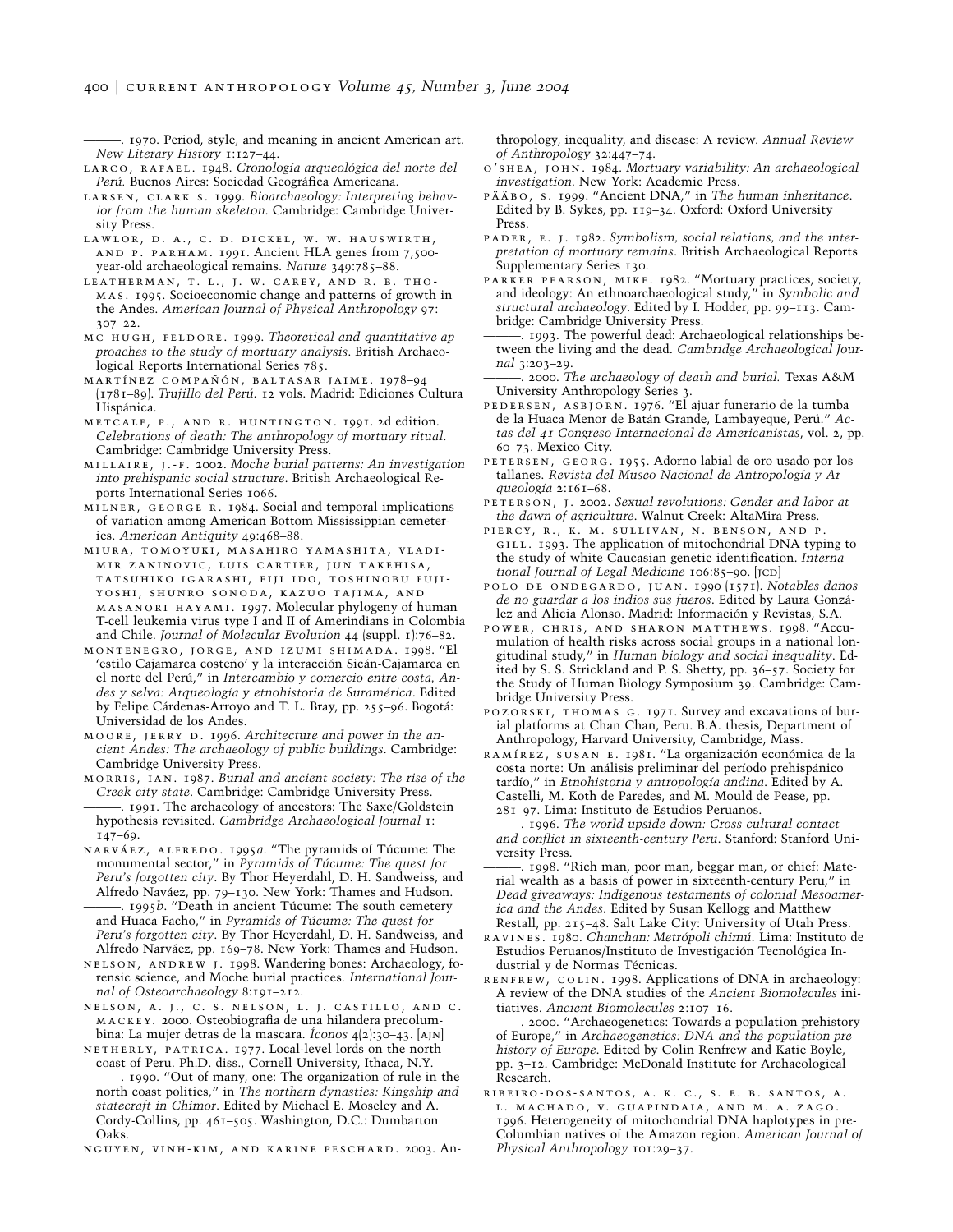- richards, m., h. corte-real, p. foster, v. macaulay, h. wilkinson-herbots, a. demaine, s. papiha, r. hedges, h-j bandelt, and b. sykes. 1996. Paleolithic and Neolithic lineages in the European mitochondrial gene pool. *American Journal of Human Genetics* 59:  $185-203.$  [JCD]
- robb, j., r. bigazzi, l. lazzarini, c. scarsini, and f. sonego. 2001. Social "status" and biological "status": A comparison of grave goods and skeletal indicators from Pontecagnano. *American Journal of Physical Anthropology* 115:213–22.
- rowe, john h. 1948. The kingdom of Chimor. *Acta Americana* 6:26–59.
- rucabado, j., and l. j. castillo. 2003. "El perı´odo transicional en San Jose´ de Moro," in *Moche: Hacia el final del milenio (Actas del Segundo Coloquio sobre la Cultura Moche, Trujillo,* <sup>1</sup> *al* <sup>7</sup> *de agosto de* <sup>1999</sup>*)*. Edited by Santiago Uceda and Elías Mujica, pp. 14–42. Lima: Universidad Nacional de Trujillo and Pontificia Universidad Católica del Perú. [AJN]
- ryan, a. s. 1997. Iron-deficiency anemia in infant development: Implications for growth, cognitive development, resistance to infection, and iron supplementation. *Yearbook of Physical Anthropology* 40:25–62.
- salomon, frank. 1995. " 'The beautiful grandparents': Andean ancestor shrines and mortuary ritual as seen through colonial records," in *Tombs for the living: Andean mortuary practices*. Edited by T. D. Dillehay, pp. 315–53. Washington, D.C.: Dumbarton Oaks.
- salomon, frank, and jorge urioste. Translators. 1991. *The Huarochirı´ manuscript: A testament of ancient and colonial Andean religion*. Austin: University of Texas Press.
- sawyer, alan. 1975. *Ancient Andean arts in the collections of the Krannert Art Museum*. Urbana-Champaign: University of Illinois Press.
- saxe, arthur a. 1970. Social dimensions of mortuary practices. Ph.D. diss., University of Michigan, Ann Arbor, Mich.

schurr, theodore g. 2000. Mitochondrial DNA and the peopling of the New World. *American Scientist* 88:246–53.

- schurr, theodore g., s. w. ballinger, y. y. gan, j. a. hodge, d. a. merriwether, d. n. lawrence, w. c. knowler, k. m. weiss, and d. c. wallace. 1990. Amerindian mitochondrial DNAs have rare Asian mutations at high frequencies suggesting a limited number of founders. *American Journal of Human Genetics* 46: 613–23.
- scott, g. r., and c. g. turner. 1997. *The anthropology of modern human teeth*. Cambridge: Cambridge University Press.
- shanks, m., and c. tilley. 1982. "Ideology, symbolic power, and ritual communication: A reinterpretation of Neolithic mortuary practices," in *Symbolic and structural archaeology*. Edited by Ian Hodder, pp. 129–54. Cambridge: Cambridge University Press.
- SHIMADA, IZUMI. 1981. The Batán Grande–La Leche Archaeological Project: The first two seasons. *Journal of Field Archaeology* 8:405–46.
- . 1986. "Batán Grande and cosmological unity in the Andes," in *Andean archaeology: Papers in memory of Clifford Evans*. Edited by Ramiro Matos, Solveig Turpin, and Herbert H. Eling, pp. 163–88. Los Angeles: Institute of Archaeology, University of California, Los Angeles.
- ———. 1990. "Cultural continuities and discontinuities on the northern north coast, Middle–Late Horizons," in *The northern dynasties: Kingship and statecraft in Chimor*. Edited by Michael E. Moseley and A. Cordy-Collins, pp. 297–392. Washington, D.C.: Dumbarton Oaks.
- 1994a. "The role of metals in Middle Sicán society," in *The illustrated encyclopedia of humankind,* vol. 4, *New World and Pacific civilizations.* Edited by Goran Burenhult, pp. 94–95. Sydney: Weldon Owen.
- ———. 1994*b*. *Pampa Grande and the Mochica culture*. Austin: Unviersity of Texas Press.

———. 1995. *Cultura Sica´n: Dios, riqueza y poder en la costa norte del Peru´* . Lima: Banco Continental.

- ———. 2000. "Late prehispanic coastal states," in *The Inca world: The development of pre-Columbian Peru, A.D.* <sup>1000</sup>–1534. Edited by Laura Laurencich Minelli, pp. 49–110. Norman: University of Oklahoma Press.
- ———. 2003. Review of: *Ritual sacrifice in ancient Peru*, edited by E. P. Benson and A. G. Cook (Austin: University of Texas Press, 2001). *Latin American Antiquity* 14:89–91.
- . Editor. n.d. Pre-Hispanic mortuary practices: An integrated study of Middle Sicán burials, social organization, and ideology. MS.
- shimada, i., s. m. epstein, and alan k. craig. 1983. The metallurgical process in ancient north Peru. *Archaeology* 36(5):38–45.
- shimada, izumi, adon gordus, and jo ann GRIFFIN. 2000. "Technology, iconography, and significance of metals: A multi-dimensional analysis of Middle Sicán objects,' in *Pre-Columbian gold technology, iconography, and style*. Edited by Colin McEwan, pp. 28–61. London: British Museum Press.
- shimada, izumi, adon gordus, jo ann griffin, AND JOHN F. MERKEL. 1999. "Sicán alloying, working, and use of precious metals: An interdisciplinary perspective," in *Metal in antiquity*. Edited by S. M. M. Young, A. M. Pollard, P. Budd, and R. A. Ixer, pp. 301–9. British Archaeological Reports International Series 792.
- shimada, izumi, and jo ann griffin. 1994. Precious metal objects of the Middle Sicán. *Scientific American* 270(4): 60–67.
- SHIMADA, IZUMI, W. HÄUSLER, T. HUTZELMANN, J. riederer, and u. wagner. 2003*a*. "Early pottery making in northern coastal Peru, part 3: Mössbauer study of Sicán pottery," in *Mössbauer spectroscopy in archaeology*. Edited by Ursel Wagner, pp. 107–24. New York: Kluwer Academic Publishers.
- shimada, izumi, and adriana maguiña. 1994. "Una nueva visión sobre la cultura Gallinazo y su relación con la cultura Moche," in *Moche: Propuestas y perspectives*. Edited by Santiago Uceda and Elias Mujica, pp. 31–58. Trujillo: Universidad Nacional de La Libertad–Trujillo.
- SHIMADA, IZUMI, J. A. MONTENEGRO, W. HÄUSLER, m. jakob, j. riederer, and u. wagner. 2003*b*. "Early pottery making in northern coastal Peru, part 4: Mössbauer study of pottery from Huaca Sialupe," in *Mössbauer spectroscopy in archaeology*. Edited by Ursel Wagner, pp. 125–39. New York: Kluwer Academic Publishers.
- shimada, izumi, ken-ichi shinoda, steve bourget, walter alva, and santiago uceda. n.d. MtDNA analysis of Moche and Sicán populations of pre-Hispanic Peru. MS.
- shimada, izumi, and ursel wagner. 2001. Peruvian black pottery production and metal working: A Middle Sicán craft workshop at Huaca Sialupe. *Materials Research Society Bulletin* 26(1):25–30.
- ———. n.d. Craft production on the pre-Hispanic north coast of Peru: The holistic approach and its results. MS.
- shimada, izumi, and hirokatsu watanabe. 1995. GPR: Large-scale application on coastal Peru. Paper presented at the 60th Annual Meeting of the Society for American Archaeology, Minneapolis, Minn.
- shimada, melody j., and izumi shimada. 1997. Camelid and human offerings: A view from the north coast of Peru. Paper presented at the 62d Annual Meeting of the Society of American Archaeology, Nashville, Tenn.
- stone, a. c. 1996. Genetic and mortuary analysis of a prehistoric Native American community. Ph.D. diss., Pennsylvania State University, University Park, Pa. [JCD]
- ———. 2000. "Ancient DNA from skeletal remains," in *Biological anthropology of the human skeleton*. Edited by M. A. Katzenberg and S. R. Saunders, pp. 351–72. New York: Wiley-Liss.
- STONE, A. C., G. R. MILNER, S. PÄÄBO, AND M. stoneking. 1996. Sex determination of ancient human skel-